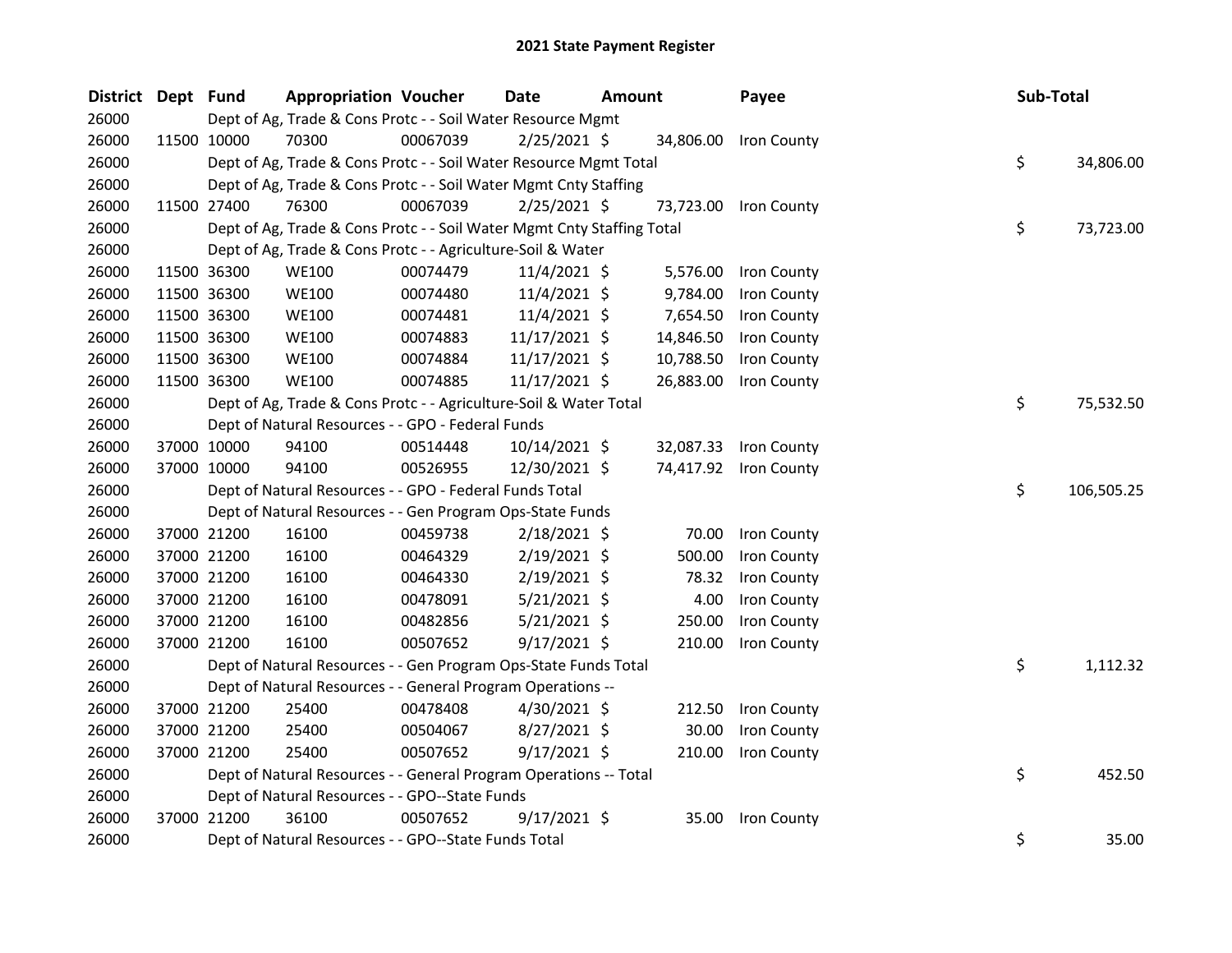| District Dept Fund |             | <b>Appropriation Voucher</b>                                       |          | Date           | <b>Amount</b> |           | Payee                  | Sub-Total |            |
|--------------------|-------------|--------------------------------------------------------------------|----------|----------------|---------------|-----------|------------------------|-----------|------------|
| 26000              |             | Dept of Natural Resources - - Ra- Utv Prj Aids, Gas Tax Pymt       |          |                |               |           |                        |           |            |
| 26000              | 37000 21200 | 54800                                                              | 00526377 | 12/23/2021 \$  |               | 5,602.50  | Iron County            |           |            |
| 26000              | 37000 21200 | 54800                                                              | 00526956 | 12/30/2021 \$  |               | 13,944.00 | Iron County            |           |            |
| 26000              |             | Dept of Natural Resources - - Ra- Utv Prj Aids, Gas Tax Pymt Total |          |                |               |           |                        | \$        | 19,546.50  |
| 26000              |             | Dept of Natural Resources - - Enf A - Atv & Utv Enforcement        |          |                |               |           |                        |           |            |
| 26000              | 37000 21200 | 55100                                                              | 00509156 | $9/16/2021$ \$ |               |           | 8,810.96 Iron County   |           |            |
| 26000              |             | Dept of Natural Resources - - Enf A - Atv & Utv Enforcement Total  |          |                |               |           |                        | \$        | 8,810.96   |
| 26000              |             | Dept of Natural Resources - - Enf A - Snow Enforcement             |          |                |               |           |                        |           |            |
| 26000              | 37000 21200 | 55200                                                              | 00509617 | $9/20/2021$ \$ |               |           | 8,614.24 Iron County   |           |            |
| 26000              |             | Dept of Natural Resources - - Enf A - Snow Enforcement Total       |          |                |               |           |                        | \$        | 8,614.24   |
| 26000              |             | Dept of Natural Resources - - Wildlife Damage Claims & Abat        |          |                |               |           |                        |           |            |
| 26000              | 37000 21200 | 55300                                                              | 00465845 | $3/4/2021$ \$  |               | 6,333.06  | Iron County            |           |            |
| 26000              | 37000 21200 | 55300                                                              | 00496811 | $7/13/2021$ \$ |               | 1,214.78  | Iron County            |           |            |
| 26000              | 37000 21200 | 55300                                                              | 00502784 | $8/27/2021$ \$ |               | 1,433.16  | Iron County            |           |            |
| 26000              |             | Dept of Natural Resources - - Wildlife Damage Claims & Abat Total  |          |                |               |           |                        | \$        | 8,981.00   |
| 26000              |             | Dept of Natural Resources - - Resaids - County Cons Aids           |          |                |               |           |                        |           |            |
| 26000              | 37000 21200 | 56300                                                              | 00504691 | $8/25/2021$ \$ |               |           | 1,728.42 Iron County   |           |            |
| 26000              | 37000 21200 | 56300                                                              | 00517647 | 11/8/2021 \$   |               | 2,108.00  | Iron County            |           |            |
| 26000              |             | Dept of Natural Resources - - Resaids - County Cons Aids Total     |          |                |               |           |                        | \$        | 3,836.42   |
| 26000              |             | Dept of Natural Resources - - Ra- Fish, WI & Forestry              |          |                |               |           |                        |           |            |
| 26000              | 37000 21200 | 56400                                                              | 00469772 | $3/25/2021$ \$ |               |           | 8,188.13 Iron County   |           |            |
| 26000              |             | Dept of Natural Resources - - Ra- Fish, WI & Forestry Total        |          |                |               |           |                        | \$        | 8,188.13   |
| 26000              |             | Dept of Natural Resources - - Resaids - Forest CropInd & Mfl       |          |                |               |           |                        |           |            |
| 26000              | 37000 21200 | 56600                                                              | 00509469 | $9/17/2021$ \$ |               |           | 36,741.82 Iron County  |           |            |
| 26000              |             | Dept of Natural Resources - - Resaids - Forest CropInd & Mfl Total |          |                |               |           |                        | \$        | 36,741.82  |
| 26000              |             | Dept of Natural Resources - - Ra- Suppl Snow Trail Aids            |          |                |               |           |                        |           |            |
| 26000              | 37000 21200 | 56900                                                              | 00464473 | $2/26/2021$ \$ |               |           | 92,400.00 Iron County  |           |            |
| 26000              |             | Dept of Natural Resources - - Ra- Suppl Snow Trail Aids Total      |          |                |               |           |                        | \$        | 92,400.00  |
| 26000              |             | Dept of Natural Resources - - Resaids - Cnty Forst & Admin         |          |                |               |           |                        |           |            |
| 26000              | 37000 21200 | 57200                                                              | 00462952 | $2/18/2021$ \$ |               |           | 62,166.75 Iron County  |           |            |
| 26000              |             | Dept of Natural Resources - - Resaids - Cnty Forst & Admin Total   |          |                |               |           |                        | \$        | 62,166.75  |
| 26000              |             | Dept of Natural Resources - - Ra- Rec Boat & Other Projects        |          |                |               |           |                        |           |            |
| 26000              | 37000 21200 | 57300                                                              | 00490874 | $6/23/2021$ \$ |               |           | 264,482.74 Iron County |           |            |
| 26000              |             | Dept of Natural Resources - - Ra- Rec Boat & Other Projects Total  |          |                |               |           |                        | \$        | 264,482.74 |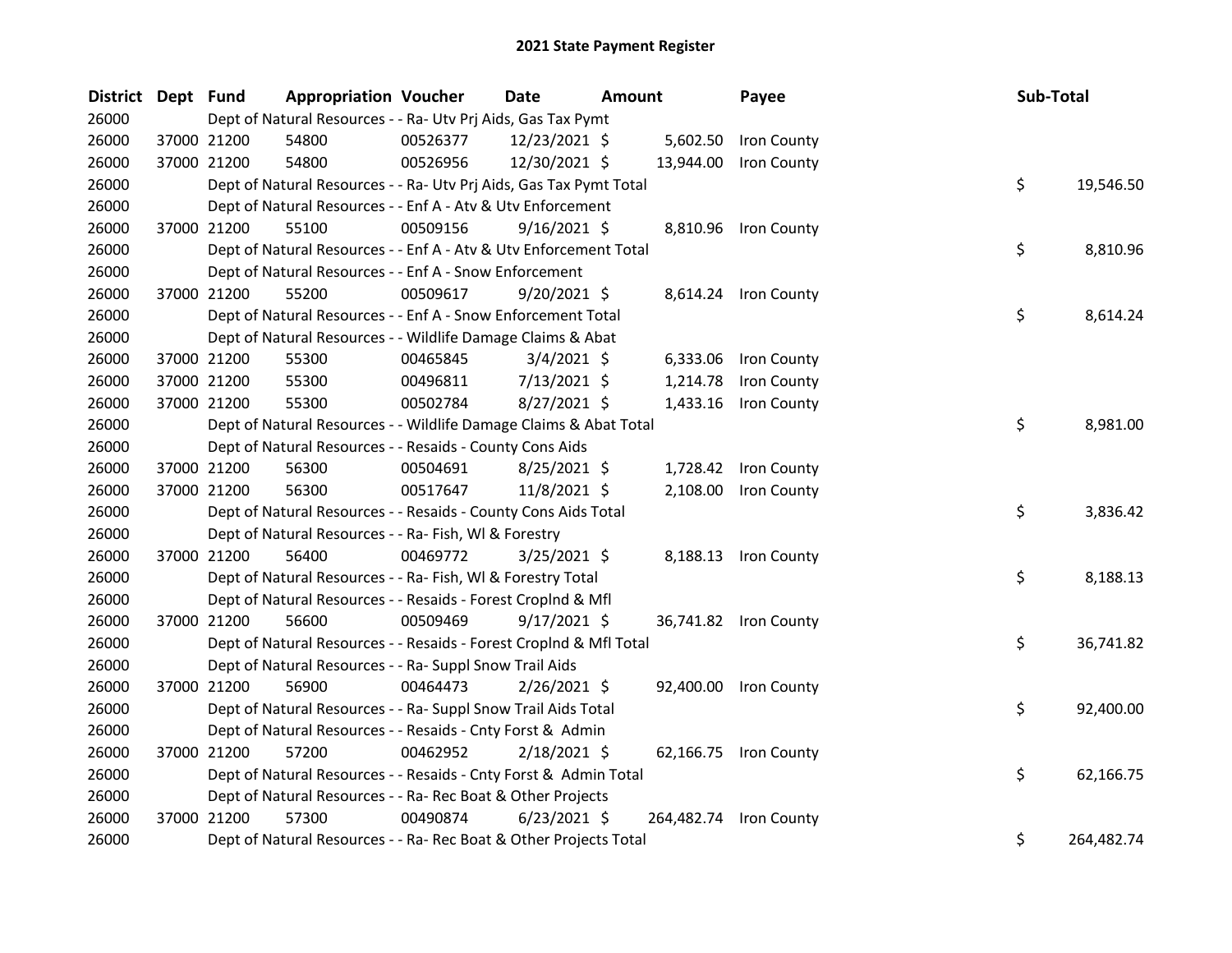| District Dept Fund |             | <b>Appropriation Voucher</b>                                       |          | <b>Date</b>    | <b>Amount</b> |           | Payee                  | Sub-Total |            |
|--------------------|-------------|--------------------------------------------------------------------|----------|----------------|---------------|-----------|------------------------|-----------|------------|
| 26000              |             | Dept of Natural Resources - - Ra- Cnty Snow Trail & Area Aid       |          |                |               |           |                        |           |            |
| 26000              | 37000 21200 | 57400                                                              | 00499291 | 7/27/2021 \$   |               | 44,391.00 | Iron County            |           |            |
| 26000              | 37000 21200 | 57400                                                              | 00526375 | 12/23/2021 \$  |               | 5,602.50  | Iron County            |           |            |
| 26000              | 37000 21200 | 57400                                                              | 00526409 | 12/23/2021 \$  |               | 17,925.00 | Iron County            |           |            |
| 26000              | 37000 21200 | 57400                                                              | 00526411 | 12/30/2021 \$  |               | 17,466.75 | Iron County            |           |            |
| 26000              | 37000 21200 | 57400                                                              | 00526957 | 12/30/2021 \$  |               | 4,598.00  | Iron County            |           |            |
| 26000              |             | Dept of Natural Resources - - Ra- Cnty Snow Trail & Area Aid Total |          |                |               |           |                        | \$        | 89,983.25  |
| 26000              |             | Dept of Natural Resources - - Ra- Snowmobile Trail Areas           |          |                |               |           |                        |           |            |
| 26000              | 37000 21200 | 57500                                                              | 00505984 | $9/1/2021$ \$  |               | 45,390.00 | Iron County            |           |            |
| 26000              | 37000 21200 | 57500                                                              | 00510028 | 9/27/2021 \$   |               | 27,746.49 | Iron County            |           |            |
| 26000              |             | Dept of Natural Resources - - Ra- Snowmobile Trail Areas Total     |          |                |               |           |                        | \$        | 73,136.49  |
| 26000              |             | Dept of Natural Resources - - Ra- Atv Prj Aids, Gas Tax Pymt       |          |                |               |           |                        |           |            |
| 26000              | 37000 21200 | 57600                                                              | 00499292 | 7/27/2021 \$   |               | 16,750.00 | Iron County            |           |            |
| 26000              | 37000 21200 | 57600                                                              | 00506045 | $9/1/2021$ \$  |               | 48,000.00 | Iron County            |           |            |
| 26000              | 37000 21200 | 57600                                                              | 00508841 | $9/14/2021$ \$ |               | 16,750.00 | Iron County            |           |            |
| 26000              | 37000 21200 | 57600                                                              | 00510031 | $9/23/2021$ \$ |               | 47,640.00 | Iron County            |           |            |
| 26000              |             | Dept of Natural Resources - - Ra- Atv Prj Aids, Gas Tax Pymt Total |          |                |               |           |                        | \$        | 129,140.00 |
| 26000              |             | Dept of Natural Resources - - Rec & Resource Aids, Fed             |          |                |               |           |                        |           |            |
| 26000              | 37000 21200 | 58300                                                              | 00493490 | $7/7/2021$ \$  |               |           | 181,439.00 Iron County |           |            |
| 26000              |             | Dept of Natural Resources - - Rec & Resource Aids, Fed Total       |          |                |               |           |                        | \$        | 181,439.00 |
| 26000              |             | Dept of Natural Resources - - Ea - Lake Protection                 |          |                |               |           |                        |           |            |
| 26000              | 37000 21200 | 66300                                                              | 00472289 | $4/9/2021$ \$  |               | 3,750.00  | Iron County            |           |            |
| 26000              | 37000 21200 | 66300                                                              | 00526953 | 12/30/2021 \$  |               | 1,626.73  | Iron County            |           |            |
| 26000              |             | Dept of Natural Resources - - Ea - Lake Protection Total           |          |                |               |           |                        | \$        | 5,376.73   |
| 26000              |             | Dept of Natural Resources - - Ea - Invasive Aqu & Lake Mon         |          |                |               |           |                        |           |            |
| 26000              | 37000 21200 | 67800                                                              | 00469719 | 3/25/2021 \$   |               |           | 14,640.59 Iron County  |           |            |
| 26000              |             | Dept of Natural Resources - - Ea - Invasive Aqu & Lake Mon Total   |          |                |               |           |                        | \$        | 14,640.59  |
| 26000              |             | Dept of Natural Resources - - GPO--State Funds                     |          |                |               |           |                        |           |            |
| 26000              | 37000 21200 | 86100                                                              | 00464833 | $2/26/2021$ \$ |               | 8.00      | Iron County            |           |            |
| 26000              | 37000 21200 | 86100                                                              | 00468859 | 3/17/2021 \$   |               | 16.00     | Iron County            |           |            |
| 26000              |             | Dept of Natural Resources - - GPO--State Funds Total               |          |                |               |           |                        | \$        | 24.00      |
| 26000              |             | Dept of Natural Resources - - Fin Asst For Responsible Units       |          |                |               |           |                        |           |            |
| 26000              | 37000 27400 | 67000                                                              | 00483299 | $5/21/2021$ \$ |               | 86,796.03 | Iron County            |           |            |
| 26000              |             | Dept of Natural Resources - - Fin Asst For Responsible Units Total |          |                |               |           |                        | \$        | 86,796.03  |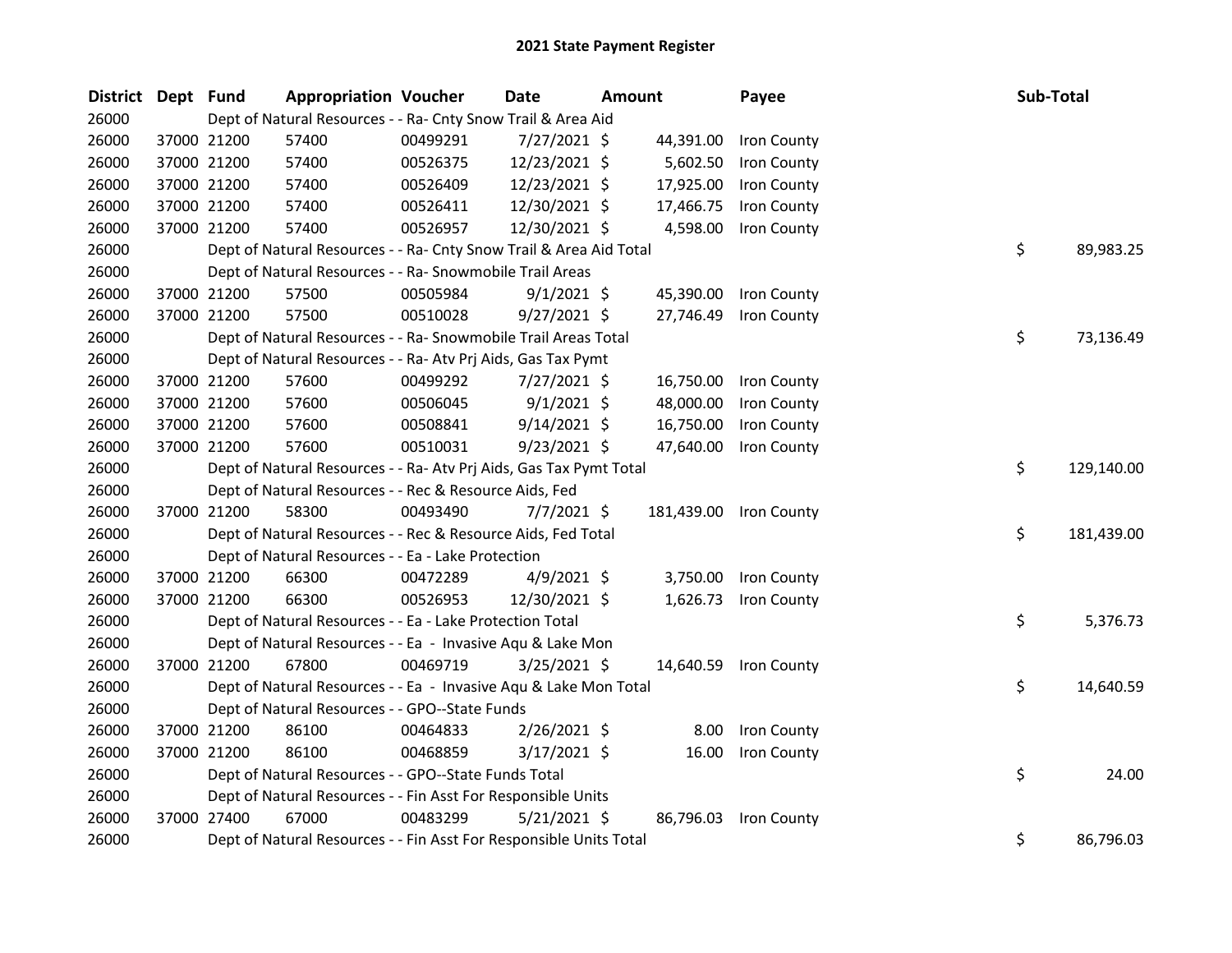| <b>District</b> | Dept Fund |             | <b>Appropriation Voucher</b>                                       |          | Date           | <b>Amount</b> | Payee                  | Sub-Total |            |
|-----------------|-----------|-------------|--------------------------------------------------------------------|----------|----------------|---------------|------------------------|-----------|------------|
| 26000           |           |             | Dept of Natural Resources - - Recycling Consolidation Grants       |          |                |               |                        |           |            |
| 26000           |           | 37000 27400 | 67300                                                              | 00483299 | $5/21/2021$ \$ |               | 1,519.43 Iron County   |           |            |
| 26000           |           |             | Dept of Natural Resources - - Recycling Consolidation Grants Total |          |                |               |                        | \$        | 1,519.43   |
| 26000           |           |             | Dept of Natural Resources - - Land Acquisition                     |          |                |               |                        |           |            |
| 26000           |           | 37000 36300 | TA100                                                              | 00462235 | $2/16/2021$ \$ | 12.00         | Iron County            |           |            |
| 26000           |           | 37000 36300 | TA100                                                              | 00480414 | $5/11/2021$ \$ | 11,791.00     | Iron County            |           |            |
| 26000           |           | 37000 36300 | TA100                                                              | 00490874 | $6/23/2021$ \$ | 513,933.43    | Iron County            |           |            |
| 26000           |           | 37000 36300 | TA100                                                              | 00491879 | $6/23/2021$ \$ | 136,267.00    | Iron County            |           |            |
| 26000           |           |             | Dept of Natural Resources - - Land Acquisition Total               |          |                |               |                        | \$        | 662,003.43 |
| 26000           |           |             | Dept of Natural Resources - - Reobligated Stewardship              |          |                |               |                        |           |            |
| 26000           |           | 37000 36300 | TA990                                                              | 00491921 | $6/24/2021$ \$ |               | 500,000.00 Iron County |           |            |
| 26000           |           |             | Dept of Natural Resources - - Reobligated Stewardship Total        |          |                |               |                        | \$        | 500,000.00 |
| 26000           |           |             | Dept of Natural Resources - - GPO - Sd Water Loan Prog, Fed        |          |                |               |                        |           |            |
| 26000           |           | 37000 57300 | 48200                                                              | 00455535 | $1/13/2021$ \$ | 3,276.00      | Iron County            |           |            |
| 26000           |           | 37000 57300 | 48200                                                              | 00468730 | 3/31/2021 \$   | 1,947.75      | Iron County            |           |            |
| 26000           |           | 37000 57300 | 48200                                                              | 00491983 | 7/16/2021 \$   | 1,947.75      | Iron County            |           |            |
| 26000           |           | 37000 57300 | 48200                                                              | 00515550 | 11/12/2021 \$  | 1,947.75      | Iron County            |           |            |
| 26000           |           |             | Dept of Natural Resources - - GPO - Sd Water Loan Prog, Fed Total  |          |                |               |                        | \$        | 9,119.25   |
| 26000           |           |             | WI Dept of Transportation - - Eldly&Disa Co/Aid Sf                 |          |                |               |                        |           |            |
| 26000           |           | 39500 21100 | 16800                                                              | 00661751 | $3/8/2021$ \$  | 79,889.00     | Iron County            |           |            |
| 26000           |           |             | WI Dept of Transportation - - Eldly&Disa Co/Aid Sf Total           |          |                |               |                        | \$        | 79,889.00  |
| 26000           |           |             | WI Dept of Transportation - - County Forest Aids                   |          |                |               |                        |           |            |
| 26000           |           | 39500 21100 | 17000                                                              | 00658056 | $3/9/2021$ \$  | 16,673.35     | Iron County            |           |            |
| 26000           |           |             | WI Dept of Transportation - - County Forest Aids Total             |          |                |               |                        | \$        | 16,673.35  |
| 26000           |           |             | WI Dept of Transportation - - Trans Aids To Co.-Sf                 |          |                |               |                        |           |            |
| 26000           |           | 39500 21100 | 19000                                                              | 00631625 | $1/4/2021$ \$  | 73,974.79     | Iron County            |           |            |
| 26000           |           | 39500 21100 | 19000                                                              | 00710720 | $7/6/2021$ \$  | 147,949.58    | Iron County            |           |            |
| 26000           |           | 39500 21100 | 19000                                                              | 00751279 | 10/4/2021 \$   | 73,974.80     | Iron County            |           |            |
| 26000           |           |             | WI Dept of Transportation - - Trans Aids To Co.-Sf Total           |          |                |               |                        | \$        | 295,899.17 |
| 26000           |           |             | WI Dept of Transportation - - Loc Rd Imp Prg St Fd                 |          |                |               |                        |           |            |
| 26000           |           | 39500 21100 | 27800                                                              | 00777295 | $12/1/2021$ \$ | 2,386.97      | Iron County            |           |            |
| 26000           |           |             | WI Dept of Transportation - - Loc Rd Imp Prg St Fd Total           |          |                |               |                        | \$        | 2,386.97   |
| 26000           |           |             | WI Dept of Transportation - - Hwy Mgmt & Opers Sf                  |          |                |               |                        |           |            |
| 26000           |           | 39500 21100 | 36500                                                              | 00662308 | $3/5/2021$ \$  | 162.00        | Iron County            |           |            |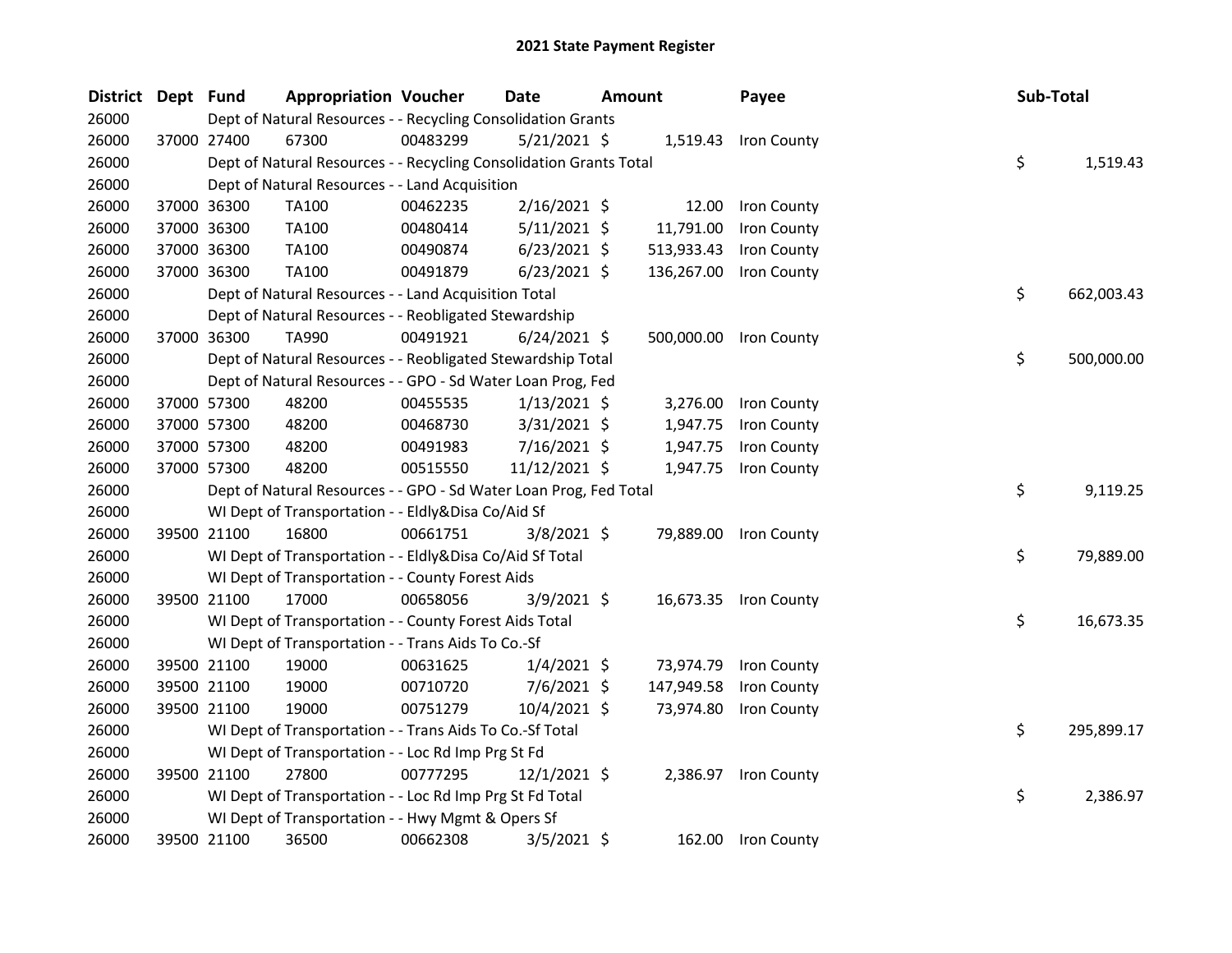| <b>District</b> | Dept Fund |             | <b>Appropriation Voucher</b>                            |          | <b>Date</b>    | <b>Amount</b> | Payee              |    | Sub-Total  |
|-----------------|-----------|-------------|---------------------------------------------------------|----------|----------------|---------------|--------------------|----|------------|
| 26000           |           | 39500 21100 | 36500                                                   | 00662387 | $3/8/2021$ \$  | 1,211.00      | Iron County        |    |            |
| 26000           |           | 39500 21100 | 36500                                                   | 00691220 | 5/10/2021 \$   | 351.00        | Iron County        |    |            |
| 26000           |           | 39500 21100 | 36500                                                   | 00706758 | $6/15/2021$ \$ | 135.00        | Iron County        |    |            |
| 26000           |           | 39500 21100 | 36500                                                   | 00720404 | 7/14/2021 \$   | 324.00        | Iron County        |    |            |
| 26000           |           | 39500 21100 | 36500                                                   | 00733950 | $8/12/2021$ \$ | 162.00        | Iron County        |    |            |
| 26000           |           | 39500 21100 | 36500                                                   | 00761373 | 10/13/2021 \$  | 324.00        | Iron County        |    |            |
| 26000           |           | 39500 21100 | 36500                                                   | 00784617 | 12/16/2021 \$  | 1,258.00      | Iron County        |    |            |
| 26000           |           | 39500 21100 | 36500                                                   | 00785849 | 12/22/2021 \$  | 162.00        | Iron County        |    |            |
| 26000           |           |             | WI Dept of Transportation - - Hwy Mgmt & Opers Sf Total |          |                |               |                    | \$ | 4,089.00   |
| 26000           |           |             | WI Dept of Transportation - - Routine Maint Sf          |          |                |               |                    |    |            |
| 26000           |           | 39500 21100 | 36800                                                   | 00641467 | $1/20/2021$ \$ | 48,954.77     | Iron County        |    |            |
| 26000           |           | 39500 21100 | 36800                                                   | 00641468 | 1/20/2021 \$   | 7,801.42      | Iron County        |    |            |
| 26000           |           | 39500 21100 | 36800                                                   | 00641469 | 1/20/2021 \$   | 3,197.96      | Iron County        |    |            |
| 26000           |           | 39500 21100 | 36800                                                   | 00641470 | $1/20/2021$ \$ | 989.98        | Iron County        |    |            |
| 26000           |           | 39500 21100 | 36800                                                   | 00645659 | 1/27/2021 \$   | 123,318.19    | Iron County        |    |            |
| 26000           |           | 39500 21100 | 36800                                                   | 00647559 | $2/2/2021$ \$  | 22,116.00     | Iron County        |    |            |
| 26000           |           | 39500 21100 | 36800                                                   | 00652042 | 2/10/2021 \$   | 1,092.66      | Iron County        |    |            |
| 26000           |           | 39500 21100 | 36800                                                   | 00660319 | $3/2/2021$ \$  | 99,474.62     | Iron County        |    |            |
| 26000           |           | 39500 21100 | 36800                                                   | 00662308 | $3/5/2021$ \$  | 158.51        | Iron County        |    |            |
| 26000           |           | 39500 21100 | 36800                                                   | 00673038 | $3/31/2021$ \$ | 111,677.21    | Iron County        |    |            |
| 26000           |           | 39500 21100 | 36800                                                   | 00701218 | $6/2/2021$ \$  | 58,721.90     | Iron County        |    |            |
| 26000           |           | 39500 21100 | 36800                                                   | 00701219 | $6/2/2021$ \$  | 59,694.99     | Iron County        |    |            |
| 26000           |           | 39500 21100 | 36800                                                   | 00712906 | $6/25/2021$ \$ | 11,797.45     | Iron County        |    |            |
| 26000           |           | 39500 21100 | 36800                                                   | 00729394 | $8/3/2021$ \$  | 21,694.03     | Iron County        |    |            |
| 26000           |           | 39500 21100 | 36800                                                   | 00739541 | 8/27/2021 \$   | 48,573.36     | Iron County        |    |            |
| 26000           |           | 39500 21100 | 36800                                                   | 00741260 | $9/2/2021$ \$  | 108,549.06    | Iron County        |    |            |
| 26000           |           | 39500 21100 | 36800                                                   | 00761506 | 10/13/2021 \$  | 75,604.86     | Iron County        |    |            |
| 26000           |           | 39500 21100 | 36800                                                   | 00769462 | 11/3/2021 \$   | 139,977.02    | Iron County        |    |            |
| 26000           |           | 39500 21100 | 36800                                                   | 00775090 | 11/19/2021 \$  | 323.95        | Iron County        |    |            |
| 26000           |           | 39500 21100 | 36800                                                   | 00777443 | 11/24/2021 \$  | 54,556.25     | Iron County        |    |            |
| 26000           |           | 39500 21100 | 36800                                                   | 00785849 | 12/22/2021 \$  | 749.64        | Iron County        |    |            |
| 26000           |           |             | WI Dept of Transportation - - Routine Maint Sf Total    |          |                |               |                    | \$ | 999,023.83 |
| 26000           |           |             | WI Dept of Transportation - - Hwy Mgmt & Opers Ff       |          |                |               |                    |    |            |
| 26000           |           | 39500 21100 | 38500                                                   | 00662387 | 3/8/2021 \$    | 1,211.00      | <b>Iron County</b> |    |            |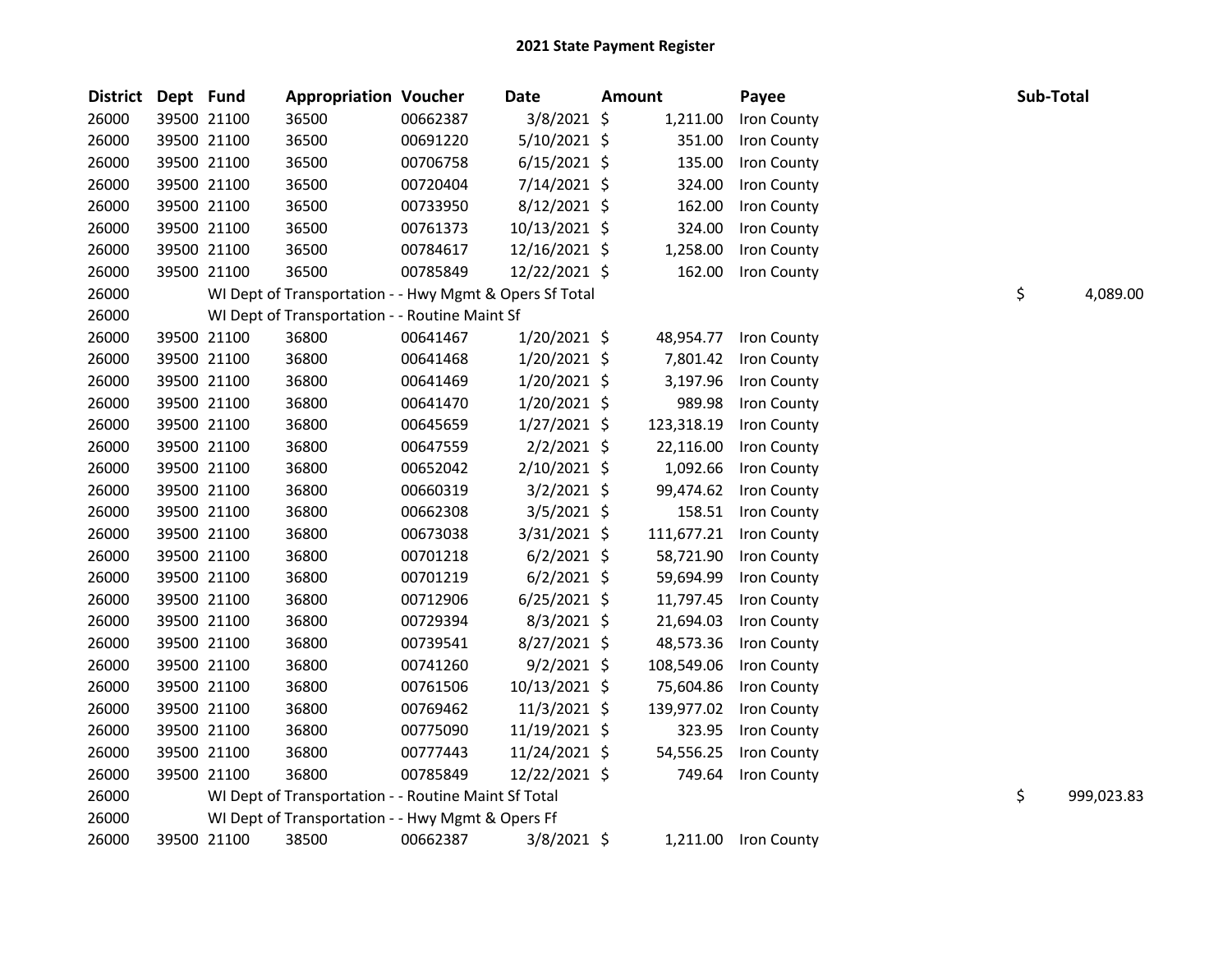| <b>District</b> | Dept Fund |             | <b>Appropriation Voucher</b>                                           |          | <b>Date</b>    | <b>Amount</b> |            | Payee                                                                                                         | Sub-Total |            |
|-----------------|-----------|-------------|------------------------------------------------------------------------|----------|----------------|---------------|------------|---------------------------------------------------------------------------------------------------------------|-----------|------------|
| 26000           |           | 39500 21100 | 38500                                                                  | 00784617 | 12/16/2021 \$  |               |            | 1,258.00 Iron County                                                                                          |           |            |
| 26000           |           |             | WI Dept of Transportation - - Hwy Mgmt & Opers Ff Total                |          |                |               |            |                                                                                                               | \$        | 2,469.00   |
| 26000           |           |             |                                                                        |          |                |               |            | Department of Corrections - - Reimbursing Counties For Probation, Extended Supervision And Parole Holds       |           |            |
| 26000           |           | 41000 10000 | 11600                                                                  | 00459642 | 10/29/2021 \$  |               |            | 560.00 Iron County                                                                                            |           |            |
| 26000           |           |             |                                                                        |          |                |               |            | Department of Corrections - - Reimbursing Counties For Probation, Extended Supervision And Parole Holds Total | \$        | 560.00     |
| 26000           |           |             | Department of Health Services - - State/Federal Aids                   |          |                |               |            |                                                                                                               |           |            |
| 26000           |           | 43500 10000 | 00000                                                                  | 92106    | $1/4/2021$ \$  |               | 32,441.00  | Iron County                                                                                                   |           |            |
| 26000           |           | 43500 10000 | 00000                                                                  | 92107    | $2/1/2021$ \$  |               | 51,727.00  | Iron County                                                                                                   |           |            |
| 26000           |           | 43500 10000 | 00000                                                                  | 92108    | $3/1/2021$ \$  |               | 86,239.00  | Iron County                                                                                                   |           |            |
| 26000           |           | 43500 10000 | 00000                                                                  | 92109    | $4/1/2021$ \$  |               | 23,517.00  | Iron County                                                                                                   |           |            |
| 26000           |           | 43500 10000 | 00000                                                                  | 92110    | $5/3/2021$ \$  |               | 36,623.00  | Iron County                                                                                                   |           |            |
| 26000           |           | 43500 10000 | 00000                                                                  | 92111    | $6/1/2021$ \$  |               | 11,362.00  | Iron County                                                                                                   |           |            |
| 26000           |           | 43500 10000 | 00000                                                                  | 92112    | $6/16/2021$ \$ |               | 5,838.00   | Iron County                                                                                                   |           |            |
| 26000           |           | 43500 10000 | 00000                                                                  | 92200    | $7/1/2021$ \$  |               | 11,557.00  | Iron County                                                                                                   |           |            |
| 26000           |           | 43500 10000 | 00000                                                                  | 92201    | $8/2/2021$ \$  |               | 236,974.00 | Iron County                                                                                                   |           |            |
| 26000           |           | 43500 10000 | 00000                                                                  | 92202    | $9/1/2021$ \$  |               | 18,561.00  | Iron County                                                                                                   |           |            |
| 26000           |           | 43500 10000 | 00000                                                                  | 92204    | $10/1/2021$ \$ |               | 34,350.00  | Iron County                                                                                                   |           |            |
| 26000           |           | 43500 10000 | 00000                                                                  | 92207    | $12/1/2021$ \$ |               | 20,390.00  | Iron County                                                                                                   |           |            |
| 26000           |           |             | Department of Health Services - - State/Federal Aids Total             |          |                |               |            |                                                                                                               | \$        | 569,579.00 |
| 26000           |           |             | Department of Health Services - - Emergency Dispatcher Cardiopul       |          |                |               |            |                                                                                                               |           |            |
| 26000           |           | 43500 10000 | 18500                                                                  | 00438106 | 7/30/2021 \$   |               | 1,796.19   | Iron County                                                                                                   |           |            |
| 26000           |           |             | Department of Health Services - - Emergency Dispatcher Cardiopul Total |          |                |               |            |                                                                                                               | \$        | 1,796.19   |
| 26000           |           |             | Department of Health Services - - General Program Operations           |          |                |               |            |                                                                                                               |           |            |
| 26000           |           | 43500 10000 | 40100                                                                  | 00415860 | $3/16/2021$ \$ |               | 1.50       | Iron County                                                                                                   |           |            |
| 26000           |           | 43500 10000 | 40100                                                                  | 00458620 | 10/26/2021 \$  |               | 1.50       | Iron County                                                                                                   |           |            |
| 26000           |           |             | Department of Health Services - - General Program Operations Total     |          |                |               |            |                                                                                                               | \$        | 3.00       |
| 26000           |           |             | Department of Health Services - - Medical Assistance State Admin       |          |                |               |            |                                                                                                               |           |            |
| 26000           |           | 43500 10000 | 44000                                                                  | 00415860 | $3/16/2021$ \$ |               | 1.50       | Iron County                                                                                                   |           |            |
| 26000           |           | 43500 10000 | 44000                                                                  | 00458620 | 10/26/2021 \$  |               | 1.50       | Iron County                                                                                                   |           |            |
| 26000           |           |             | Department of Health Services - - Medical Assistance State Admin Total |          |                |               |            |                                                                                                               | \$        | 3.00       |
| 26000           |           |             | Dept of Children and Families - - Fees For Administrative Servic       |          |                |               |            |                                                                                                               |           |            |
| 26000           |           | 43700 10000 | 23100                                                                  | 00080565 | $2/16/2021$ \$ |               | 5.00       | Iron County                                                                                                   |           |            |
| 26000           |           | 43700 10000 | 23100                                                                  | 00083421 | $4/20/2021$ \$ |               | 25.00      | Iron County                                                                                                   |           |            |
| 26000           |           | 43700 10000 | 23100                                                                  | 00087304 | 7/23/2021 \$   |               | 20.00      | Iron County                                                                                                   |           |            |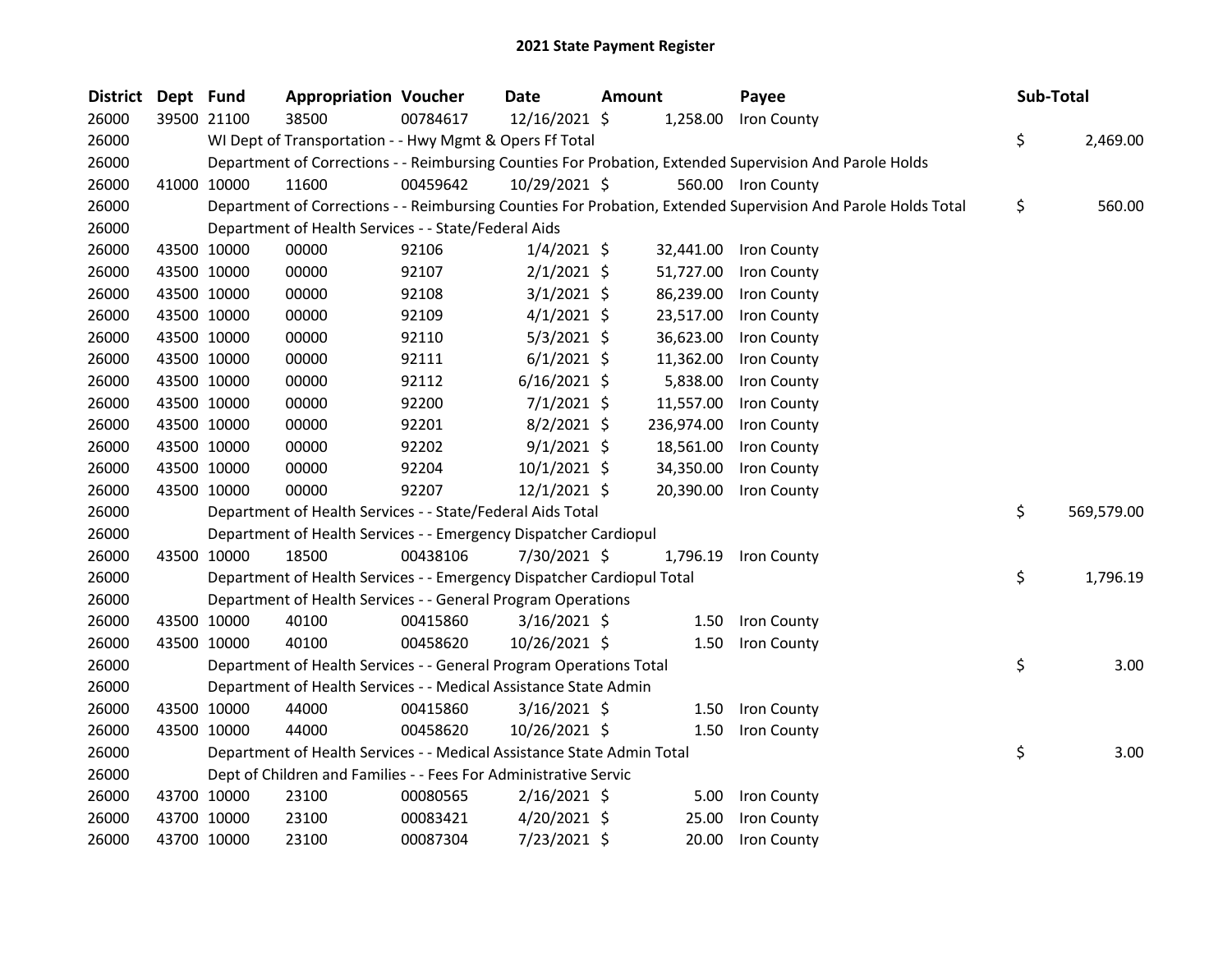| District Dept Fund |             | <b>Appropriation Voucher</b>                                           |          | <b>Date</b>    | Amount     | Payee       |    | Sub-Total  |
|--------------------|-------------|------------------------------------------------------------------------|----------|----------------|------------|-------------|----|------------|
| 26000              |             | Dept of Children and Families - - Fees For Administrative Servic Total |          |                |            |             | \$ | 50.00      |
| 26000              |             | Dept of Children and Families - - General Aids                         |          |                |            |             |    |            |
| 26000              | 43700 10000 | 99000                                                                  | 00078999 | $1/5/2021$ \$  | 1,645.23   | Iron County |    |            |
| 26000              | 43700 10000 | 99000                                                                  | 00079742 | $1/29/2021$ \$ | 19,552.37  | Iron County |    |            |
| 26000              | 43700 10000 | 99000                                                                  | 00080155 | $2/5/2021$ \$  | 21,830.30  | Iron County |    |            |
| 26000              | 43700 10000 | 99000                                                                  | 00081231 | $3/5/2021$ \$  | 40,825.67  | Iron County |    |            |
| 26000              | 43700 10000 | 99000                                                                  | 00081310 | $3/5/2021$ \$  | 110.99     | Iron County |    |            |
| 26000              | 43700 10000 | 99000                                                                  | 00081394 | 3/8/2021 \$    | 1,300.00   | Iron County |    |            |
| 26000              | 43700 10000 | 99000                                                                  | 00082581 | $4/5/2021$ \$  | 12,841.92  | Iron County |    |            |
| 26000              | 43700 10000 | 99000                                                                  | 00082631 | $4/5/2021$ \$  | 28,444.32  | Iron County |    |            |
| 26000              | 43700 10000 | 99000                                                                  | 00083886 | 4/30/2021 \$   | 17,606.69  | Iron County |    |            |
| 26000              | 43700 10000 | 99000                                                                  | 00084099 | $5/5/2021$ \$  | 6,081.24   | Iron County |    |            |
| 26000              | 43700 10000 | 99000                                                                  | 00085613 | $6/7/2021$ \$  | 9,134.69   | Iron County |    |            |
| 26000              | 43700 10000 | 99000                                                                  | 00086547 | 7/1/2021 \$    | 36.00      | Iron County |    |            |
| 26000              | 43700 10000 | 99000                                                                  | 00086675 | 7/8/2021 \$    | 19,031.38  | Iron County |    |            |
| 26000              | 43700 10000 | 99000                                                                  | 00087098 | 7/19/2021 \$   | 1,359.38   | Iron County |    |            |
| 26000              | 43700 10000 | 99000                                                                  | 00087550 | 7/30/2021 \$   | 17,646.55  | Iron County |    |            |
| 26000              | 43700 10000 | 99000                                                                  | 00087684 | 7/30/2021 \$   | 3,061.00   | Iron County |    |            |
| 26000              | 43700 10000 | 99000                                                                  | 00087920 | $8/5/2021$ \$  | 23,536.04  | Iron County |    |            |
| 26000              | 43700 10000 | 99000                                                                  | 00088924 | $9/7/2021$ \$  | 199,225.05 | Iron County |    |            |
| 26000              | 43700 10000 | 99000                                                                  | 00089102 | 9/10/2021 \$   | 3,224.88   | Iron County |    |            |
| 26000              | 43700 10000 | 99000                                                                  | 00089895 | $10/5/2021$ \$ | 10,052.64  | Iron County |    |            |
| 26000              | 43700 10000 | 99000                                                                  | 00090744 | 10/29/2021 \$  | 16,230.94  | Iron County |    |            |
| 26000              | 43700 10000 | 99000                                                                  | 00091010 | 11/5/2021 \$   | 9,310.27   | Iron County |    |            |
| 26000              | 43700 10000 | 99000                                                                  | 00092206 | 12/6/2021 \$   | 117.81     | Iron County |    |            |
| 26000              |             | Dept of Children and Families - - General Aids Total                   |          |                |            |             | \$ | 462,205.36 |
| 26000              |             | Dept of Workforce Development - - Auxiliary Services                   |          |                |            |             |    |            |
| 26000              | 44500 10000 | 13000                                                                  | 00310356 | $1/4/2021$ \$  | 15.00      | Iron County |    |            |
| 26000              | 44500 10000 | 13000                                                                  | 00313445 | $2/2/2021$ \$  | 15.00      | Iron County |    |            |
| 26000              | 44500 10000 | 13000                                                                  | 00317075 | $3/2/2021$ \$  | 10.00      | Iron County |    |            |
| 26000              | 44500 10000 | 13000                                                                  | 00320883 | $4/2/2021$ \$  | 20.00      | Iron County |    |            |
| 26000              | 44500 10000 | 13000                                                                  | 00324428 | $5/4/2021$ \$  | 5.00       | Iron County |    |            |
| 26000              | 44500 10000 | 13000                                                                  | 00327621 | $6/2/2021$ \$  | 5.00       | Iron County |    |            |
| 26000              | 44500 10000 | 13000                                                                  | 00331405 | 7/2/2021 \$    | 5.00       | Iron County |    |            |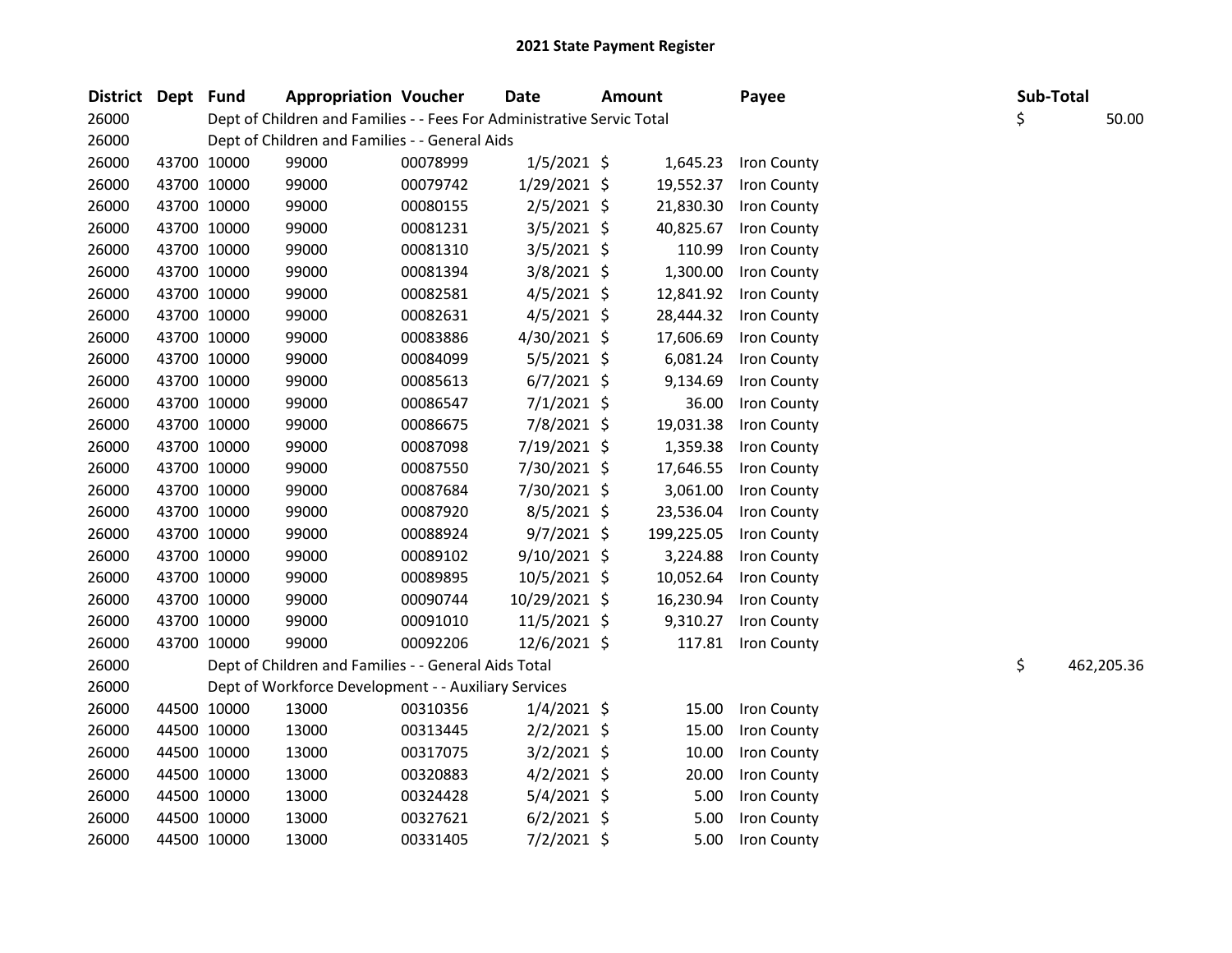| District | Dept Fund |             | <b>Appropriation Voucher</b>                                          |          | Date           | Amount |           | Payee                  | Sub-Total |            |
|----------|-----------|-------------|-----------------------------------------------------------------------|----------|----------------|--------|-----------|------------------------|-----------|------------|
| 26000    |           | 44500 10000 | 13000                                                                 | 00335304 | $8/3/2021$ \$  |        | 15.00     | Iron County            |           |            |
| 26000    |           | 44500 10000 | 13000                                                                 | 00339097 | $9/2/2021$ \$  |        | 10.00     | Iron County            |           |            |
| 26000    |           | 44500 10000 | 13000                                                                 | 00343085 | 10/4/2021 \$   |        | 5.00      | Iron County            |           |            |
| 26000    |           | 44500 10000 | 13000                                                                 | 00347124 | $11/2/2021$ \$ |        | 20.00     | Iron County            |           |            |
| 26000    |           |             | Dept of Workforce Development - - Auxiliary Services Total            |          |                |        |           |                        | \$        | 125.00     |
| 26000    |           |             | Dept of Workforce Development - - Wc Ops Uninsured Emplyr Admin       |          |                |        |           |                        |           |            |
| 26000    |           | 44500 22700 | 17700                                                                 | 00315985 | $2/23/2021$ \$ |        | 10.00     | Iron County            |           |            |
| 26000    |           | 44500 22700 | 17700                                                                 | 00336436 | $8/13/2021$ \$ |        | 15.00     | Iron County            |           |            |
| 26000    |           |             | Dept of Workforce Development - - Wc Ops Uninsured Emplyr Admin Total |          |                |        |           |                        | \$        | 25.00      |
| 26000    |           |             | Department of Justice - - Officer training reimbursement              |          |                |        |           |                        |           |            |
| 26000    |           | 45500 10000 | 21400                                                                 | 00105640 | 11/22/2021 \$  |        | 3,040.00  | Iron County            |           |            |
| 26000    |           |             | Department of Justice - - Officer training reimbursement Total        |          |                |        |           |                        | \$        | 3,040.00   |
| 26000    |           |             | Department of Justice - - Crime Laboratories, Dna                     |          |                |        |           |                        |           |            |
| 26000    |           | 45500 10000 | 22100                                                                 | 00100335 | 7/14/2021 \$   |        | 180.00    | Iron County            |           |            |
| 26000    |           |             | Department of Justice - - Crime Laboratories, Dna Total               |          |                |        |           |                        | \$        | 180.00     |
| 26000    |           |             | Department of Justice - - Federal Aid, Local Assistance               |          |                |        |           |                        |           |            |
| 26000    |           | 45500 10000 | 25100                                                                 | 00094870 | $2/19/2021$ \$ |        | 11,822.69 | Iron County            |           |            |
| 26000    |           | 45500 10000 | 25100                                                                 | 00097846 | $5/13/2021$ \$ |        | 21,132.45 | Iron County            |           |            |
| 26000    |           | 45500 10000 | 25100                                                                 | 00101440 | 8/26/2021 \$   |        | 5,266.80  | Iron County            |           |            |
| 26000    |           |             | Department of Justice - - Federal Aid, Local Assistance Total         |          |                |        |           |                        | \$        | 38,221.94  |
| 26000    |           |             | Department of Justice - - Crime Victim Witness Assist                 |          |                |        |           |                        |           |            |
| 26000    |           | 45500 10000 | 53200                                                                 | 00100534 | $7/15/2021$ \$ |        | 19,250.03 | Iron County            |           |            |
| 26000    |           |             | Department of Justice - - Crime Victim Witness Assist Total           |          |                |        |           |                        | \$        | 19,250.03  |
| 26000    |           |             | Department of Justice - - County Reimb Victim-Witness                 |          |                |        |           |                        |           |            |
| 26000    |           | 45500 10000 | 53900                                                                 | 00095439 | $3/5/2021$ \$  |        | 13,805.13 | Iron County            |           |            |
| 26000    |           |             | Department of Justice - - County Reimb Victim-Witness Total           |          |                |        |           |                        | \$        | 13,805.13  |
| 26000    |           |             | Department of Military Affairs - - Disaster Recovery Aid              |          |                |        |           |                        |           |            |
| 26000    |           | 46500 10000 | 30500                                                                 | 00099868 | $9/14/2021$ \$ |        |           | 216,798.11 Iron County |           |            |
| 26000    |           |             | Department of Military Affairs - - Disaster Recovery Aid Total        |          |                |        |           |                        | \$        | 216,798.11 |
| 26000    |           |             | Department of Military Affairs - - Emergency Response Equipment       |          |                |        |           |                        |           |            |
| 26000    |           | 46500 10000 | 30800                                                                 | 00089622 | $2/11/2021$ \$ |        | 6,821.33  | Iron County            |           |            |
| 26000    |           |             | Department of Military Affairs - - Emergency Response Equipment Total |          |                |        |           |                        | \$        | 6,821.33   |
| 26000    |           |             | Department of Military Affairs - - Local Emer Planning Grants         |          |                |        |           |                        |           |            |
| 26000    |           | 46500 10000 | 33700                                                                 | 00089321 | $2/5/2021$ \$  |        | 3,508.38  | Iron County            |           |            |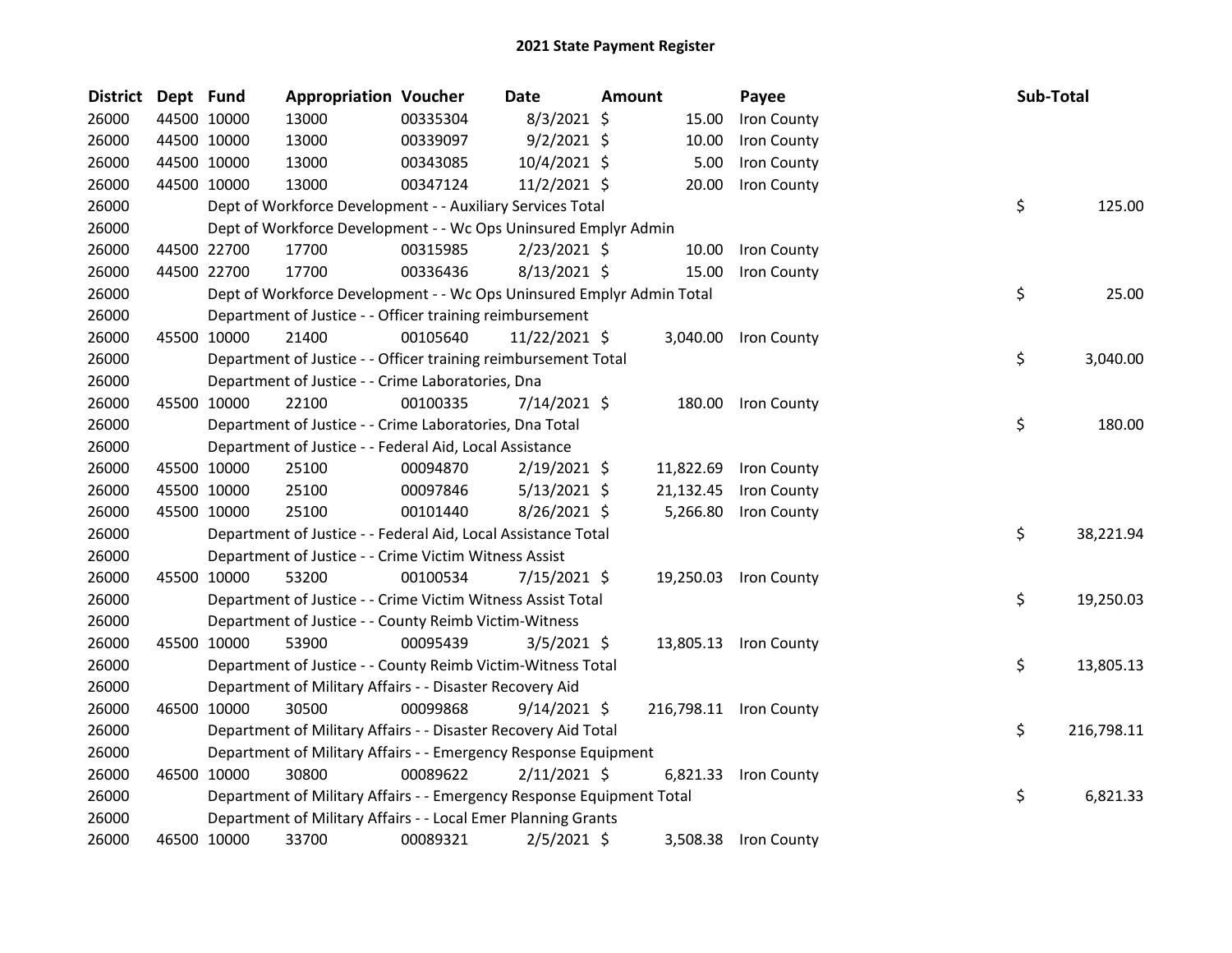| <b>District</b> | Dept Fund |             | <b>Appropriation Voucher</b>                                           |          | <b>Date</b>    | <b>Amount</b> |            | Payee              | Sub-Total |              |
|-----------------|-----------|-------------|------------------------------------------------------------------------|----------|----------------|---------------|------------|--------------------|-----------|--------------|
| 26000           |           |             | Department of Military Affairs - - Local Emer Planning Grants Total    |          |                |               |            |                    | \$        | 3,508.38     |
| 26000           |           |             | Department of Military Affairs - - Federal Aid, Local Assistance       |          |                |               |            |                    |           |              |
| 26000           |           | 46500 10000 | 34200                                                                  | 00089179 | $2/4/2021$ \$  |               | 25,872.56  | <b>Iron County</b> |           |              |
| 26000           |           | 46500 10000 | 34200                                                                  | 00093574 | $5/10/2021$ \$ |               | 11,396.52  | Iron County        |           |              |
| 26000           |           | 46500 10000 | 34200                                                                  | 00094274 | $5/21/2021$ \$ |               | 941,573.29 | Iron County        |           |              |
| 26000           |           | 46500 10000 | 34200                                                                  | 00096118 | $6/24/2021$ \$ |               | 4,007.99   | Iron County        |           |              |
| 26000           |           | 46500 10000 | 34200                                                                  | 00096467 | $6/30/2021$ \$ |               | 89,346.55  | Iron County        |           |              |
| 26000           |           | 46500 10000 | 34200                                                                  | 00099868 | $9/14/2021$ \$ |               | 788.65     | Iron County        |           |              |
| 26000           |           |             | Department of Military Affairs - - Federal Aid, Local Assistance Total |          |                |               |            |                    | \$        | 1,072,985.56 |
| 26000           |           |             | Department of Veterans Affairs - - County Grants                       |          |                |               |            |                    |           |              |
| 26000           |           | 48500 58200 | 26700                                                                  | 00091430 | $3/12/2021$ \$ |               | 8,500.00   | Iron County        |           |              |
| 26000           |           |             | Department of Veterans Affairs - - County Grants Total                 |          |                |               |            |                    | \$        | 8,500.00     |
| 26000           |           |             | Department of Administration - - Federal Aid                           |          |                |               |            |                    |           |              |
| 26000           |           | 50500 10000 | 14200                                                                  | 00139836 | $2/8/2021$ \$  |               | 9,464.29   | Iron County        |           |              |
| 26000           |           |             | Department of Administration - - Federal Aid Total                     |          |                |               |            |                    | \$        | 9,464.29     |
| 26000           |           |             | Department of Administration - - Low-Income Assistance Grants          |          |                |               |            |                    |           |              |
| 26000           |           | 50500 23500 | 37100                                                                  | 00139950 | $1/29/2021$ \$ |               | 307.27     | Iron County        |           |              |
| 26000           |           | 50500 23500 | 37100                                                                  | 00140959 | $2/17/2021$ \$ |               | 4,302.71   | Iron County        |           |              |
| 26000           |           | 50500 23500 | 37100                                                                  | 00143930 | $4/15/2021$ \$ |               | 3,000.00   | Iron County        |           |              |
| 26000           |           | 50500 23500 | 37100                                                                  | 00149841 | $8/5/2021$ \$  |               | 3,326.76   | Iron County        |           |              |
| 26000           |           | 50500 23500 | 37100                                                                  | 00150607 | 8/17/2021 \$   |               | 1,040.05   | Iron County        |           |              |
| 26000           |           | 50500 23500 | 37100                                                                  | 00152517 | 9/29/2021 \$   |               | 5,253.66   | Iron County        |           |              |
| 26000           |           | 50500 23500 | 37100                                                                  | 00153941 | 10/29/2021 \$  |               | 2,379.53   | Iron County        |           |              |
| 26000           |           | 50500 23500 | 37100                                                                  | 00156528 | 12/15/2021 \$  |               | 15,013.06  | Iron County        |           |              |
| 26000           |           |             | Department of Administration - - Low-Income Assistance Grants Total    |          |                |               |            |                    | \$        | 34,623.04    |
| 26000           |           |             | Department of Administration - - Land Information Program; Loca        |          |                |               |            |                    |           |              |
| 26000           |           | 50500 26900 | 17300                                                                  | 00137908 | $1/11/2021$ \$ |               | 20,000.00  | Iron County        |           |              |
| 26000           |           | 50500 26900 | 17300                                                                  | 00138450 | $1/29/2021$ \$ |               | 1,000.00   | Iron County        |           |              |
| 26000           |           | 50500 26900 | 17300                                                                  | 00139559 | $4/6/2021$ \$  |               | 85,072.00  | Iron County        |           |              |
| 26000           |           | 50500 26900 | 17300                                                                  | 00144729 | $4/27/2021$ \$ |               | 25,000.00  | Iron County        |           |              |
| 26000           |           |             | Department of Administration - - Land Information Program; Loca Total  |          |                |               |            |                    | \$        | 131,072.00   |
| 26000           |           |             | Commissioners of Public Lands - - General Program Operations           |          |                |               |            |                    |           |              |
| 26000           |           | 50700 10000 | 10100                                                                  | 00003718 | $6/29/2021$ \$ |               | 30.00      | Iron County        |           |              |
| 26000           |           | 50700 10000 | 10100                                                                  | 00003724 | 6/30/2021 \$   |               | 30.00      | Iron County        |           |              |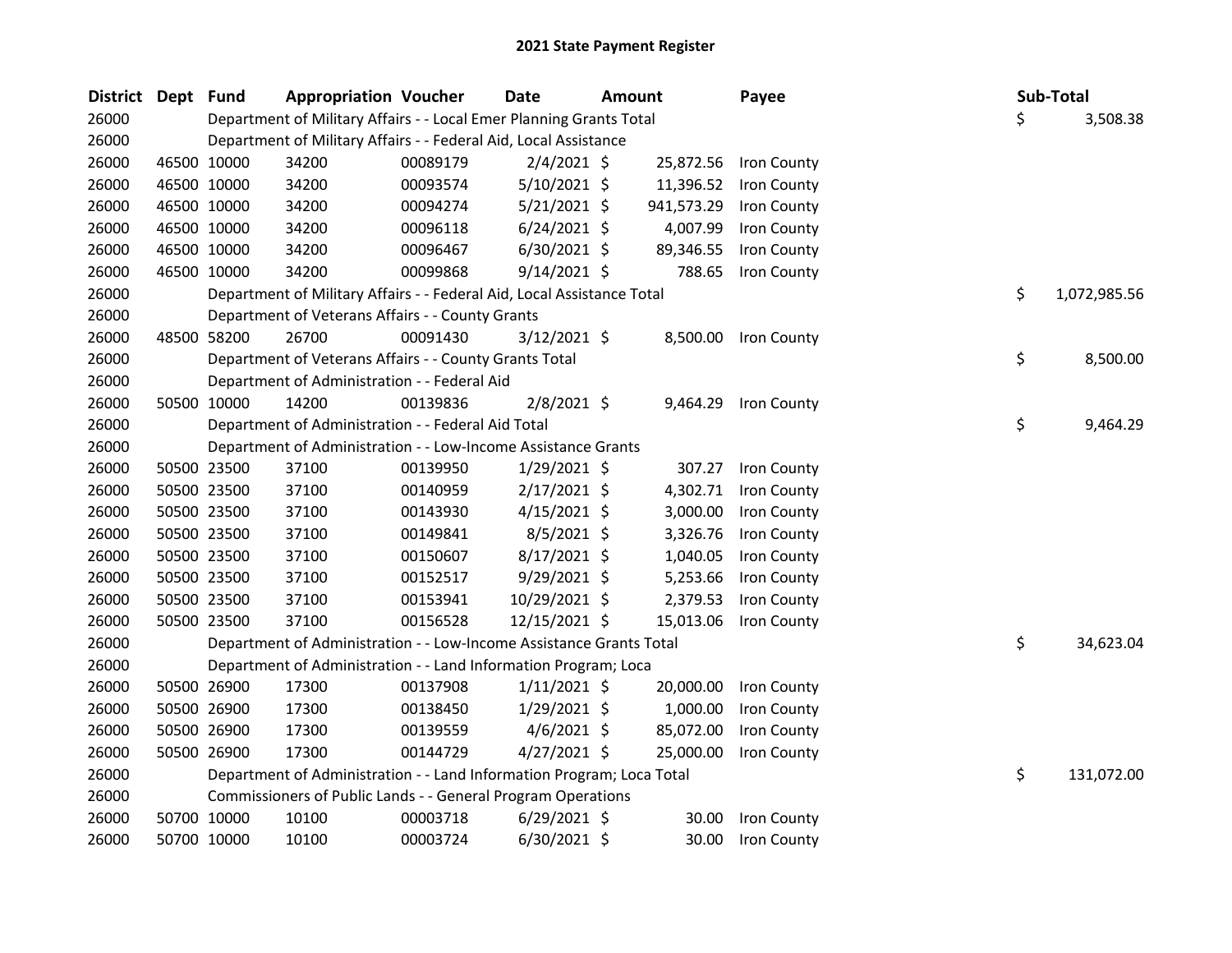| <b>District</b> | Dept Fund |             | <b>Appropriation Voucher</b>                                       |          | <b>Date</b>    | <b>Amount</b> |          | Payee                                                                                                   | Sub-Total |           |
|-----------------|-----------|-------------|--------------------------------------------------------------------|----------|----------------|---------------|----------|---------------------------------------------------------------------------------------------------------|-----------|-----------|
| 26000           |           |             | Commissioners of Public Lands - - General Program Operations Total |          |                |               |          |                                                                                                         | \$        | 60.00     |
| 26000           |           |             |                                                                    |          |                |               |          | Public Defender Board - - Transcript, Discovery and Records Provided to the Public Defender Board       |           |           |
| 26000           |           | 55000 10000 | 10600                                                              | 00275564 | $1/26/2021$ \$ |               |          | 284.00 Iron County                                                                                      |           |           |
| 26000           |           |             |                                                                    |          |                |               |          | Public Defender Board - - Transcript, Discovery and Records Provided to the Public Defender Board Total | \$        | 284.00    |
| 26000           |           |             | Department of Revenue - - Warrants and Satisfactions               |          |                |               |          |                                                                                                         |           |           |
| 26000           |           | 56600 10000 | 10100                                                              | 00215123 | $9/24/2021$ \$ |               | 35.00    | Iron County                                                                                             |           |           |
| 26000           |           | 56600 10000 | 10100                                                              | 00216331 | 10/22/2021 \$  |               | 35.00    | Iron County                                                                                             |           |           |
| 26000           |           |             | Department of Revenue - - Warrants and Satisfactions Total         |          |                |               |          |                                                                                                         | \$        | 70.00     |
| 26000           |           |             | Department of Revenue - - Misc Revenue Holding Clearing            |          |                |               |          |                                                                                                         |           |           |
| 26000           |           | 56600 10000 | 99500                                                              | 00191986 | $2/22/2021$ \$ |               | 279.00   | Iron County                                                                                             |           |           |
| 26000           |           | 56600 10000 | 99500                                                              | 00192592 | $3/1/2021$ \$  |               | 832.00   | Iron County                                                                                             |           |           |
| 26000           |           | 56600 10000 | 99500                                                              | 00192593 | $3/1/2021$ \$  |               | 5,250.30 | Iron County                                                                                             |           |           |
| 26000           |           | 56600 10000 | 99500                                                              | 00194064 | $3/8/2021$ \$  |               | 444.50   | Iron County                                                                                             |           |           |
| 26000           |           | 56600 10000 | 99500                                                              | 00194916 | $3/15/2021$ \$ |               | 407.00   | Iron County                                                                                             |           |           |
| 26000           |           | 56600 10000 | 99500                                                              | 00195756 | 3/22/2021 \$   |               | 279.82   | Iron County                                                                                             |           |           |
| 26000           |           | 56600 10000 | 99500                                                              | 00196443 | 3/29/2021 \$   |               | 1,009.49 | Iron County                                                                                             |           |           |
| 26000           |           | 56600 10000 | 99500                                                              | 00198398 | $4/12/2021$ \$ |               | 524.54   | Iron County                                                                                             |           |           |
| 26000           |           | 56600 10000 | 99500                                                              | 00200390 | $5/3/2021$ \$  |               | 119.66   | Iron County                                                                                             |           |           |
| 26000           |           | 56600 10000 | 99500                                                              | 00201584 | $5/10/2021$ \$ |               | 546.97   | Iron County                                                                                             |           |           |
| 26000           |           | 56600 10000 | 99500                                                              | 00202215 | $5/17/2021$ \$ |               | 163.00   | Iron County                                                                                             |           |           |
| 26000           |           | 56600 10000 | 99500                                                              | 00202919 | 5/24/2021 \$   |               | 669.47   | Iron County                                                                                             |           |           |
| 26000           |           | 56600 10000 | 99500                                                              | 00202920 | 5/24/2021 \$   |               | 672.50   | Iron County                                                                                             |           |           |
| 26000           |           | 56600 10000 | 99500                                                              | 00203640 | $6/1/2021$ \$  |               | 94.00    | Iron County                                                                                             |           |           |
| 26000           |           | 56600 10000 | 99500                                                              | 00204738 | $6/7/2021$ \$  |               | 103.29   | Iron County                                                                                             |           |           |
| 26000           |           | 56600 10000 | 99500                                                              | 00205839 | $6/21/2021$ \$ |               | 228.25   | Iron County                                                                                             |           |           |
| 26000           |           | 56600 10000 | 99500                                                              | 00210163 | 7/19/2021 \$   |               | 159.00   | Iron County                                                                                             |           |           |
| 26000           |           | 56600 10000 | 99500                                                              | 00212629 | $8/16/2021$ \$ |               | 354.48   | Iron County                                                                                             |           |           |
| 26000           |           | 56600 10000 | 99500                                                              | 00213543 | 8/30/2021 \$   |               | 362.40   | Iron County                                                                                             |           |           |
| 26000           |           | 56600 10000 | 99500                                                              | 00215313 | $9/20/2021$ \$ |               | 20.00    | Iron County                                                                                             |           |           |
| 26000           |           | 56600 10000 | 99500                                                              | 00217044 | 10/12/2021 \$  |               | 557.00   | Iron County                                                                                             |           |           |
| 26000           |           |             | Department of Revenue - - Misc Revenue Holding Clearing Total      |          |                |               |          |                                                                                                         | \$        | 13,076.67 |
| 26000           |           |             | Circuit Courts - - Circuit Court Costs                             |          |                |               |          |                                                                                                         |           |           |
| 26000           |           | 62500 10000 | 10500                                                              | 00002102 | $1/29/2021$ \$ |               |          | 26,637.00 Iron County                                                                                   |           |           |
| 26000           |           |             | Circuit Courts - - Circuit Court Costs Total                       |          |                |               |          |                                                                                                         | \$        | 26,637.00 |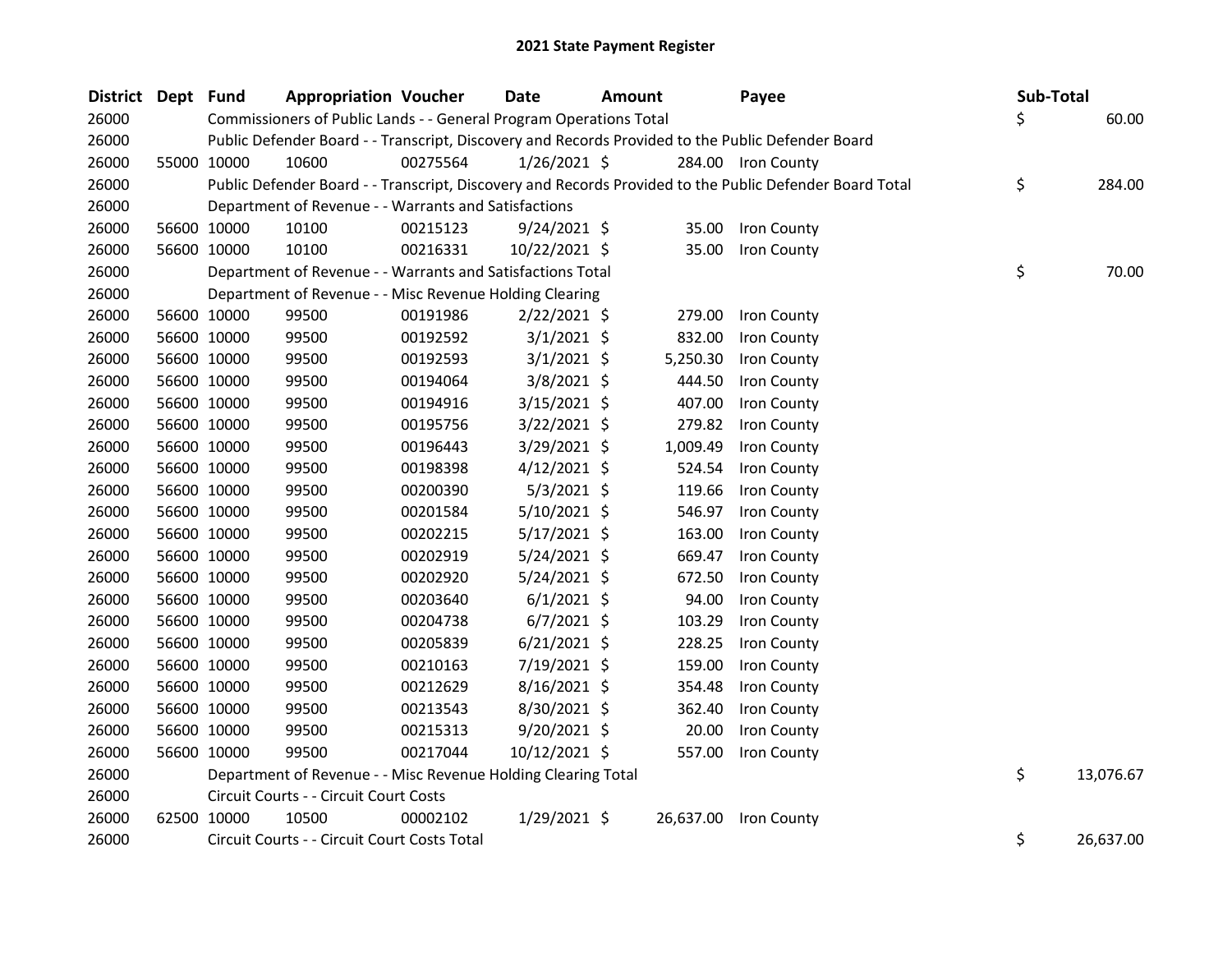| <b>District</b> | Dept Fund |             | <b>Appropriation Voucher</b>                                          |          | Date           | <b>Amount</b> | Payee                  |    | Sub-Total    |
|-----------------|-----------|-------------|-----------------------------------------------------------------------|----------|----------------|---------------|------------------------|----|--------------|
| 26000           |           |             | Circuit Courts - - Court Interpreters                                 |          |                |               |                        |    |              |
| 26000           |           | 62500 10000 | 12100                                                                 | 00002235 | 7/26/2021 \$   |               | 45,076.00 Iron County  |    |              |
| 26000           |           |             | Circuit Courts - - Court Interpreters Total                           |          |                |               |                        | \$ | 45,076.00    |
| 26000           |           |             | Shared Revenue and Tax Relief - - Exempt Computer Aid                 |          |                |               |                        |    |              |
| 26000           |           | 83500 10000 | 10900                                                                 | 00083340 | 7/26/2021 \$   |               | 889.60 Iron County     |    |              |
| 26000           |           |             | Shared Revenue and Tax Relief - - Exempt Computer Aid Total           |          |                |               |                        | \$ | 889.60       |
| 26000           |           |             | Shared Revenue and Tax Relief - - Utility Aid                         |          |                |               |                        |    |              |
| 26000           |           | 83500 10000 | 11000                                                                 | 00081420 | 7/26/2021 \$   | 5,621.70      | Iron County            |    |              |
| 26000           |           | 83500 10000 | 11000                                                                 | 00088521 | 11/15/2021 \$  | 33,788.94     | Iron County            |    |              |
| 26000           |           |             | Shared Revenue and Tax Relief - - Utility Aid Total                   |          |                |               |                        | \$ | 39,410.64    |
| 26000           |           |             | Shared Revenue and Tax Relief - - Personal Property Aid               |          |                |               |                        |    |              |
| 26000           |           | 83500 10000 | 11100                                                                 | 00076526 | $5/3/2021$ \$  |               | 7,421.04 Iron County   |    |              |
| 26000           |           |             | Shared Revenue and Tax Relief - - Personal Property Aid Total         |          |                |               |                        | \$ | 7,421.04     |
| 26000           |           |             | Shared Revenue and Tax Relief - - School Lvy Tx/First Dollar Cr       |          |                |               |                        |    |              |
| 26000           |           | 83500 10000 | 30200                                                                 | 00082665 | 7/26/2021 \$   | 1,135,396.90  | Iron County            |    |              |
| 26000           |           | 83500 10000 | 30200                                                                 | 00086061 | 7/26/2021 \$   |               | 235,403.52 Iron County |    |              |
| 26000           |           |             | Shared Revenue and Tax Relief - - School Lvy Tx/First Dollar Cr Total |          |                |               |                        | \$ | 1,370,800.42 |
| 26000           |           |             | Shared Revenue and Tax Relief - - County Sales Tax Reptd/Distd        |          |                |               |                        |    |              |
| 26000           |           | 83500 10000 | 43100                                                                 | 00073884 | $1/29/2021$ \$ | 44,965.03     | Iron County            |    |              |
| 26000           |           | 83500 10000 | 43100                                                                 | 00073972 | $2/26/2021$ \$ | 50,077.78     | Iron County            |    |              |
| 26000           |           | 83500 10000 | 43100                                                                 | 00074685 | 3/31/2021 \$   | 44,798.80     | Iron County            |    |              |
| 26000           |           | 83500 10000 | 43100                                                                 | 00079128 | $4/30/2021$ \$ | 50,265.87     | Iron County            |    |              |
| 26000           |           | 83500 10000 | 43100                                                                 | 00079932 | 5/28/2021 \$   | 51,998.61     | Iron County            |    |              |
| 26000           |           | 83500 10000 | 43100                                                                 | 00080663 | $6/30/2021$ \$ | 56,256.65     | Iron County            |    |              |
| 26000           |           | 83500 10000 | 43100                                                                 | 00086205 | 7/30/2021 \$   | 60,820.08     | Iron County            |    |              |
| 26000           |           | 83500 10000 | 43100                                                                 | 00086768 | 8/31/2021 \$   | 64,889.87     | Iron County            |    |              |
| 26000           |           | 83500 10000 | 43100                                                                 | 00087070 | 9/30/2021 \$   | 65,315.54     | Iron County            |    |              |
| 26000           |           | 83500 10000 | 43100                                                                 | 00087759 | 10/29/2021 \$  | 59,651.83     | Iron County            |    |              |
| 26000           |           | 83500 10000 | 43100                                                                 | 00089769 | 11/30/2021 \$  | 62,742.77     | Iron County            |    |              |
| 26000           |           | 83500 10000 | 43100                                                                 | 00089853 | 12/30/2021 \$  | 51,185.06     | Iron County            |    |              |
| 26000           |           |             | Shared Revenue and Tax Relief - - County Sales Tax Reptd/Distd Total  |          |                |               |                        | \$ | 662,967.89   |
| 26000           |           |             | Shared Revenue and Tax Relief - - Lottery & Gaming Credit             |          |                |               |                        |    |              |
| 26000           |           | 83500 52100 | 36300                                                                 | 00074544 | $3/22/2021$ \$ |               | 207,035.52 Iron County |    |              |
| 26000           |           |             | Shared Revenue and Tax Relief - - Lottery & Gaming Credit Total       |          |                |               |                        | \$ | 207,035.52   |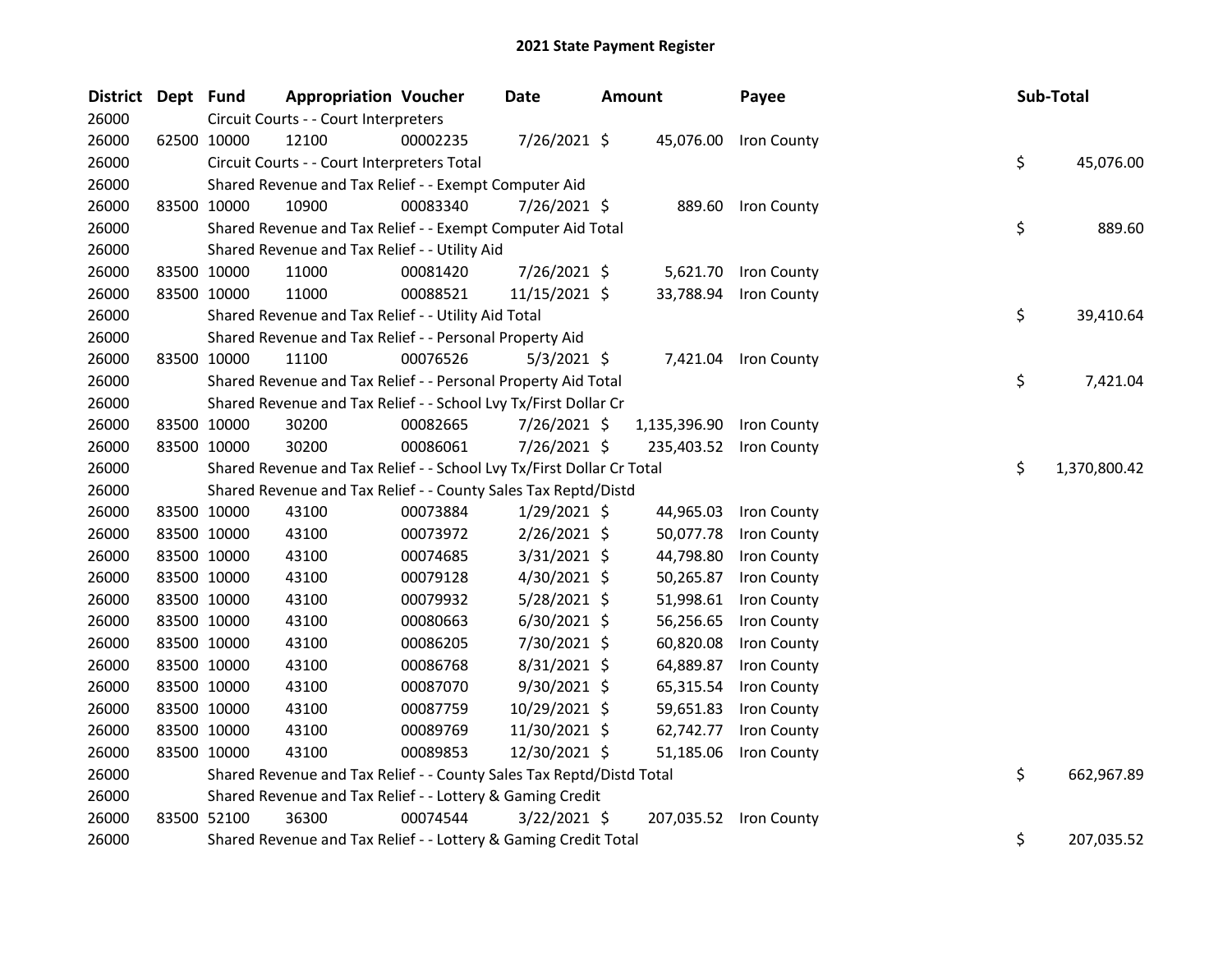| District Dept Fund | <b>Appropriation Voucher</b> | <b>Date</b> | Amount | Payee | Sub-Total      |
|--------------------|------------------------------|-------------|--------|-------|----------------|
| 26000 Total        |                              |             |        |       | \$3,925,888.79 |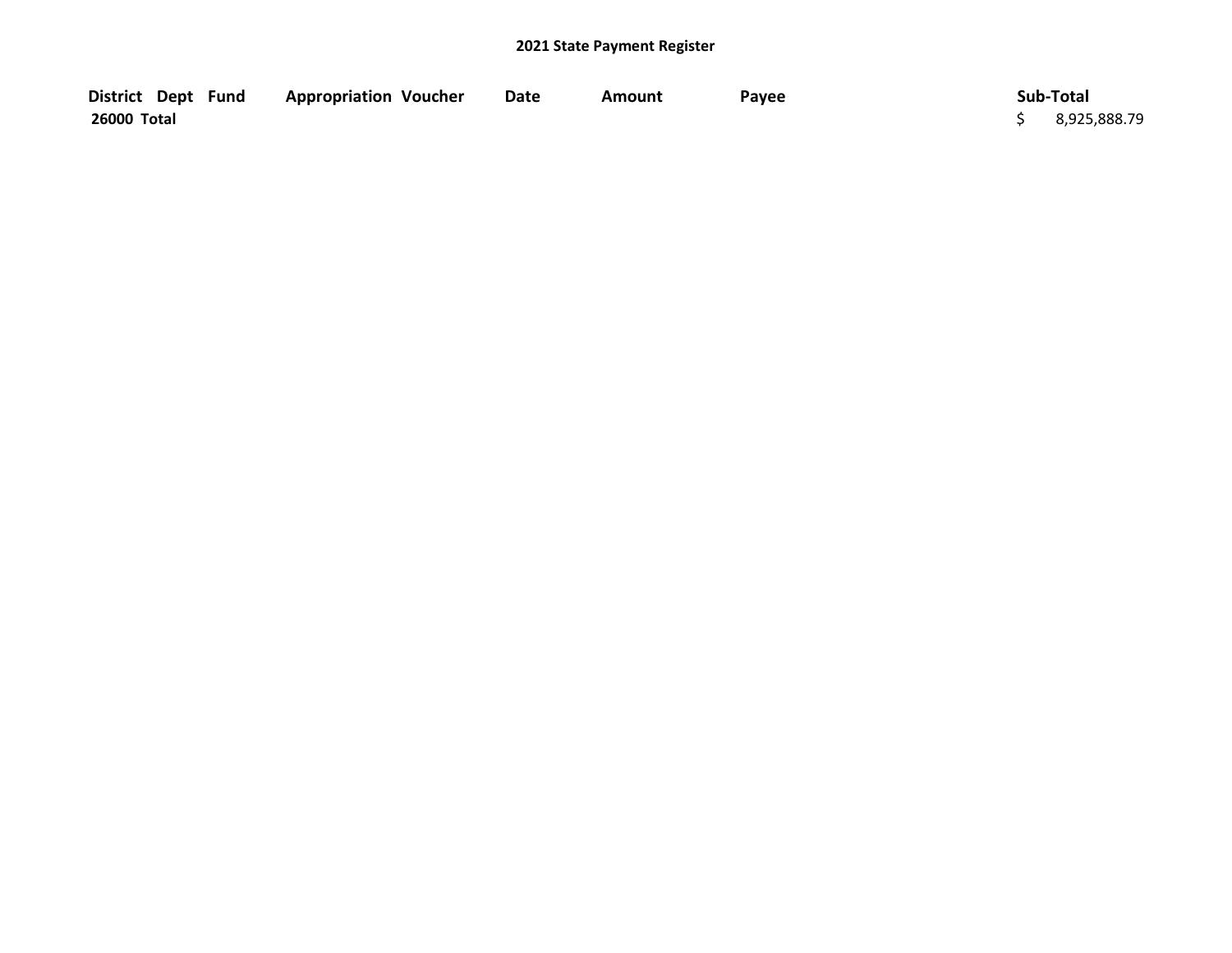| District Dept Fund |             |                                                                    | <b>Appropriation Voucher</b> |          | Date           | <b>Amount</b> |           | Payee                      | Sub-Total |            |
|--------------------|-------------|--------------------------------------------------------------------|------------------------------|----------|----------------|---------------|-----------|----------------------------|-----------|------------|
| 26002              |             | Dept of Safety & Prof Services - - Fire Dues Distribution          |                              |          |                |               |           |                            |           |            |
| 26002              | 16500 10000 | 22500                                                              |                              | 00040904 | 7/16/2021 \$   |               |           | 560.47 Town Of Anderson    |           |            |
| 26002              |             | Dept of Safety & Prof Services - - Fire Dues Distribution Total    |                              |          |                |               |           |                            | \$        | 560.47     |
| 26002              |             | Dept of Natural Resources - - Aids In Lieu Of Taxes - Gener        |                              |          |                |               |           |                            |           |            |
| 26002              |             | 37000 10000<br>50300                                               |                              | 00458827 | $1/26/2021$ \$ |               |           | 1,721.00 Town Of Anderson  |           |            |
| 26002              |             | Dept of Natural Resources - - Aids In Lieu Of Taxes - Gener Total  |                              |          |                |               |           |                            | \$        | 1,721.00   |
| 26002              |             | Dept of Natural Resources - - Seg Earned                           |                              |          |                |               |           |                            |           |            |
| 26002              |             | 100SE<br>37000 21200                                               |                              | 00473974 | $4/15/2021$ \$ |               | 390.83    | Town Of Anderson           |           |            |
| 26002              |             | 37000 21200<br>100SE                                               |                              | 00514557 | 10/12/2021 \$  |               |           | 1,262.82 Town Of Anderson  |           |            |
| 26002              |             | Dept of Natural Resources - - Seg Earned Total                     |                              |          |                |               |           |                            | \$        | 1,653.65   |
| 26002              |             | Dept of Natural Resources - - Resaids - Cnty Forst, Cl & Mfl       |                              |          |                |               |           |                            |           |            |
| 26002              |             | 37000 21200<br>57100                                               |                              | 00487808 | $6/14/2021$ \$ |               |           | 14,128.84 Town Of Anderson |           |            |
| 26002              |             | Dept of Natural Resources - - Resaids - Cnty Forst, Cl & Mfl Total |                              |          |                |               |           |                            | \$        | 14,128.84  |
| 26002              |             | WI Dept of Transportation - - Trns Aids To Mnc.-Sf                 |                              |          |                |               |           |                            |           |            |
| 26002              |             | 39500 21100<br>19100                                               |                              | 00632345 | $1/4/2021$ \$  |               | 25,373.34 | Town Of Anderson           |           |            |
| 26002              |             | 39500 21100<br>19100                                               |                              | 00667952 | $4/5/2021$ \$  |               | 25,373.34 | Town Of Anderson           |           |            |
| 26002              |             | 39500 21100<br>19100                                               |                              | 00711440 | $7/6/2021$ \$  |               | 25,373.34 | Town Of Anderson           |           |            |
| 26002              | 39500 21100 | 19100                                                              |                              | 00751999 | 10/4/2021 \$   |               |           | 25,373.34 Town Of Anderson |           |            |
| 26002              |             | WI Dept of Transportation - - Trns Aids To Mnc.-Sf Total           |                              |          |                |               |           |                            | \$        | 101,493.36 |
| 26002              |             | Department of Revenue - - Gifts And Grants                         |                              |          |                |               |           |                            |           |            |
| 26002              | 56600 10000 | 12100                                                              |                              | 00206784 | $6/25/2021$ \$ |               |           | 2,983.05 Town Of Anderson  |           |            |
| 26002              |             | Department of Revenue - - Gifts And Grants Total                   |                              |          |                |               |           |                            | \$        | 2,983.05   |
| 26002              |             | Shared Revenue and Tax Relief - - County And Municipal Aid         |                              |          |                |               |           |                            |           |            |
| 26002              |             | 83500 10000<br>10500                                               |                              | 00081408 | 7/26/2021 \$   |               | 1,743.84  | Town Of Anderson           |           |            |
| 26002              | 83500 10000 | 10500                                                              |                              | 00088509 | 11/15/2021 \$  |               |           | 9,881.76 Town Of Anderson  |           |            |
| 26002              |             | Shared Revenue and Tax Relief - - County And Municipal Aid Total   |                              |          |                |               |           |                            | \$        | 11,625.60  |
| 26002              |             | Shared Revenue and Tax Relief - - Utility Aid                      |                              |          |                |               |           |                            |           |            |
| 26002              |             | 83500 10000<br>11000                                               |                              | 00081408 | 7/26/2021 \$   |               | 8.67      | Town Of Anderson           |           |            |
| 26002              | 83500 10000 | 11000                                                              |                              | 00088509 | 11/15/2021 \$  |               |           | 49.34 Town Of Anderson     |           |            |
| 26002              |             | Shared Revenue and Tax Relief - - Utility Aid Total                |                              |          |                |               |           |                            | \$        | 58.01      |
| 26002              |             | Shared Revenue and Tax Relief - - Personal Property Aid            |                              |          |                |               |           |                            |           |            |
| 26002              | 83500 10000 | 11100                                                              |                              | 00077207 | $5/3/2021$ \$  |               |           | 90.05 Town Of Anderson     |           |            |
| 26002              |             | Shared Revenue and Tax Relief - - Personal Property Aid Total      |                              |          |                |               |           |                            | \$        | 90.05      |
| 26002 Total        |             |                                                                    |                              |          |                |               |           |                            | \$        | 134,314.03 |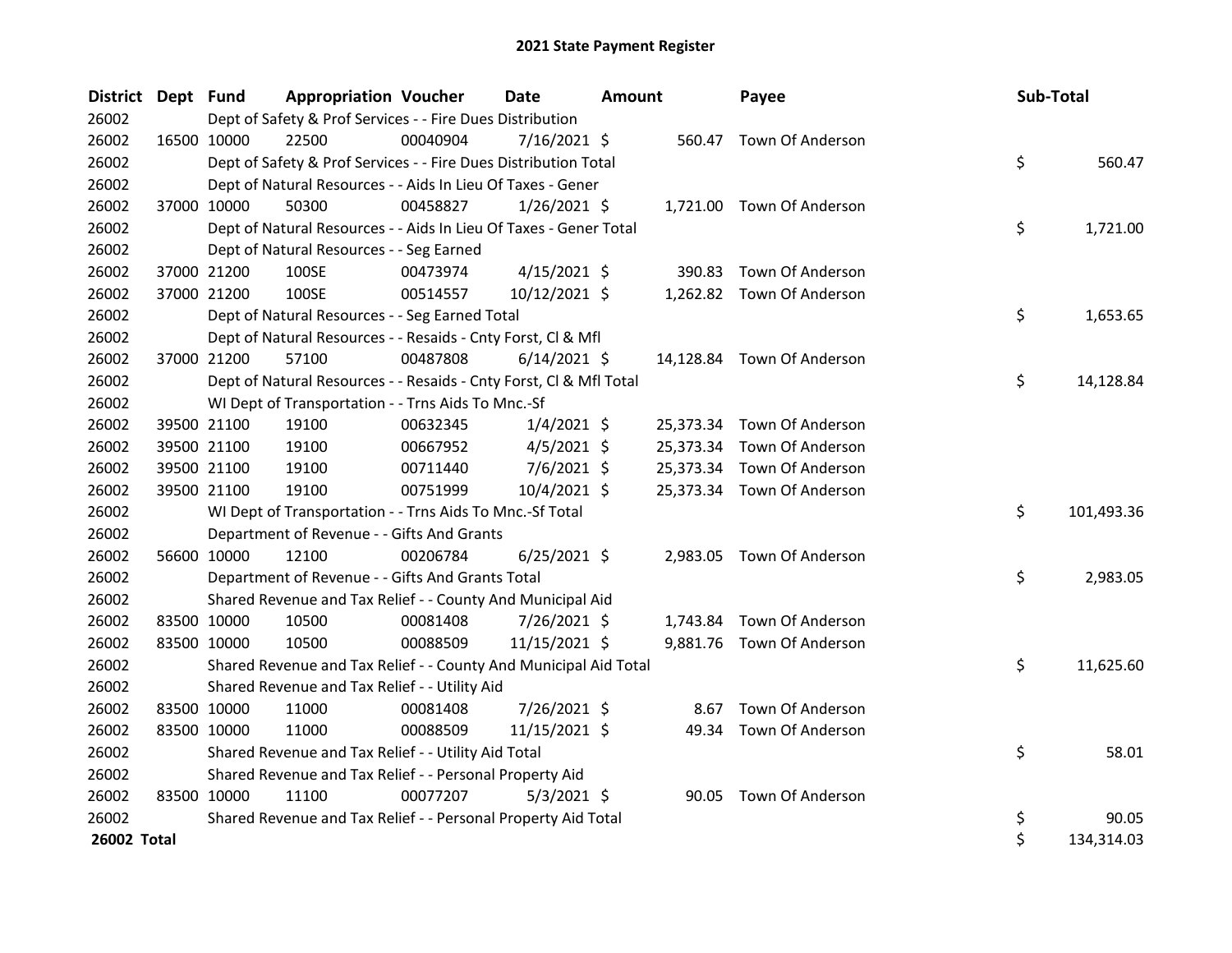| <b>District</b> | Dept Fund |             | <b>Appropriation Voucher</b>                                       |          | <b>Date</b>     | <b>Amount</b> |           | Payee                  | Sub-Total |            |
|-----------------|-----------|-------------|--------------------------------------------------------------------|----------|-----------------|---------------|-----------|------------------------|-----------|------------|
| 26004           |           |             | Dept of Safety & Prof Services - - Fire Dues Distribution          |          |                 |               |           |                        |           |            |
| 26004           | 16500     | 10000       | 22500                                                              | 00040905 | $7/16/2021$ \$  |               | 698.23    | Town Of Carey          |           |            |
| 26004           |           |             | Dept of Safety & Prof Services - - Fire Dues Distribution Total    |          |                 |               |           |                        | \$        | 698.23     |
| 26004           |           |             | Dept of Natural Resources - - Resaids - Cnty Forst, CI & Mfl       |          |                 |               |           |                        |           |            |
| 26004           |           | 37000 21200 | 57100                                                              | 00487809 | $6/14/2021$ \$  |               |           | 5,830.23 Town Of Carey |           |            |
| 26004           |           |             | Dept of Natural Resources - - Resaids - Cnty Forst, Cl & Mfl Total |          |                 |               |           |                        | \$        | 5,830.23   |
| 26004           |           |             | WI Dept of Transportation - - Trns Aids To Mnc.-Sf                 |          |                 |               |           |                        |           |            |
| 26004           | 39500     | 21100       | 19100                                                              | 00632346 | $1/4/2021$ \$   |               | 25,301.07 | Town Of Carey          |           |            |
| 26004           |           | 39500 21100 | 19100                                                              | 00667953 | $4/5/2021$ \$   |               | 25,301.07 | Town Of Carey          |           |            |
| 26004           |           | 39500 21100 | 19100                                                              | 00711441 | $7/6/2021$ \$   |               | 25,301.07 | Town Of Carey          |           |            |
| 26004           |           | 39500 21100 | 19100                                                              | 00752000 | $10/4/2021$ \$  |               | 25,301.07 | Town Of Carey          |           |            |
| 26004           |           |             | WI Dept of Transportation - - Trns Aids To Mnc.-Sf Total           |          |                 |               |           |                        | \$        | 101,204.28 |
| 26004           |           |             | WI Dept of Transportation - - Loc Rd Imp Prg St Fd                 |          |                 |               |           |                        |           |            |
| 26004           |           | 39500 21100 | 27800                                                              | 00718485 | $7/9/2021$ \$   |               | 14,931.75 | Town Of Carey          |           |            |
| 26004           |           |             | WI Dept of Transportation - - Loc Rd Imp Prg St Fd Total           |          |                 |               |           |                        | \$        | 14,931.75  |
| 26004           |           |             | Department of Revenue - - Gifts And Grants                         |          |                 |               |           |                        |           |            |
| 26004           | 56600     | 10000       | 12100                                                              | 00206785 | $6/25/2021$ \$  |               |           | 8,321.15 Town Of Carey |           |            |
| 26004           |           |             | Department of Revenue - - Gifts And Grants Total                   |          |                 |               |           |                        | \$        | 8,321.15   |
| 26004           |           |             | Shared Revenue and Tax Relief - - County And Municipal Aid         |          |                 |               |           |                        |           |            |
| 26004           |           | 83500 10000 | 10500                                                              | 00081409 | 7/26/2021 \$    |               | 2,296.04  | Town Of Carey          |           |            |
| 26004           |           | 83500 10000 | 10500                                                              | 00088510 | $11/15/2021$ \$ |               | 13,010.88 | Town Of Carey          |           |            |
| 26004           |           |             | Shared Revenue and Tax Relief - - County And Municipal Aid Total   |          |                 |               |           |                        | \$        | 15,306.92  |
| 26004 Total     |           |             |                                                                    |          |                 |               |           |                        | \$        | 146,292.56 |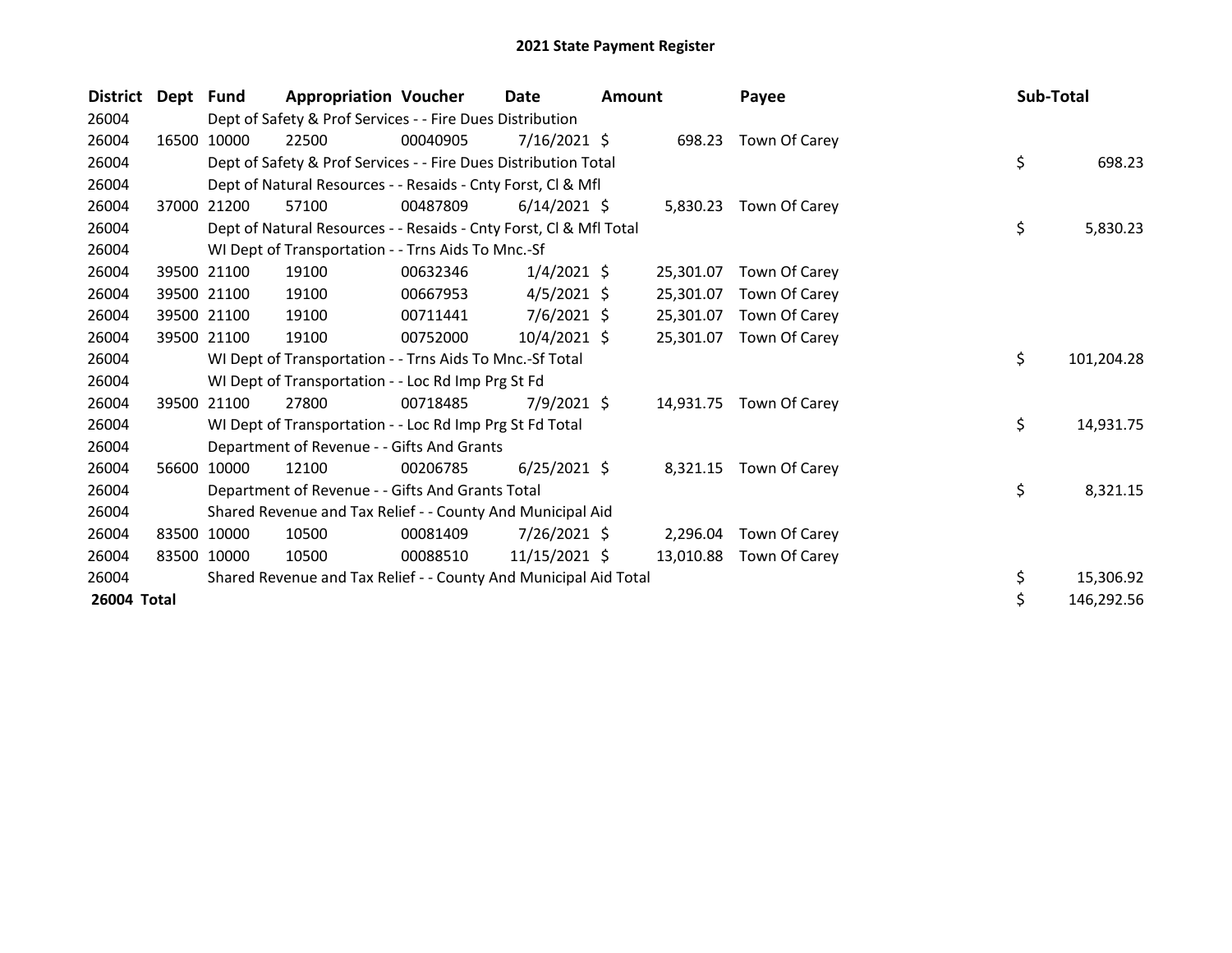| <b>District</b> | Dept | <b>Fund</b> | <b>Appropriation Voucher</b>                                       |          | Date           | <b>Amount</b> |           | Payee                    | Sub-Total |            |
|-----------------|------|-------------|--------------------------------------------------------------------|----------|----------------|---------------|-----------|--------------------------|-----------|------------|
| 26006           |      |             | Dept of Safety & Prof Services - - Fire Dues Distribution          |          |                |               |           |                          |           |            |
| 26006           |      | 16500 10000 | 22500                                                              | 00040906 | $7/16/2021$ \$ |               | 466.09    | Town Of Gurney           |           |            |
| 26006           |      |             | Dept of Safety & Prof Services - - Fire Dues Distribution Total    |          |                |               |           |                          | \$        | 466.09     |
| 26006           |      |             | Dept of Natural Resources - - Seg Earned                           |          |                |               |           |                          |           |            |
| 26006           |      | 37000 21200 | 100SE                                                              | 00514558 | 10/12/2021 \$  |               |           | 2,976.39 Town Of Gurney  |           |            |
| 26006           |      |             | Dept of Natural Resources - - Seg Earned Total                     |          |                |               |           |                          | \$        | 2,976.39   |
| 26006           |      |             | Dept of Natural Resources - - Resaids - Cnty Forst, Cl & Mfl       |          |                |               |           |                          |           |            |
| 26006           |      | 37000 21200 | 57100                                                              | 00487810 | $6/14/2021$ \$ |               |           | 4,596.76 Town Of Gurney  |           |            |
| 26006           |      |             | Dept of Natural Resources - - Resaids - Cnty Forst, Cl & Mfl Total |          |                |               |           |                          | \$        | 4,596.76   |
| 26006           |      |             | WI Dept of Transportation - - Trns Aids To Mnc.-Sf                 |          |                |               |           |                          |           |            |
| 26006           |      | 39500 21100 | 19100                                                              | 00632347 | $1/4/2021$ \$  |               |           | 21,720.42 Town Of Gurney |           |            |
| 26006           |      | 39500 21100 | 19100                                                              | 00667954 | $4/5/2021$ \$  |               | 21,720.42 | Town Of Gurney           |           |            |
| 26006           |      | 39500 21100 | 19100                                                              | 00711442 | $7/6/2021$ \$  |               | 21,720.42 | Town Of Gurney           |           |            |
| 26006           |      | 39500 21100 | 19100                                                              | 00752001 | 10/4/2021 \$   |               |           | 21,720.42 Town Of Gurney |           |            |
| 26006           |      |             | WI Dept of Transportation - - Trns Aids To Mnc.-Sf Total           |          |                |               |           |                          | \$        | 86,881.68  |
| 26006           |      |             | Department of Revenue - - Gifts And Grants                         |          |                |               |           |                          |           |            |
| 26006           |      | 56600 10000 | 12100                                                              | 00206786 | $6/25/2021$ \$ |               |           | 8,216.48 Town Of Gurney  |           |            |
| 26006           |      |             | Department of Revenue - - Gifts And Grants Total                   |          |                |               |           |                          | \$        | 8,216.48   |
| 26006           |      |             | Shared Revenue and Tax Relief - - County And Municipal Aid         |          |                |               |           |                          |           |            |
| 26006           |      | 83500 10000 | 10500                                                              | 00081410 | 7/26/2021 \$   |               | 3,836.54  | Town Of Gurney           |           |            |
| 26006           |      | 83500 10000 | 10500                                                              | 00088511 | 11/15/2021 \$  |               | 21,740.39 | Town Of Gurney           |           |            |
| 26006           |      |             | Shared Revenue and Tax Relief - - County And Municipal Aid Total   |          |                |               |           |                          | \$        | 25,576.93  |
| 26006           |      |             | Shared Revenue and Tax Relief - - Exempt Computer Aid              |          |                |               |           |                          |           |            |
| 26006           |      | 83500 10000 | 10900                                                              | 00084031 | 7/26/2021 \$   |               |           | 12.47 Town Of Gurney     |           |            |
| 26006           |      |             | Shared Revenue and Tax Relief - - Exempt Computer Aid Total        |          |                |               |           |                          | \$        | 12.47      |
| 26006           |      |             | Shared Revenue and Tax Relief - - Personal Property Aid            |          |                |               |           |                          |           |            |
| 26006           |      | 83500 10000 | 11100                                                              | 00077208 | $5/3/2021$ \$  |               |           | 109.41 Town Of Gurney    |           |            |
| 26006           |      |             | Shared Revenue and Tax Relief - - Personal Property Aid Total      |          |                |               |           |                          | \$        | 109.41     |
| 26006 Total     |      |             |                                                                    |          |                |               |           |                          | \$        | 128,836.21 |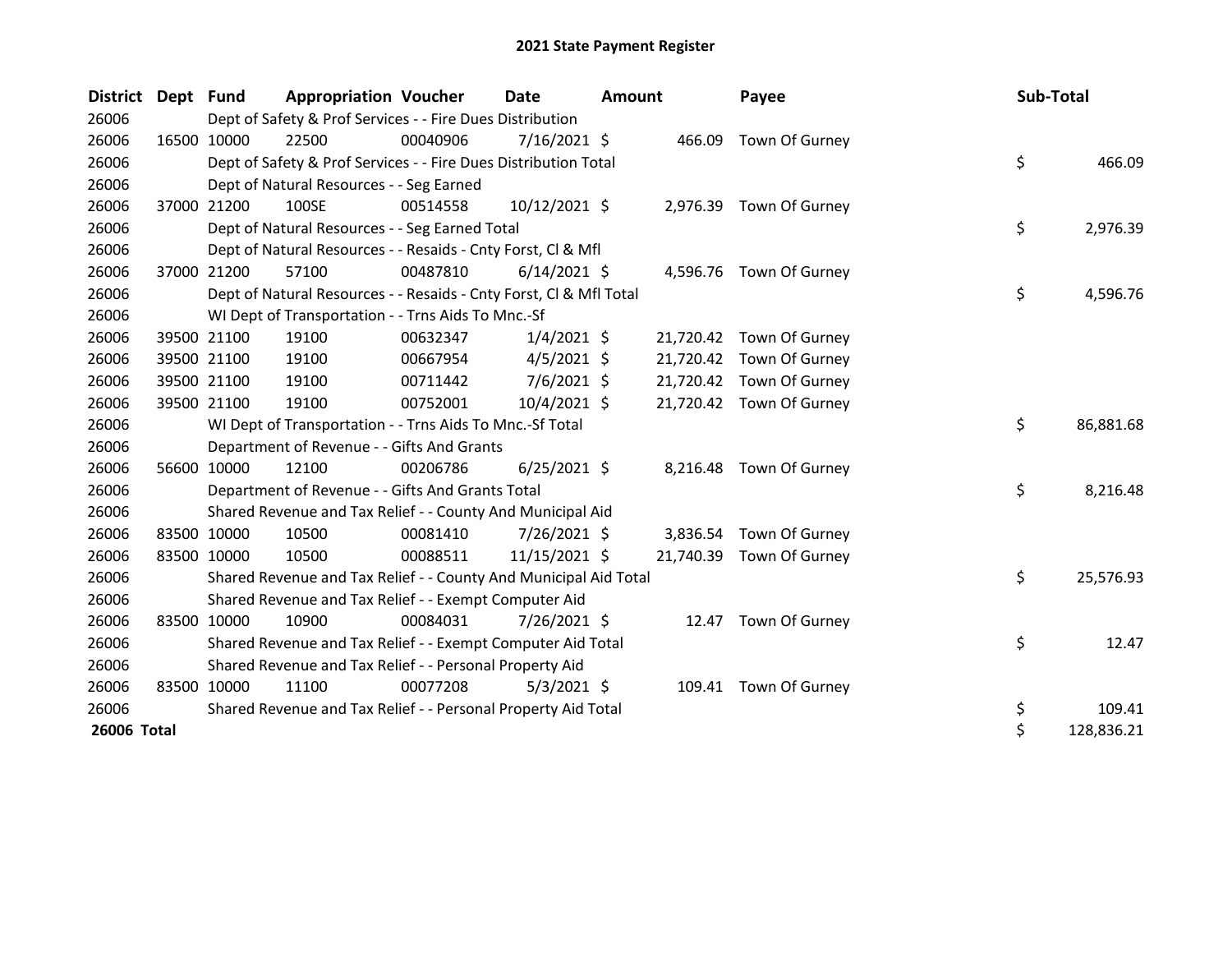| District Dept Fund |             | <b>Appropriation Voucher</b>                                       |          | <b>Date</b>    | <b>Amount</b> |           | Payee                      | Sub-Total |            |
|--------------------|-------------|--------------------------------------------------------------------|----------|----------------|---------------|-----------|----------------------------|-----------|------------|
| 26008              |             | Dept of Safety & Prof Services - - Fire Dues Distribution          |          |                |               |           |                            |           |            |
| 26008              | 16500 10000 | 22500                                                              | 00040908 | 7/16/2021 \$   |               | 1,636.80  | Kimball, Town of           |           |            |
| 26008              |             | Dept of Safety & Prof Services - - Fire Dues Distribution Total    |          |                |               |           |                            | \$        | 1,636.80   |
| 26008              |             | Dept of Natural Resources - - General Program Operations --        |          |                |               |           |                            |           |            |
| 26008              | 37000 21200 | 25400                                                              | 00479125 | $5/5/2021$ \$  |               | 845.00    | Kimball, Town of           |           |            |
| 26008              |             | Dept of Natural Resources - - General Program Operations -- Total  |          |                |               |           |                            | \$        | 845.00     |
| 26008              |             | Dept of Natural Resources - - Resaids - Cnty Forst, Cl & Mfl       |          |                |               |           |                            |           |            |
| 26008              | 37000 21200 | 57100                                                              | 00487811 | $6/14/2021$ \$ |               |           | 1,981.31 Kimball, Town of  |           |            |
| 26008              |             | Dept of Natural Resources - - Resaids - Cnty Forst, Cl & Mfl Total |          |                |               |           |                            | \$        | 1,981.31   |
| 26008              |             | WI Dept of Transportation - - Trns Aids To Mnc.-Sf                 |          |                |               |           |                            |           |            |
| 26008              | 39500 21100 | 19100                                                              | 00632348 | $1/4/2021$ \$  |               | 29,788.38 | Kimball, Town of           |           |            |
| 26008              | 39500 21100 | 19100                                                              | 00667955 | $4/5/2021$ \$  |               | 29,788.38 | Kimball, Town of           |           |            |
| 26008              | 39500 21100 | 19100                                                              | 00711443 | 7/6/2021 \$    |               | 29,788.38 | Kimball, Town of           |           |            |
| 26008              | 39500 21100 | 19100                                                              | 00752002 | 10/4/2021 \$   |               | 29,788.38 | Kimball, Town of           |           |            |
| 26008              |             | WI Dept of Transportation - - Trns Aids To Mnc.-Sf Total           |          |                |               |           |                            | \$        | 119,153.52 |
| 26008              |             | Department of Revenue - - Gifts And Grants                         |          |                |               |           |                            |           |            |
| 26008              | 56600 10000 | 12100                                                              | 00206787 | $6/25/2021$ \$ |               |           | 25,748.46 Kimball, Town of |           |            |
| 26008              |             | Department of Revenue - - Gifts And Grants Total                   |          |                |               |           |                            | \$        | 25,748.46  |
| 26008              |             | Shared Revenue and Tax Relief - - County And Municipal Aid         |          |                |               |           |                            |           |            |
| 26008              | 83500 10000 | 10500                                                              | 00081411 | 7/26/2021 \$   |               | 10,690.39 | Kimball, Town of           |           |            |
| 26008              | 83500 10000 | 10500                                                              | 00088512 | 11/15/2021 \$  |               | 60,578.89 | Kimball, Town of           |           |            |
| 26008              |             | Shared Revenue and Tax Relief - - County And Municipal Aid Total   |          |                |               |           |                            | \$        | 71,269.28  |
| 26008              |             | Shared Revenue and Tax Relief - - Exempt Computer Aid              |          |                |               |           |                            |           |            |
| 26008              | 83500 10000 | 10900                                                              | 00084032 | 7/26/2021 \$   |               | 41.57     | Kimball, Town of           |           |            |
| 26008              |             | Shared Revenue and Tax Relief - - Exempt Computer Aid Total        |          |                |               |           |                            | \$        | 41.57      |
| 26008              |             | Shared Revenue and Tax Relief - - Utility Aid                      |          |                |               |           |                            |           |            |
| 26008              | 83500 10000 | 11000                                                              | 00081411 | 7/26/2021 \$   |               | 55.32     | Kimball, Town of           |           |            |
| 26008              | 83500 10000 | 11000                                                              | 00088512 | 11/15/2021 \$  |               | 321.70    | Kimball, Town of           |           |            |
| 26008              |             | Shared Revenue and Tax Relief - - Utility Aid Total                |          |                |               |           |                            | \$        | 377.02     |
| 26008              |             | Shared Revenue and Tax Relief - - Personal Property Aid            |          |                |               |           |                            |           |            |
| 26008              | 83500 10000 | 11100                                                              | 00077209 | $5/3/2021$ \$  |               | 437.26    | Kimball, Town of           |           |            |
| 26008              |             | Shared Revenue and Tax Relief - - Personal Property Aid Total      |          |                |               |           |                            | \$        | 437.26     |
| 26008              |             | Shared Revenue and Tax Relief - - Payments For Municipal Svcs      |          |                |               |           |                            |           |            |
| 26008              | 83500 10000 | 50100                                                              | 00073631 | $2/1/2021$ \$  |               |           | 144.50 Kimball, Town of    |           |            |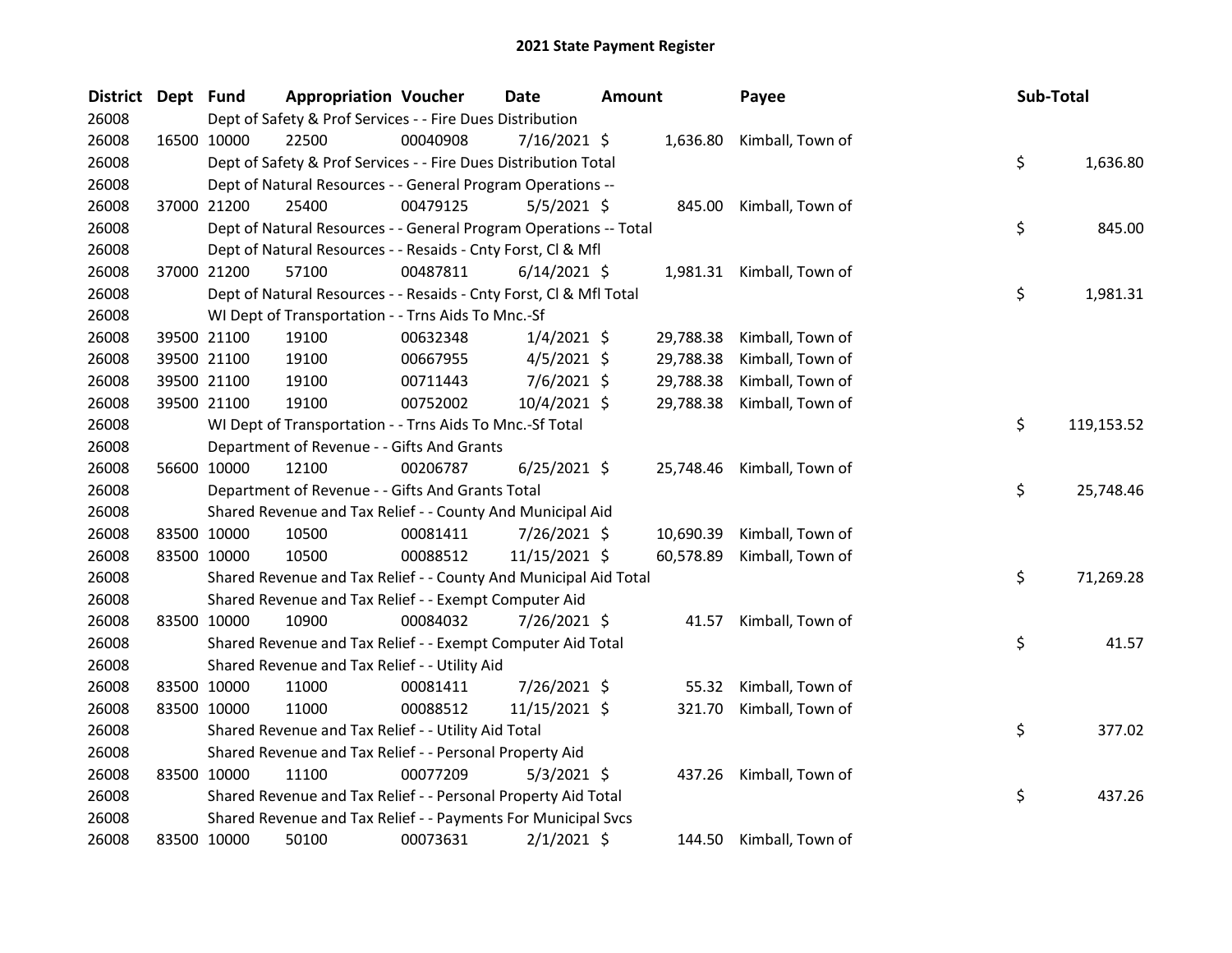| <b>District Dept Fund</b> | <b>Appropriation Voucher</b>                                        | Date   | Amount | Pavee | Sub-Total  |
|---------------------------|---------------------------------------------------------------------|--------|--------|-------|------------|
| 26008                     | Shared Revenue and Tax Relief - - Payments For Municipal Svcs Total | 144.50 |        |       |            |
| <b>26008 Total</b>        |                                                                     |        |        |       | 221.634.72 |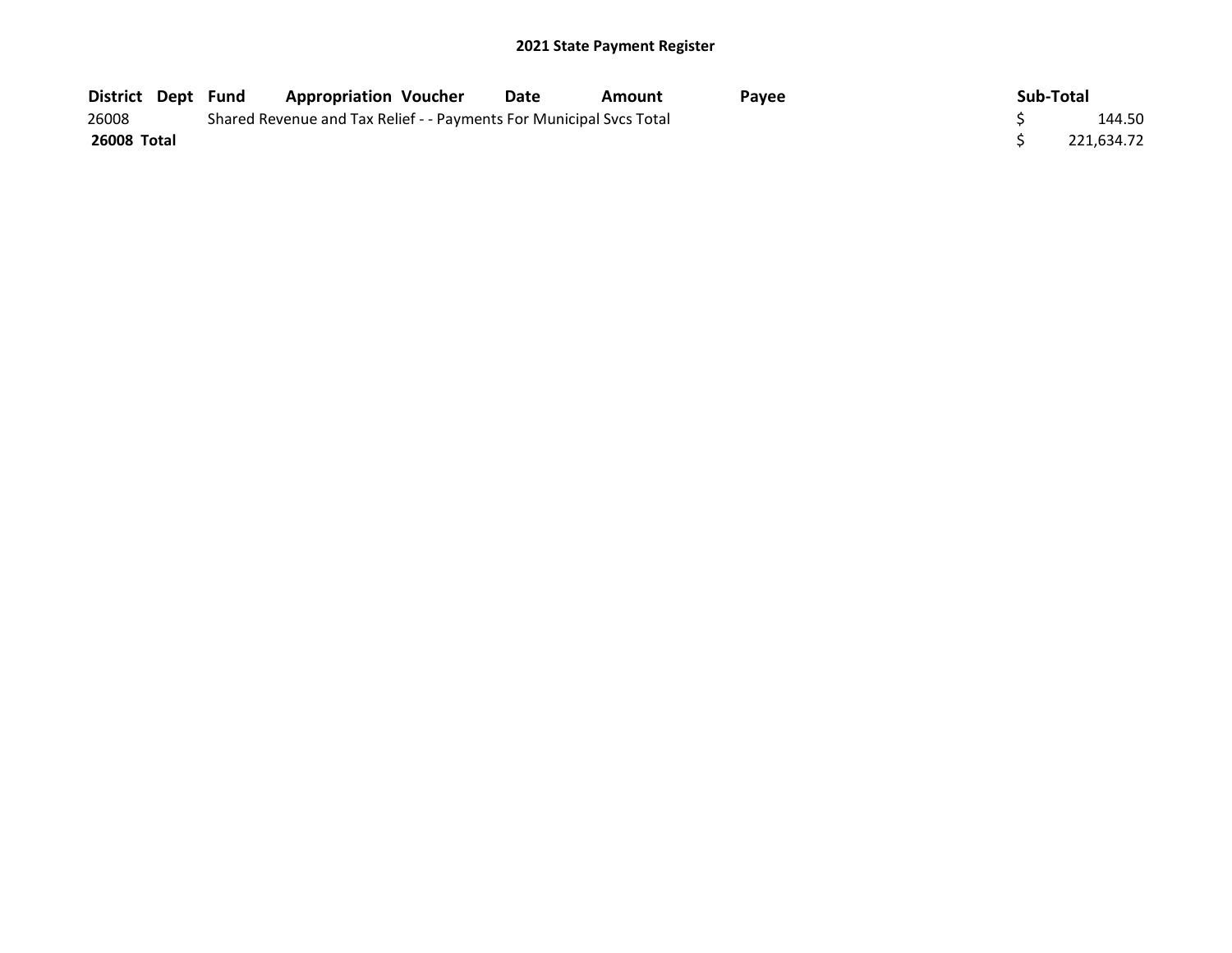| District Dept Fund |             |             | <b>Appropriation Voucher</b>                                       |          | Date           | <b>Amount</b> |           | Payee                    | Sub-Total |            |
|--------------------|-------------|-------------|--------------------------------------------------------------------|----------|----------------|---------------|-----------|--------------------------|-----------|------------|
| 26010              |             |             | Dept of Natural Resources - - Aids In Lieu Of Taxes - Gener        |          |                |               |           |                          |           |            |
| 26010              |             | 37000 10000 | 50300                                                              | 00458942 | $1/26/2021$ \$ |               | 1,047.09  | Town Of Knight           |           |            |
| 26010              | 37000 10000 |             | 50300                                                              | 00458943 | $1/26/2021$ \$ |               | 307.04    | Town Of Knight           |           |            |
| 26010              |             |             | Dept of Natural Resources - - Aids In Lieu Of Taxes - Gener Total  |          |                |               |           |                          | \$        | 1,354.13   |
| 26010              |             |             | Dept of Natural Resources - - Resaids - Cnty Forst, Cl & Mfl       |          |                |               |           |                          |           |            |
| 26010              |             | 37000 21200 | 57100                                                              | 00487812 | $6/14/2021$ \$ |               |           | 13,239.29 Town Of Knight |           |            |
| 26010              |             |             | Dept of Natural Resources - - Resaids - Cnty Forst, CI & Mfl Total |          |                |               |           |                          | \$        | 13,239.29  |
| 26010              |             |             | Dept of Natural Resources - - Aids In Lieu Of Taxes - Sum S        |          |                |               |           |                          |           |            |
| 26010              |             | 37000 21200 | 57900                                                              | 00476279 | $4/21/2021$ \$ |               |           | 2.16 Town Of Knight      |           |            |
| 26010              |             |             | Dept of Natural Resources - - Aids In Lieu Of Taxes - Sum S Total  |          |                |               |           |                          | \$        | 2.16       |
| 26010              |             |             | WI Dept of Transportation - - Trns Aids To Mnc.-Sf                 |          |                |               |           |                          |           |            |
| 26010              |             | 39500 21100 | 19100                                                              | 00632349 | $1/4/2021$ \$  |               | 33,112.80 | Town Of Knight           |           |            |
| 26010              |             | 39500 21100 | 19100                                                              | 00667956 | $4/5/2021$ \$  |               | 33,112.80 | Town Of Knight           |           |            |
| 26010              |             | 39500 21100 | 19100                                                              | 00711444 | 7/6/2021 \$    |               | 33,112.80 | Town Of Knight           |           |            |
| 26010              |             | 39500 21100 | 19100                                                              | 00752003 | 10/4/2021 \$   |               | 33,112.80 | Town Of Knight           |           |            |
| 26010              |             |             | WI Dept of Transportation - - Trns Aids To Mnc.-Sf Total           |          |                |               |           |                          | \$        | 132,451.20 |
| 26010              |             |             | WI Dept of Transportation - - Loc Rd Imp Prg St Fd                 |          |                |               |           |                          |           |            |
| 26010              |             | 39500 21100 | 27800                                                              | 00726689 | 7/28/2021 \$   |               |           | 14,931.75 Town Of Knight |           |            |
| 26010              |             |             | WI Dept of Transportation - - Loc Rd Imp Prg St Fd Total           |          |                |               |           |                          | \$        | 14,931.75  |
| 26010              |             |             | Department of Revenue - - Gifts And Grants                         |          |                |               |           |                          |           |            |
| 26010              |             | 56600 10000 | 12100                                                              | 00206788 | $6/25/2021$ \$ |               |           | 10,780.86 Town Of Knight |           |            |
| 26010              |             |             | Department of Revenue - - Gifts And Grants Total                   |          |                |               |           |                          | \$        | 10,780.86  |
| 26010              |             |             | Shared Revenue and Tax Relief - - County And Municipal Aid         |          |                |               |           |                          |           |            |
| 26010              |             | 83500 10000 | 10500                                                              | 00081412 | 7/26/2021 \$   |               | 4,438.29  | Town Of Knight           |           |            |
| 26010              |             | 83500 10000 | 10500                                                              | 00088513 | 11/15/2021 \$  |               |           | 25,150.31 Town Of Knight |           |            |
| 26010              |             |             | Shared Revenue and Tax Relief - - County And Municipal Aid Total   |          |                |               |           |                          | \$        | 29,588.60  |
| 26010              |             |             | Shared Revenue and Tax Relief - - Utility Aid                      |          |                |               |           |                          |           |            |
| 26010              |             | 83500 10000 | 11000                                                              | 00081412 | 7/26/2021 \$   |               | 3.48      | Town Of Knight           |           |            |
| 26010              |             | 83500 10000 | 11000                                                              | 00088513 | 11/15/2021 \$  |               |           | 10.72 Town Of Knight     |           |            |
| 26010              |             |             | Shared Revenue and Tax Relief - - Utility Aid Total                |          |                |               |           |                          | \$        | 14.20      |
| 26010              |             |             | Shared Revenue and Tax Relief - - Personal Property Aid            |          |                |               |           |                          |           |            |
| 26010              | 83500 10000 |             | 11100                                                              | 00077210 | $5/3/2021$ \$  |               | 23.80     | Town Of Knight           |           |            |
| 26010              |             |             | Shared Revenue and Tax Relief - - Personal Property Aid Total      |          |                |               |           |                          | \$        | 23.80      |
| 26010 Total        |             |             |                                                                    |          |                |               |           |                          | \$        | 202,385.99 |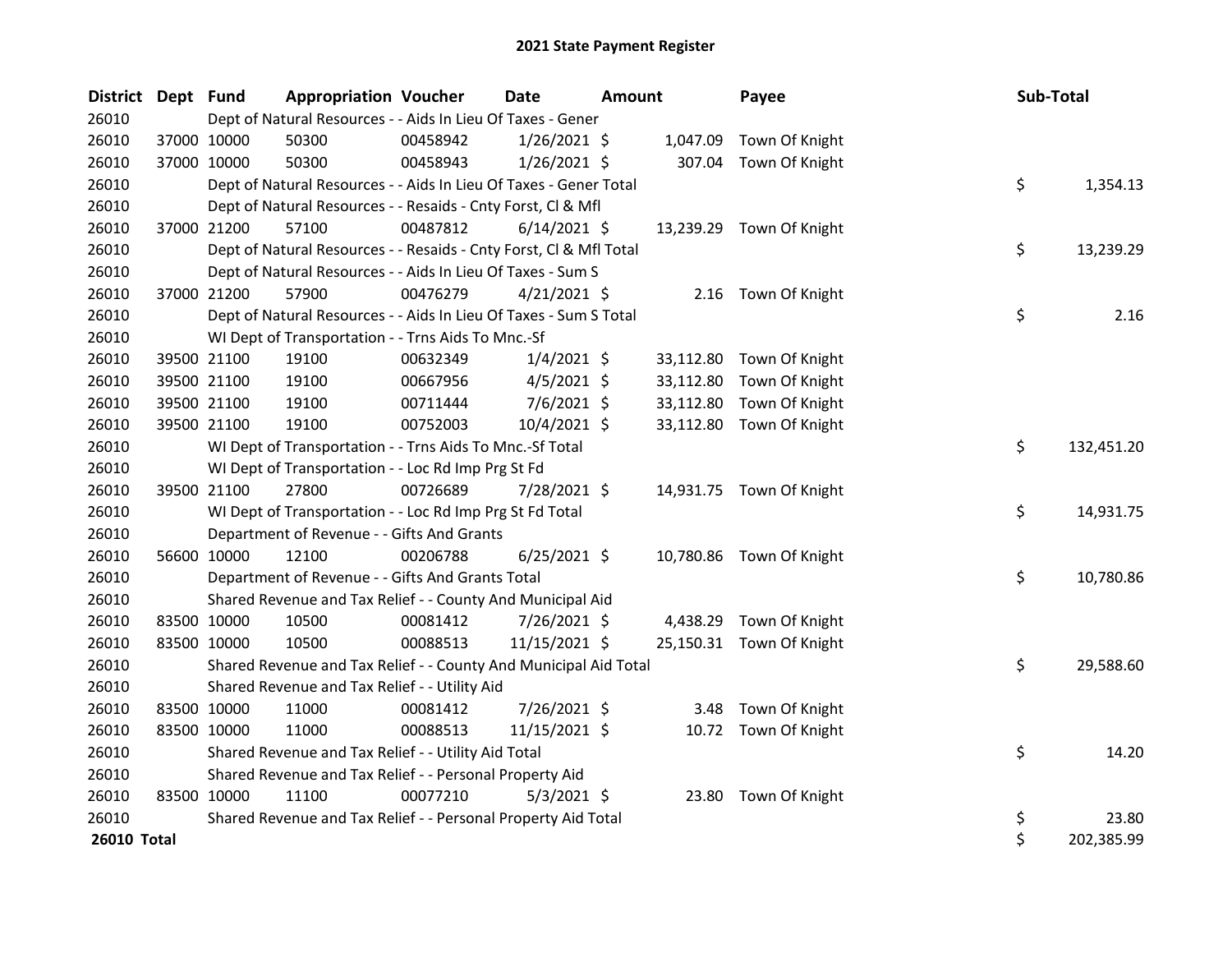| <b>District</b> | Dept Fund |             | <b>Appropriation Voucher</b>                                       |          | Date           | <b>Amount</b> |            | Payee                     | Sub-Total |            |
|-----------------|-----------|-------------|--------------------------------------------------------------------|----------|----------------|---------------|------------|---------------------------|-----------|------------|
| 26012           |           |             | Dept of Safety & Prof Services - - Fire Dues Distribution          |          |                |               |            |                           |           |            |
| 26012           |           | 16500 10000 | 22500                                                              | 00040909 | 7/16/2021 \$   |               |            | 12,430.72 Town Of Mercer  |           |            |
| 26012           |           |             | Dept of Safety & Prof Services - - Fire Dues Distribution Total    |          |                |               |            |                           | \$        | 12,430.72  |
| 26012           |           |             | Dept of Natural Resources - - Aids In Lieu Of Taxes - Gener        |          |                |               |            |                           |           |            |
| 26012           |           | 37000 10000 | 50300                                                              | 00458947 | $1/26/2021$ \$ |               |            | 3,252.85 Town Of Mercer   |           |            |
| 26012           |           | 37000 10000 | 50300                                                              | 00458948 | $1/26/2021$ \$ |               | 55,657.03  | Town Of Mercer            |           |            |
| 26012           |           | 37000 10000 | 50300                                                              | 00458949 | $1/26/2021$ \$ |               | 90,804.04  | Town Of Mercer            |           |            |
| 26012           |           | 37000 10000 | 50300                                                              | 00458950 | $1/26/2021$ \$ |               | 114,830.04 | Town Of Mercer            |           |            |
| 26012           |           | 37000 10000 | 50300                                                              | 00476332 | $4/21/2021$ \$ |               | 6,457.75   | Town Of Mercer            |           |            |
| 26012           |           | 37000 10000 | 50300                                                              | 00476334 | $4/21/2021$ \$ |               |            | 5,404.86 Town Of Mercer   |           |            |
| 26012           |           |             | Dept of Natural Resources - - Aids In Lieu Of Taxes - Gener Total  |          |                |               |            |                           | \$        | 276,406.57 |
| 26012           |           |             | Dept of Natural Resources - - Seg Earned                           |          |                |               |            |                           |           |            |
| 26012           |           | 37000 21200 | 100SE                                                              | 00473975 | $4/15/2021$ \$ |               |            | 641.12 Town Of Mercer     |           |            |
| 26012           |           |             | Dept of Natural Resources - - Seg Earned Total                     |          |                |               |            |                           | \$        | 641.12     |
| 26012           |           |             | Dept of Natural Resources - - Gen Program Ops-State Funds          |          |                |               |            |                           |           |            |
| 26012           |           | 37000 21200 | 16100                                                              | 00462993 | $3/12/2021$ \$ |               |            | 449.70 Town Of Mercer     |           |            |
| 26012           |           | 37000 21200 | 16100                                                              | 00466645 | $4/2/2021$ \$  |               | 449.70     | Town Of Mercer            |           |            |
| 26012           |           | 37000 21200 | 16100                                                              | 00473921 | $5/12/2021$ \$ |               | 360.00     | Town Of Mercer            |           |            |
| 26012           |           | 37000 21200 | 16100                                                              | 00482495 | $6/10/2021$ \$ |               |            | 345.96 Town Of Mercer     |           |            |
| 26012           |           |             | Dept of Natural Resources - - Gen Program Ops-State Funds Total    |          |                |               |            |                           | \$        | 1,605.36   |
| 26012           |           |             | Dept of Natural Resources - - Resaids - Cnty Forst, Cl & Mfl       |          |                |               |            |                           |           |            |
| 26012           |           | 37000 21200 | 57100                                                              | 00487813 | $6/14/2021$ \$ |               |            | 12,496.77 Town Of Mercer  |           |            |
| 26012           |           |             | Dept of Natural Resources - - Resaids - Cnty Forst, Cl & Mfl Total |          |                |               |            |                           | \$        | 12,496.77  |
| 26012           |           |             | Dept of Natural Resources - - Aids In Lieu Of Taxes - Sum S        |          |                |               |            |                           |           |            |
| 26012           |           | 37000 21200 | 57900                                                              | 00476333 | $4/21/2021$ \$ |               |            | 15,004.65 Town Of Mercer  |           |            |
| 26012           |           |             | Dept of Natural Resources - - Aids In Lieu Of Taxes - Sum S Total  |          |                |               |            |                           | \$        | 15,004.65  |
| 26012           |           |             | Dept of Natural Resources - - Resource Maint Develop Sp Frst       |          |                |               |            |                           |           |            |
| 26012           |           | 37000 21200 | 77900                                                              | 00460283 | 2/18/2021 \$   |               |            | 38,357.60 Town Of Mercer  |           |            |
| 26012           |           | 37000 21200 | 77900                                                              | 00463088 | $2/16/2021$ \$ |               | 2,223.38   | Town Of Mercer            |           |            |
| 26012           |           | 37000 21200 | 77900                                                              | 00465906 | $3/25/2021$ \$ |               |            | 22,572.70 Town Of Mercer  |           |            |
| 26012           |           |             | Dept of Natural Resources - - Resource Maint Develop Sp Frst Total |          |                |               |            |                           | \$        | 63,153.68  |
| 26012           |           |             | WI Dept of Transportation - - Trns Aids To Mnc.-Sf                 |          |                |               |            |                           |           |            |
| 26012           |           | 39500 21100 | 19100                                                              | 00632350 | $1/4/2021$ \$  |               | 104,725.80 | Town Of Mercer            |           |            |
| 26012           |           | 39500 21100 | 19100                                                              | 00667957 | $4/5/2021$ \$  |               |            | 104,725.80 Town Of Mercer |           |            |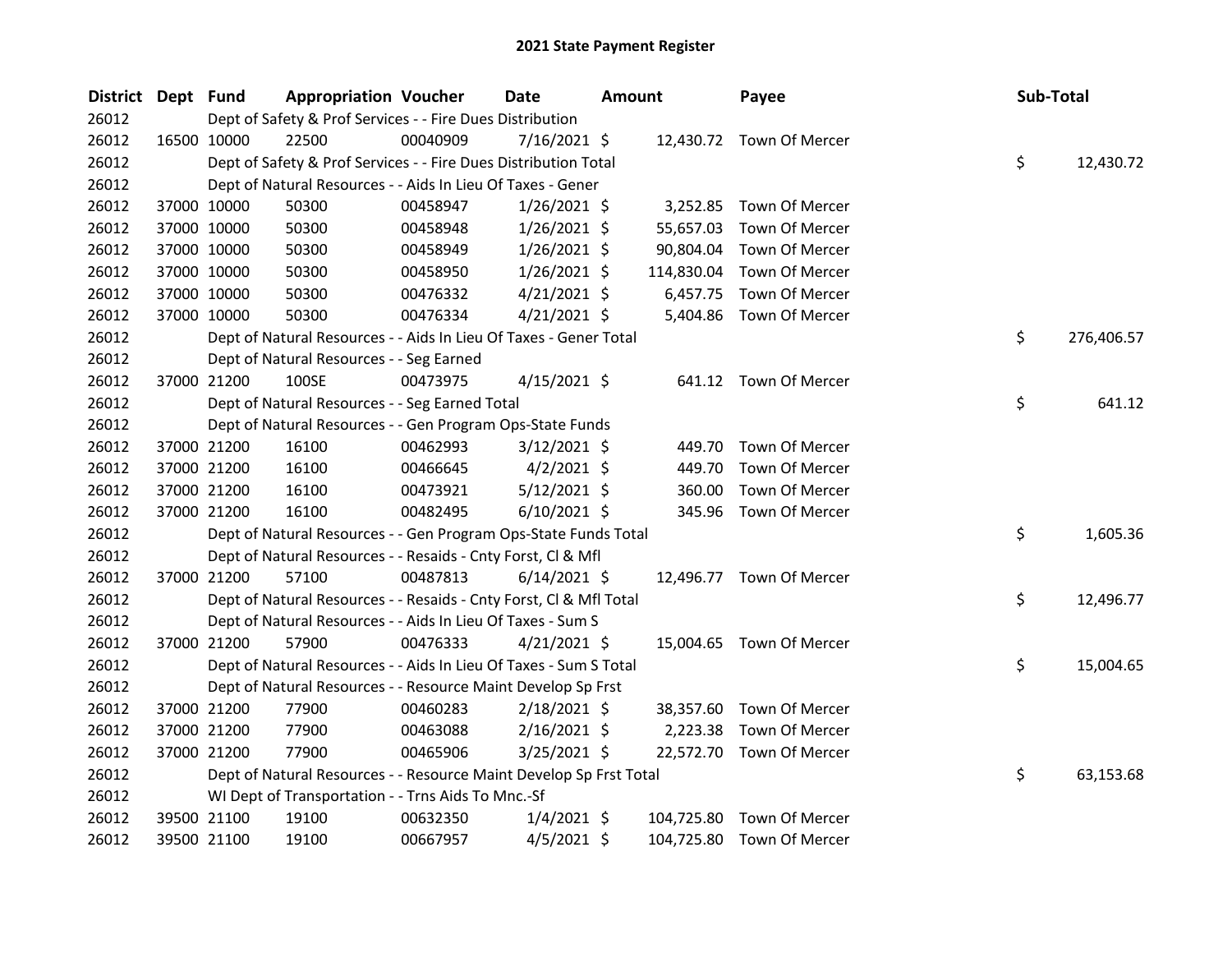| <b>District</b> | Dept Fund   |             | <b>Appropriation Voucher</b>                                        |          | Date           | <b>Amount</b> |            | Payee                    | Sub-Total |            |
|-----------------|-------------|-------------|---------------------------------------------------------------------|----------|----------------|---------------|------------|--------------------------|-----------|------------|
| 26012           |             | 39500 21100 | 19100                                                               | 00711445 | 7/6/2021 \$    |               | 104,725.80 | Town Of Mercer           |           |            |
| 26012           | 39500 21100 |             | 19100                                                               | 00752004 | $10/4/2021$ \$ |               | 104,725.80 | Town Of Mercer           |           |            |
| 26012           |             |             | WI Dept of Transportation - - Trns Aids To Mnc.-Sf Total            |          |                |               |            |                          | \$        | 418,903.20 |
| 26012           |             |             | Commissioners of Public Lands - - General Program Operations        |          |                |               |            |                          |           |            |
| 26012           | 50700       | 10000       | 10100                                                               | 00003506 | $1/29/2021$ \$ |               |            | 1,279.45 Town Of Mercer  |           |            |
| 26012           |             |             | Commissioners of Public Lands - - General Program Operations Total  |          |                |               |            |                          | \$        | 1,279.45   |
| 26012           |             |             | Department of Revenue - - Gifts And Grants                          |          |                |               |            |                          |           |            |
| 26012           | 56600       | 10000       | 12100                                                               | 00206789 | $6/25/2021$ \$ |               |            | 72,273.64 Town Of Mercer |           |            |
| 26012           |             |             | Department of Revenue - - Gifts And Grants Total                    |          |                |               |            |                          | \$        | 72,273.64  |
| 26012           |             |             | Department of Revenue - - Misc Revenue Holding Clearing             |          |                |               |            |                          |           |            |
| 26012           | 56600       | 10000       | 99500                                                               | 00204737 | $6/7/2021$ \$  |               | 46.00      | Town Of Mercer           |           |            |
| 26012           |             |             | Department of Revenue - - Misc Revenue Holding Clearing Total       |          |                |               |            |                          | \$        | 46.00      |
| 26012           |             |             | Shared Revenue and Tax Relief - - County And Municipal Aid          |          |                |               |            |                          |           |            |
| 26012           |             | 83500 10000 | 10500                                                               | 00081413 | $7/26/2021$ \$ |               | 3,598.01   | Town Of Mercer           |           |            |
| 26012           | 83500 10000 |             | 10500                                                               | 00088514 | 11/15/2021 \$  |               |            | 20,388.72 Town Of Mercer |           |            |
| 26012           |             |             | Shared Revenue and Tax Relief - - County And Municipal Aid Total    |          |                |               |            |                          | \$        | 23,986.73  |
| 26012           |             |             | Shared Revenue and Tax Relief - - Exempt Computer Aid               |          |                |               |            |                          |           |            |
| 26012           |             | 83500 10000 | 10900                                                               | 00084033 | 7/26/2021 \$   |               |            | 213.04 Town Of Mercer    |           |            |
| 26012           |             |             | Shared Revenue and Tax Relief - - Exempt Computer Aid Total         |          |                |               |            |                          | \$        | 213.04     |
| 26012           |             |             | Shared Revenue and Tax Relief - - Utility Aid                       |          |                |               |            |                          |           |            |
| 26012           |             | 83500 10000 | 11000                                                               | 00081413 | 7/26/2021 \$   |               | 1,570.24   | Town Of Mercer           |           |            |
| 26012           |             | 83500 10000 | 11000                                                               | 00088514 | 11/15/2021 \$  |               | 8,989.99   | Town Of Mercer           |           |            |
| 26012           |             |             | Shared Revenue and Tax Relief - - Utility Aid Total                 |          |                |               |            |                          | \$        | 10,560.23  |
| 26012           |             |             | Shared Revenue and Tax Relief - - Payments For Municipal Svcs       |          |                |               |            |                          |           |            |
| 26012           |             | 83500 10000 | 50100                                                               | 00073632 | $2/1/2021$ \$  |               | 698.04     | Town Of Mercer           |           |            |
| 26012           |             |             | Shared Revenue and Tax Relief - - Payments For Municipal Svcs Total |          |                |               |            |                          | \$        | 698.04     |
| 26012 Total     |             |             |                                                                     |          |                |               |            |                          | \$        | 909,699.20 |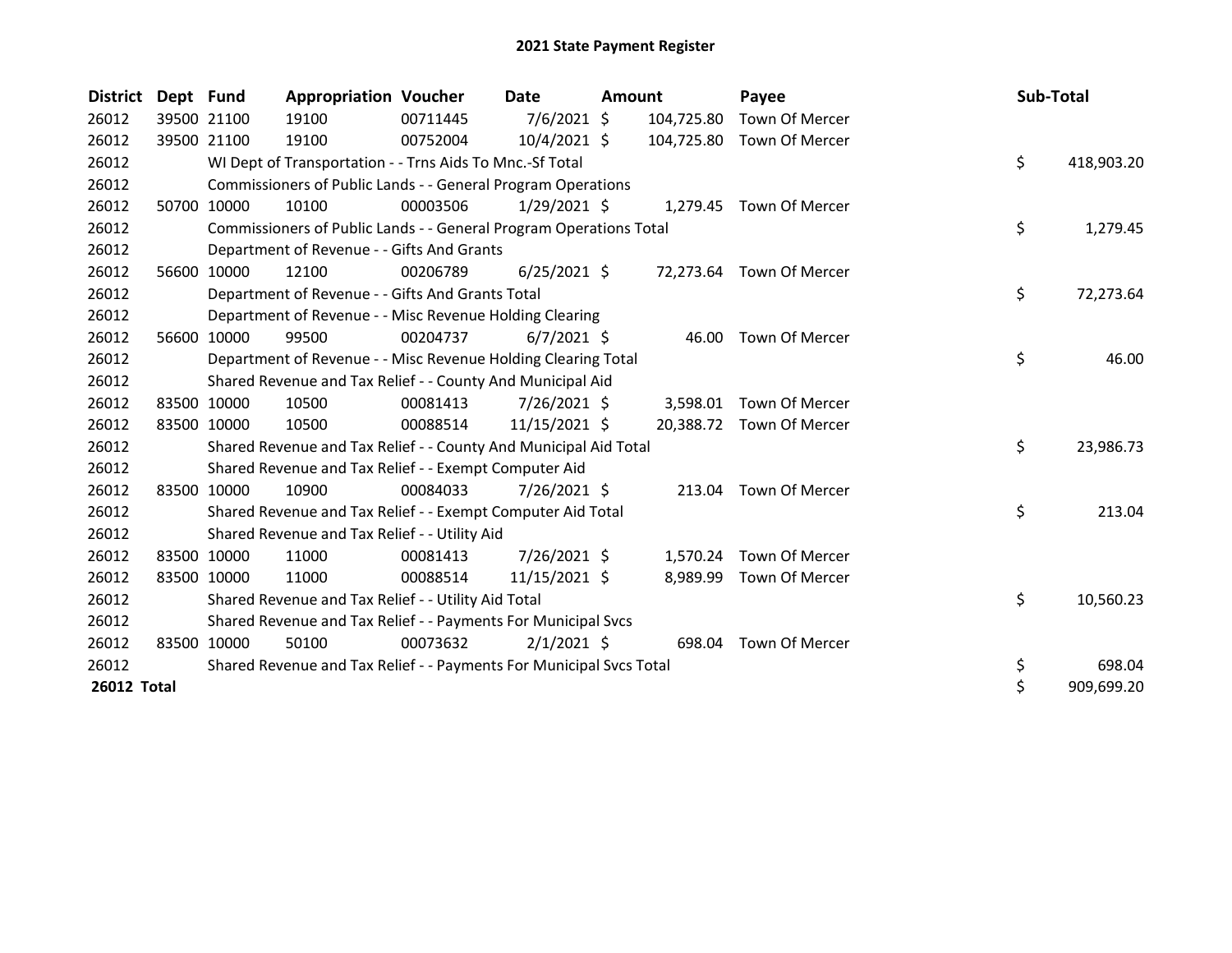| District Dept Fund |                                                                     | <b>Appropriation Voucher</b> | <b>Date</b>    | <b>Amount</b> | Payee                 | Sub-Total |            |
|--------------------|---------------------------------------------------------------------|------------------------------|----------------|---------------|-----------------------|-----------|------------|
| 26014              | Dept of Safety & Prof Services - - Fire Dues Distribution           |                              |                |               |                       |           |            |
| 26014              | 22500<br>16500 10000                                                | 00040910                     | 7/16/2021 \$   |               | 2,832.63 Town Of Oma  |           |            |
| 26014              | Dept of Safety & Prof Services - - Fire Dues Distribution Total     |                              |                |               |                       | \$        | 2,832.63   |
| 26014              | Dept of Natural Resources - - Aids In Lieu Of Taxes - Gener         |                              |                |               |                       |           |            |
| 26014              | 37000 10000<br>50300                                                | 00458956                     | $1/26/2021$ \$ | 19,490.99     | Town Of Oma           |           |            |
| 26014              | 37000 10000<br>50300                                                | 00458957                     | 1/26/2021 \$   | 776.78        | Town Of Oma           |           |            |
| 26014              | Dept of Natural Resources - - Aids In Lieu Of Taxes - Gener Total   |                              |                |               |                       | \$        | 20,267.77  |
| 26014              | Dept of Natural Resources - - General Program Operations --         |                              |                |               |                       |           |            |
| 26014              | 25400<br>37000 21200                                                | 00519378                     | 11/12/2021 \$  |               | 994.00 Town Of Oma    |           |            |
| 26014              | Dept of Natural Resources - - General Program Operations -- Total   |                              |                |               |                       | \$        | 994.00     |
| 26014              | Dept of Natural Resources - - Resaids - Cnty Forst, Cl & Mfl        |                              |                |               |                       |           |            |
| 26014              | 37000 21200<br>57100                                                | 00487814                     | $6/14/2021$ \$ |               | 7,052.61 Town Of Oma  |           |            |
| 26014              | Dept of Natural Resources - - Resaids - Cnty Forst, Cl & Mfl Total  |                              |                |               |                       | \$        | 7,052.61   |
| 26014              | Dept of Natural Resources - - Aids In Lieu Of Taxes - Sum S         |                              |                |               |                       |           |            |
| 26014              | 37000 21200<br>57900                                                | 00476378                     | $4/21/2021$ \$ |               | 5.01 Town Of Oma      |           |            |
| 26014              | 37000 21200<br>57900                                                | 00476379                     | $4/21/2021$ \$ |               | 1,409.62 Town Of Oma  |           |            |
| 26014              | Dept of Natural Resources - - Aids In Lieu Of Taxes - Sum S Total   |                              |                |               |                       | \$        | 1,414.63   |
| 26014              | WI Dept of Transportation - - Trns Aids To Mnc.-Sf                  |                              |                |               |                       |           |            |
| 26014              | 39500 21100<br>19100                                                | 00632351                     | $1/4/2021$ \$  |               | 37,573.83 Town Of Oma |           |            |
| 26014              | 39500 21100<br>19100                                                | 00667958                     | $4/5/2021$ \$  | 37,573.83     | Town Of Oma           |           |            |
| 26014              | 39500 21100<br>19100                                                | 00711446                     | $7/6/2021$ \$  | 37,573.83     | Town Of Oma           |           |            |
| 26014              | 39500 21100<br>19100                                                | 00752005                     | $10/4/2021$ \$ |               | 37,573.83 Town Of Oma |           |            |
| 26014              | WI Dept of Transportation - - Trns Aids To Mnc.-Sf Total            |                              |                |               |                       | \$        | 150,295.32 |
| 26014              | Department of Military Affairs - - Major Disaster Assist; Pif       |                              |                |               |                       |           |            |
| 26014              | 46500 27200<br>36500                                                | 00102655                     | 11/15/2021 \$  |               | 1,025.72 Town Of Oma  |           |            |
| 26014              | Department of Military Affairs - - Major Disaster Assist; Pif Total |                              |                |               |                       | \$        | 1,025.72   |
| 26014              | Department of Revenue - - Gifts And Grants                          |                              |                |               |                       |           |            |
| 26014              | 56600 10000<br>12100                                                | 00206790                     | $6/25/2021$ \$ |               | 14,862.93 Town Of Oma |           |            |
| 26014              | Department of Revenue - - Gifts And Grants Total                    |                              |                |               |                       | \$        | 14,862.93  |
| 26014              | Shared Revenue and Tax Relief - - County And Municipal Aid          |                              |                |               |                       |           |            |
| 26014              | 83500 10000<br>10500                                                | 00081414                     | 7/26/2021 \$   |               | 1,165.84 Town Of Oma  |           |            |
| 26014              | 83500 10000<br>10500                                                | 00088515                     | 11/15/2021 \$  |               | 6,606.42 Town Of Oma  |           |            |
| 26014              | Shared Revenue and Tax Relief - - County And Municipal Aid Total    |                              |                |               |                       | \$        | 7,772.26   |
| 26014              | Shared Revenue and Tax Relief - - Utility Aid                       |                              |                |               |                       |           |            |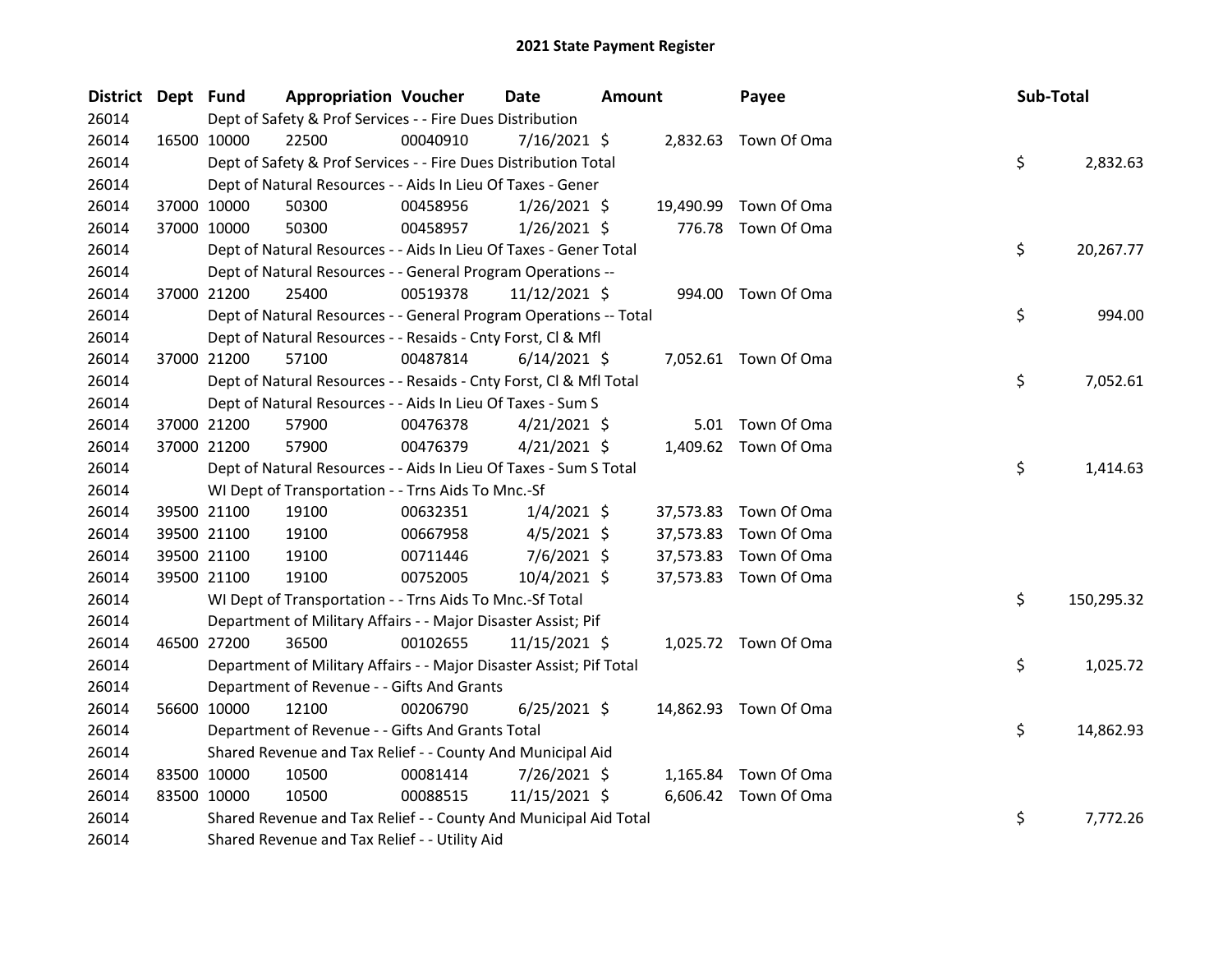| District Dept Fund |             |             | <b>Appropriation Voucher</b>                                  |          | Date          | <b>Amount</b> |       | Pavee       | Sub-Total |            |
|--------------------|-------------|-------------|---------------------------------------------------------------|----------|---------------|---------------|-------|-------------|-----------|------------|
| 26014              | 83500 10000 |             | 11000                                                         | 00081414 | 7/26/2021 \$  |               | 11.48 | Town Of Oma |           |            |
| 26014              |             | 83500 10000 | 11000                                                         | 00088515 | 11/15/2021 \$ |               | 58.33 | Town Of Oma |           |            |
| 26014              |             |             | Shared Revenue and Tax Relief - - Utility Aid Total           |          |               |               |       |             |           | 69.81      |
| 26014              |             |             | Shared Revenue and Tax Relief - - Personal Property Aid       |          |               |               |       |             |           |            |
| 26014              | 83500 10000 |             | 11100                                                         | 00077211 | $5/3/2021$ \$ |               | 2.33  | Town Of Oma |           |            |
| 26014              |             |             | Shared Revenue and Tax Relief - - Personal Property Aid Total |          |               |               |       |             |           | 2.33       |
| 26014 Total        |             |             |                                                               |          |               |               |       |             |           | 206.590.01 |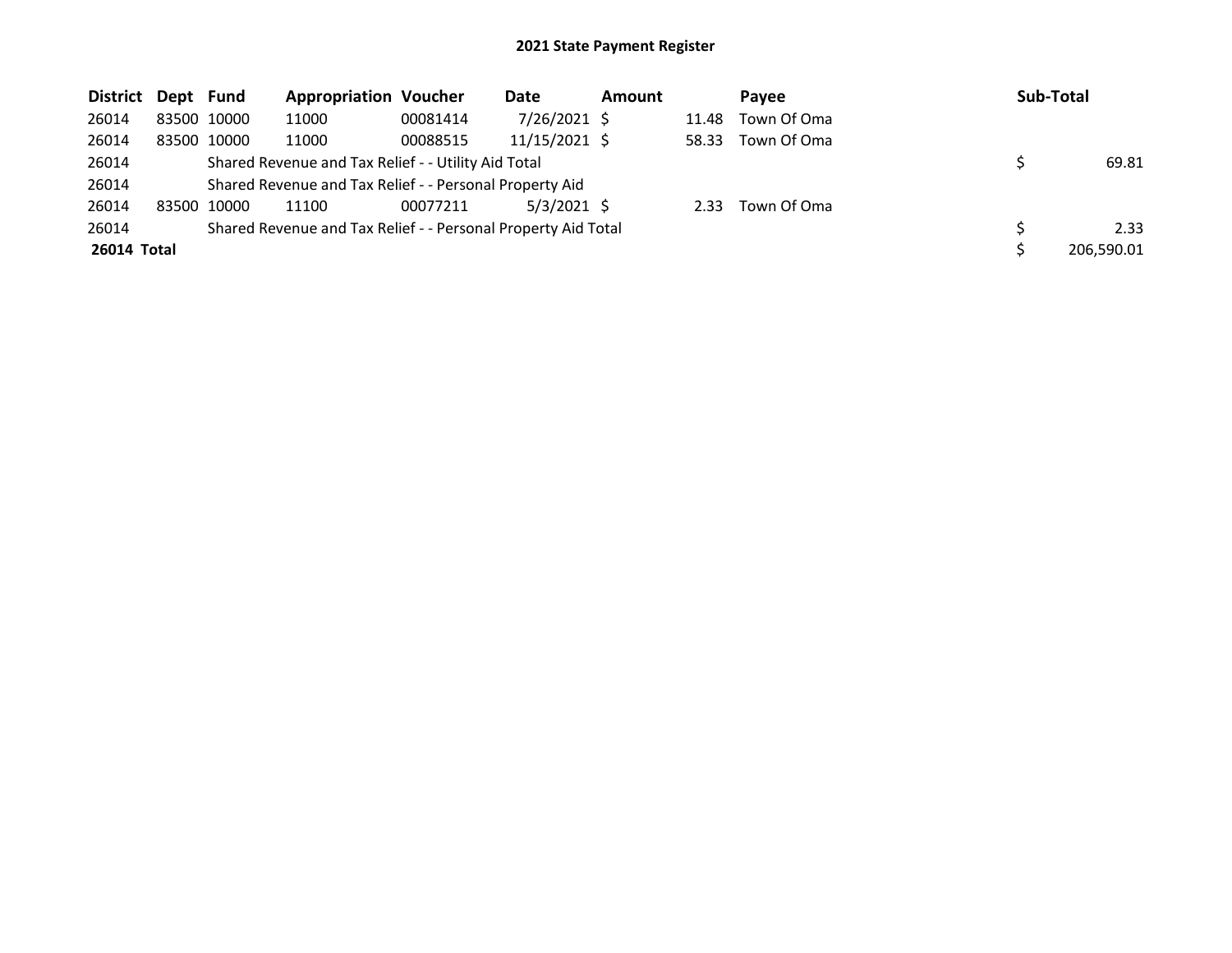| <b>District</b> | Dept Fund |             | <b>Appropriation Voucher</b>                                         |          | <b>Date</b>    | Amount |           | Payee                  | Sub-Total |            |
|-----------------|-----------|-------------|----------------------------------------------------------------------|----------|----------------|--------|-----------|------------------------|-----------|------------|
| 26016           |           |             | Dept of Natural Resources - - Resaids - Cnty Forst, CI & Mfl         |          |                |        |           |                        |           |            |
| 26016           |           | 37000 21200 | 57100                                                                | 00487815 | $6/14/2021$ \$ |        | 4,501.00  | Town Of Pence          |           |            |
| 26016           |           |             | Dept of Natural Resources - - Resaids - Cnty Forst, Cl & Mfl Total   |          |                |        |           |                        | \$        | 4,501.00   |
| 26016           |           |             | WI Dept of Transportation - - Trns Aids To Mnc.-Sf                   |          |                |        |           |                        |           |            |
| 26016           |           | 39500 21100 | 19100                                                                | 00632352 | $1/4/2021$ \$  |        | 11,239.12 | Town Of Pence          |           |            |
| 26016           |           | 39500 21100 | 19100                                                                | 00667959 | $4/5/2021$ \$  |        | 11,239.12 | Town Of Pence          |           |            |
| 26016           |           | 39500 21100 | 19100                                                                | 00711447 | $7/6/2021$ \$  |        | 11,239.12 | Town Of Pence          |           |            |
| 26016           | 39500     | 21100       | 19100                                                                | 00752006 | $10/4/2021$ \$ |        | 11,239.14 | Town Of Pence          |           |            |
| 26016           |           |             | WI Dept of Transportation - - Trns Aids To Mnc.-Sf Total             |          |                |        |           |                        | \$        | 44,956.50  |
| 26016           |           |             | WI Dept of Transportation - - Supplemental Transportation Aids       |          |                |        |           |                        |           |            |
| 26016           | 39500     | 21100       | 19600                                                                | 00633673 | $1/4/2021$ \$  |        | 7.933.50  | Town Of Pence          |           |            |
| 26016           |           |             | WI Dept of Transportation - - Supplemental Transportation Aids Total |          |                |        |           |                        | \$        | 7,933.50   |
| 26016           |           |             | Department of Revenue - - Gifts And Grants                           |          |                |        |           |                        |           |            |
| 26016           | 56600     | 10000       | 12100                                                                | 00206791 | $6/25/2021$ \$ |        |           | 8,321.15 Town Of Pence |           |            |
| 26016           |           |             | Department of Revenue - - Gifts And Grants Total                     |          |                |        |           |                        | \$        | 8,321.15   |
| 26016           |           |             | Shared Revenue and Tax Relief - - County And Municipal Aid           |          |                |        |           |                        |           |            |
| 26016           | 83500     | 10000       | 10500                                                                | 00081415 | $7/26/2021$ \$ |        | 6.615.87  | Town Of Pence          |           |            |
| 26016           |           | 83500 10000 | 10500                                                                | 00088516 | 11/15/2021 \$  |        | 37,489.92 | Town Of Pence          |           |            |
| 26016           |           |             | Shared Revenue and Tax Relief - - County And Municipal Aid Total     |          |                |        |           |                        | \$        | 44,105.79  |
| 26016           |           |             | Shared Revenue and Tax Relief - - Personal Property Aid              |          |                |        |           |                        |           |            |
| 26016           | 83500     | 10000       | 11100                                                                | 00077212 | $5/3/2021$ \$  |        |           | 143.82 Town Of Pence   |           |            |
| 26016           |           |             | Shared Revenue and Tax Relief - - Personal Property Aid Total        |          |                |        |           |                        | \$        | 143.82     |
| 26016 Total     |           |             |                                                                      |          |                |        |           |                        | \$        | 109,961.76 |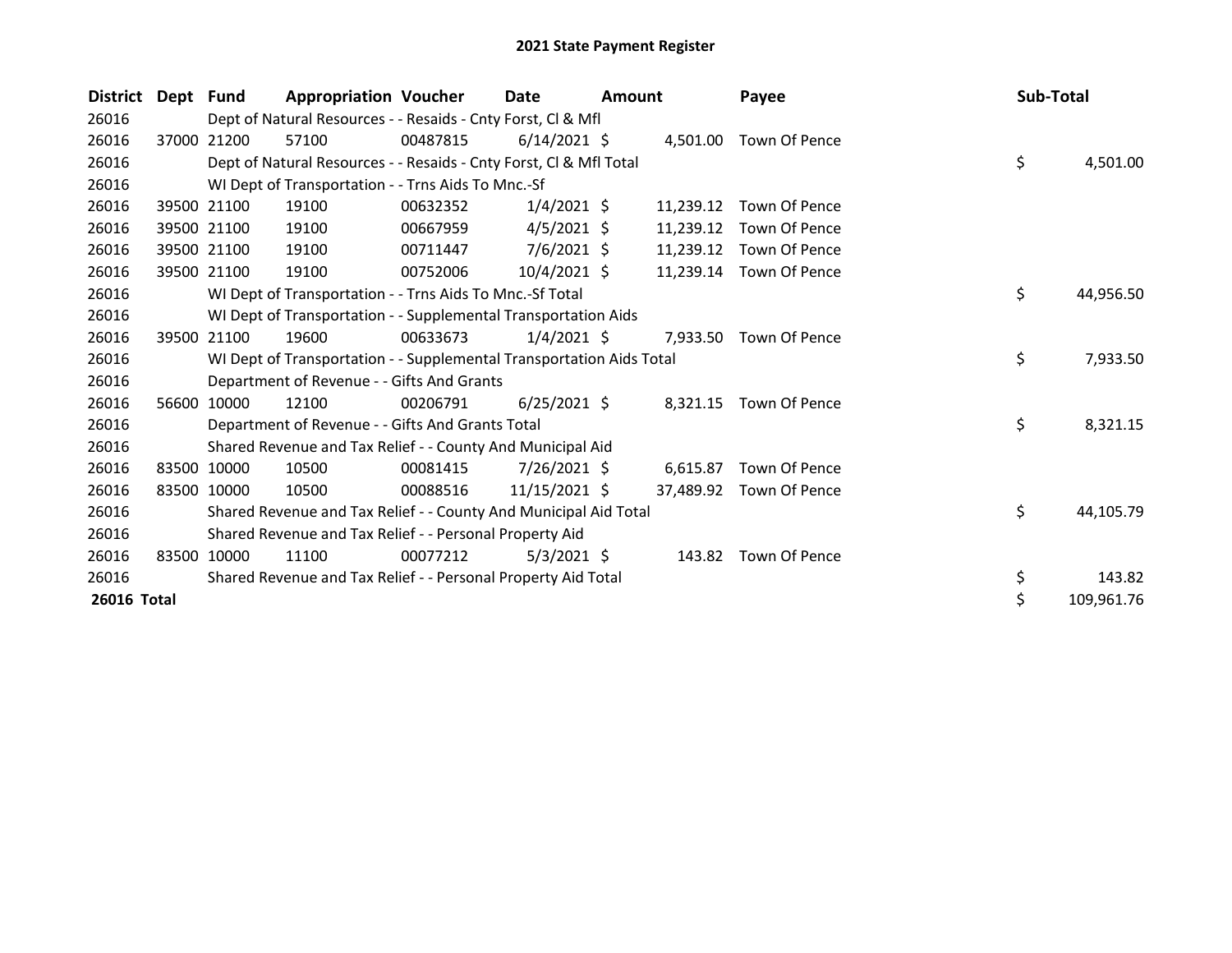| District Dept Fund |             | <b>Appropriation Voucher</b>                                          |          | Date           | Amount |           | Payee                   | Sub-Total |            |
|--------------------|-------------|-----------------------------------------------------------------------|----------|----------------|--------|-----------|-------------------------|-----------|------------|
| 26018              |             | Dept of Safety & Prof Services - - Fire Dues Distribution             |          |                |        |           |                         |           |            |
| 26018              |             | 16500 10000<br>22500                                                  | 00040911 | 7/16/2021 \$   |        |           | 747.68 Town Of Saxon    |           |            |
| 26018              |             | Dept of Safety & Prof Services - - Fire Dues Distribution Total       |          |                |        |           |                         | \$        | 747.68     |
| 26018              |             | Dept of Natural Resources - - Aids In Lieu Of Taxes - Gener           |          |                |        |           |                         |           |            |
| 26018              |             | 50300<br>37000 10000                                                  | 00458964 | $1/26/2021$ \$ |        |           | 6,603.88 Town Of Saxon  |           |            |
| 26018              |             | Dept of Natural Resources - - Aids In Lieu Of Taxes - Gener Total     |          |                |        |           |                         | \$        | 6,603.88   |
| 26018              |             | Dept of Natural Resources - - General Program Operations --           |          |                |        |           |                         |           |            |
| 26018              |             | 37000 21200<br>25400                                                  | 00479127 | $5/5/2021$ \$  |        |           | 933.75 Town Of Saxon    |           |            |
| 26018              |             | Dept of Natural Resources - - General Program Operations -- Total     |          |                |        |           |                         | \$        | 933.75     |
| 26018              |             | Dept of Natural Resources - - Resaids - Cnty Forst, Cl & Mfl          |          |                |        |           |                         |           |            |
| 26018              |             | 37000 21200<br>57100                                                  | 00487816 | $6/14/2021$ \$ |        |           | 5,072.04 Town Of Saxon  |           |            |
| 26018              |             | Dept of Natural Resources - - Resaids - Cnty Forst, Cl & Mfl Total    |          |                |        |           |                         | \$        | 5,072.04   |
| 26018              |             | WI Dept of Transportation - - Trns Aids To Mnc.-Sf                    |          |                |        |           |                         |           |            |
| 26018              |             | 39500 21100<br>19100                                                  | 00632353 | $1/4/2021$ \$  |        | 25,471.89 | Town Of Saxon           |           |            |
| 26018              |             | 39500 21100<br>19100                                                  | 00667960 | $4/5/2021$ \$  |        | 25,471.89 | Town Of Saxon           |           |            |
| 26018              |             | 39500 21100<br>19100                                                  | 00711448 | 7/6/2021 \$    |        | 25,471.89 | Town Of Saxon           |           |            |
| 26018              |             | 39500 21100<br>19100                                                  | 00752007 | 10/4/2021 \$   |        |           | 25,471.89 Town Of Saxon |           |            |
| 26018              |             | WI Dept of Transportation - - Trns Aids To Mnc.-Sf Total              |          |                |        |           |                         | \$        | 101,887.56 |
| 26018              |             | Department of Military Affairs - - Major Disaster Assist; Pif         |          |                |        |           |                         |           |            |
| 26018              |             | 46500 27200<br>36500                                                  | 00102658 | 11/12/2021 \$  |        |           | 3,343.48 Town Of Saxon  |           |            |
| 26018              |             | Department of Military Affairs - - Major Disaster Assist; Pif Total   |          |                |        |           |                         | \$        | 3,343.48   |
| 26018              |             | Department of Revenue - - Gifts And Grants                            |          |                |        |           |                         |           |            |
| 26018              |             | 56600 10000<br>12100                                                  | 00206792 | $6/25/2021$ \$ |        |           | 16,642.30 Town Of Saxon |           |            |
| 26018              |             | Department of Revenue - - Gifts And Grants Total                      |          |                |        |           |                         | \$        | 16,642.30  |
| 26018              |             | Shared Revenue and Tax Relief - - Expenditure Restraint Program       |          |                |        |           |                         |           |            |
| 26018              |             | 83500 10000<br>10100                                                  | 00081416 | 7/26/2021 \$   |        |           | 2,349.28 Town Of Saxon  |           |            |
| 26018              |             | Shared Revenue and Tax Relief - - Expenditure Restraint Program Total |          |                |        |           |                         | \$        | 2,349.28   |
| 26018              |             | Shared Revenue and Tax Relief - - County And Municipal Aid            |          |                |        |           |                         |           |            |
| 26018              |             | 83500 10000<br>10500                                                  | 00081416 | 7/26/2021 \$   |        | 7,094.43  | Town Of Saxon           |           |            |
| 26018              |             | 83500 10000<br>10500                                                  | 00088517 | 11/15/2021 \$  |        |           | 40,201.79 Town Of Saxon |           |            |
| 26018              |             | Shared Revenue and Tax Relief - - County And Municipal Aid Total      |          |                |        |           |                         | \$        | 47,296.22  |
| 26018              |             | Shared Revenue and Tax Relief - - Exempt Computer Aid                 |          |                |        |           |                         |           |            |
| 26018              | 83500 10000 | 10900                                                                 | 00084034 | 7/26/2021 \$   |        | 5.19      | Town Of Saxon           |           |            |
| 26018              |             | Shared Revenue and Tax Relief - - Exempt Computer Aid Total           |          |                |        |           |                         | \$        | 5.19       |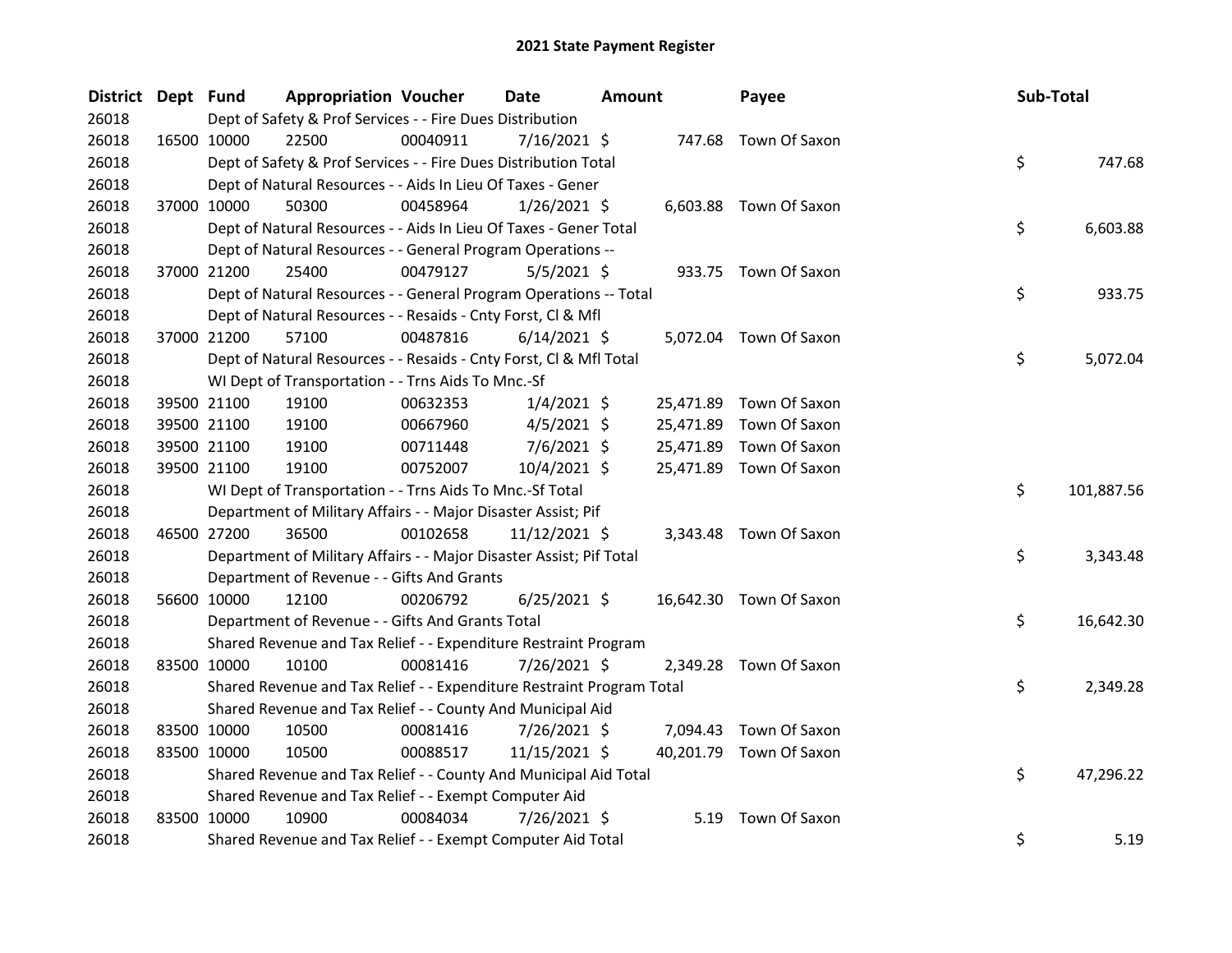| District Dept Fund |                                                               |                                                         | <b>Appropriation Voucher</b> |          | Date           | <b>Amount</b> |          | Payee         |  | Sub-Total  |  |
|--------------------|---------------------------------------------------------------|---------------------------------------------------------|------------------------------|----------|----------------|---------------|----------|---------------|--|------------|--|
| 26018              |                                                               | Shared Revenue and Tax Relief - - Utility Aid           |                              |          |                |               |          |               |  |            |  |
| 26018              |                                                               | 83500 10000                                             | 11000                        | 00081416 | $7/26/2021$ \$ |               | 248.07   | Town Of Saxon |  |            |  |
| 26018              |                                                               | 83500 10000                                             | 11000                        | 00088517 | 11/15/2021 \$  |               | 1.339.75 | Town Of Saxon |  |            |  |
| 26018              |                                                               | Shared Revenue and Tax Relief - - Utility Aid Total     |                              | 1,587.82 |                |               |          |               |  |            |  |
| 26018              |                                                               | Shared Revenue and Tax Relief - - Personal Property Aid |                              |          |                |               |          |               |  |            |  |
| 26018              |                                                               | 83500 10000                                             | 11100                        | 00077213 | $5/3/2021$ \$  |               | 2.79     | Town Of Saxon |  |            |  |
| 26018              | Shared Revenue and Tax Relief - - Personal Property Aid Total |                                                         |                              |          |                |               |          |               |  | 2.79       |  |
| 26018 Total        |                                                               |                                                         |                              |          |                |               |          |               |  | 186,471.99 |  |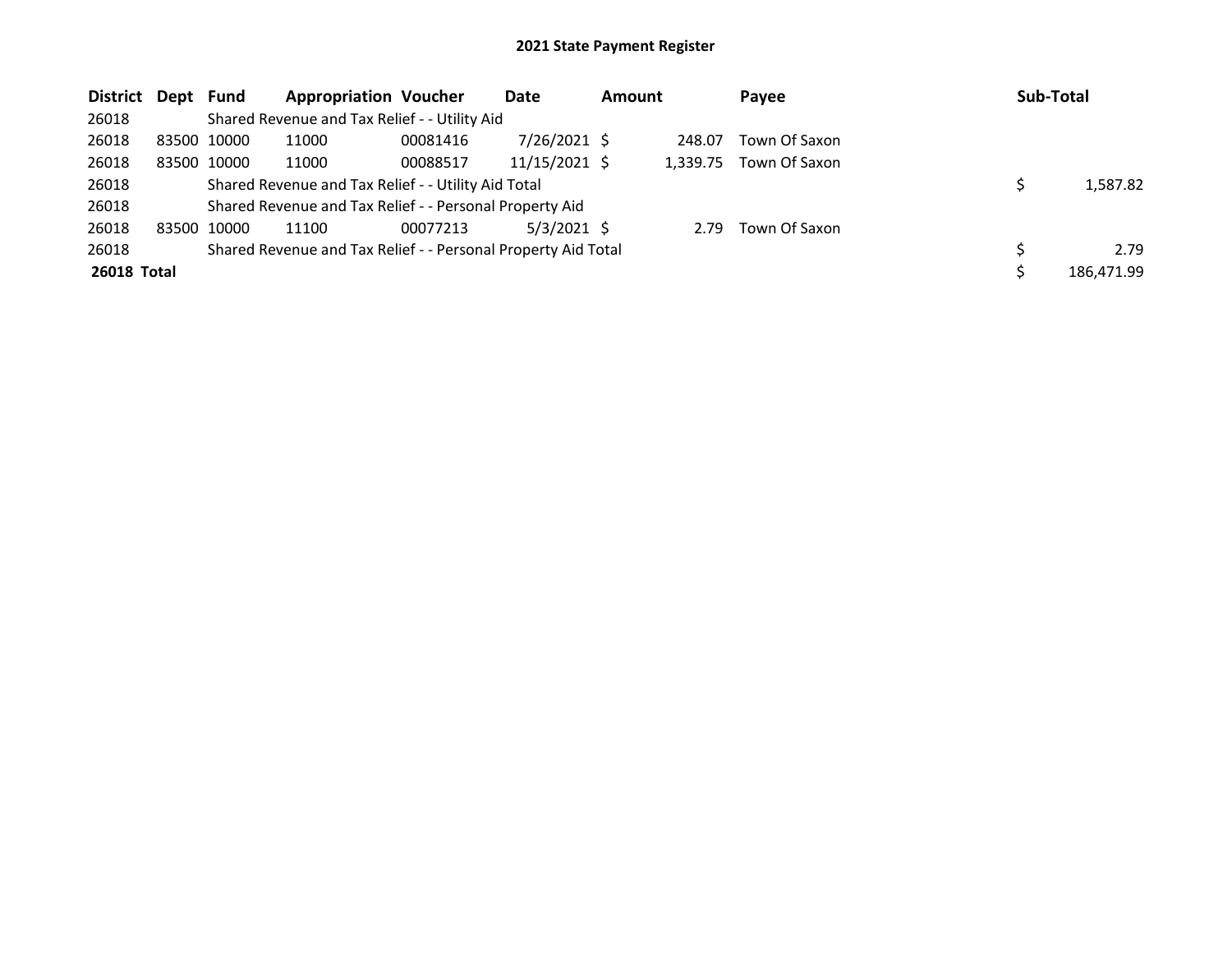| District Dept Fund |             | <b>Appropriation Voucher</b>                                       |          | Date           | <b>Amount</b> |            | Payee                     |    | Sub-Total  |  |
|--------------------|-------------|--------------------------------------------------------------------|----------|----------------|---------------|------------|---------------------------|----|------------|--|
| 26020              |             | Dept of Natural Resources - - Aids In Lieu Of Taxes - Gener        |          |                |               |            |                           |    |            |  |
| 26020              | 37000 10000 | 50300                                                              | 00458821 | $1/26/2021$ \$ |               | 3,013.45   | Town Of Sherman           |    |            |  |
| 26020              | 37000 10000 | 50300                                                              | 00458822 | $1/26/2021$ \$ |               | 200.13     | Town Of Sherman           |    |            |  |
| 26020              | 37000 10000 | 50300                                                              | 00458823 | $1/26/2021$ \$ |               | 21,736.46  | Town Of Sherman           |    |            |  |
| 26020              | 37000 10000 | 50300                                                              | 00458824 | $1/26/2021$ \$ |               | 142,964.35 | Town Of Sherman           |    |            |  |
| 26020              | 37000 10000 | 50300                                                              | 00475174 | $4/21/2021$ \$ |               | 32.00      | Town Of Sherman           |    |            |  |
| 26020              | 37000 10000 | 50300                                                              | 00475176 | $4/21/2021$ \$ |               | 7,712.38   | Town Of Sherman           |    |            |  |
| 26020              | 37000 10000 | 50300                                                              | 00475177 | $4/21/2021$ \$ |               | 268.03     | Town Of Sherman           |    |            |  |
| 26020              | 37000 10000 | 50300                                                              | 00475179 | $4/21/2021$ \$ |               |            | 8,749.76 Town Of Sherman  |    |            |  |
| 26020              |             | Dept of Natural Resources - - Aids In Lieu Of Taxes - Gener Total  |          |                |               |            |                           | \$ | 184,676.56 |  |
| 26020              |             | Dept of Natural Resources - - Seg Earned                           |          |                |               |            |                           |    |            |  |
| 26020              | 37000 21200 | 100SE                                                              | 00473976 | $4/15/2021$ \$ |               |            | 7,113.57 Town Of Sherman  |    |            |  |
| 26020              | 37000 21200 | 100SE                                                              | 00514559 | 10/12/2021 \$  |               |            | 582.77 Town Of Sherman    |    |            |  |
| 26020              |             | Dept of Natural Resources - - Seg Earned Total                     |          |                |               |            |                           | \$ | 7,696.34   |  |
| 26020              |             | Dept of Natural Resources - - Gen Program Ops-State Funds          |          |                |               |            |                           |    |            |  |
| 26020              | 37000 21200 | 16100                                                              | 00499146 | 8/20/2021 \$   |               |            | 210.00 Town Of Sherman    |    |            |  |
| 26020              |             | Dept of Natural Resources - - Gen Program Ops-State Funds Total    |          |                |               |            |                           | \$ | 210.00     |  |
| 26020              |             | Dept of Natural Resources - - Taxes & Assessmts-Conserv Fund       |          |                |               |            |                           |    |            |  |
| 26020              | 37000 21200 | 16900                                                              | 00461915 | $2/8/2021$ \$  |               |            | 30.34 Town Of Sherman     |    |            |  |
| 26020              |             | Dept of Natural Resources - - Taxes & Assessmts-Conserv Fund Total |          |                |               |            |                           | \$ | 30.34      |  |
| 26020              |             | Dept of Natural Resources - - General Program Operations --        |          |                |               |            |                           |    |            |  |
| 26020              | 37000 21200 | 25400                                                              | 00499146 | 8/20/2021 \$   |               |            | 210.00 Town Of Sherman    |    |            |  |
| 26020              |             | Dept of Natural Resources - - General Program Operations -- Total  |          |                |               |            |                           | \$ | 210.00     |  |
| 26020              |             | Dept of Natural Resources - - Resaids - Cnty Forst, Cl & Mfl       |          |                |               |            |                           |    |            |  |
| 26020              | 37000 21200 | 57100                                                              | 00487817 | $6/14/2021$ \$ |               |            | 1,827.64 Town Of Sherman  |    |            |  |
| 26020              |             | Dept of Natural Resources - - Resaids - Cnty Forst, Cl & Mfl Total |          |                |               |            |                           | \$ | 1,827.64   |  |
| 26020              |             | Dept of Natural Resources - - Aids In Lieu Of Taxes - Sum S        |          |                |               |            |                           |    |            |  |
| 26020              | 37000 21200 | 57900                                                              | 00475173 | $4/21/2021$ \$ |               | 4,330.71   | Town Of Sherman           |    |            |  |
| 26020              | 37000 21200 | 57900                                                              | 00475175 | $4/21/2021$ \$ |               |            | 7,917.91 Town Of Sherman  |    |            |  |
| 26020              | 37000 21200 | 57900                                                              | 00475178 | $4/21/2021$ \$ |               |            | 3.20 Town Of Sherman      |    |            |  |
| 26020              |             | Dept of Natural Resources - - Aids In Lieu Of Taxes - Sum S Total  |          |                |               |            |                           | \$ | 12,251.82  |  |
| 26020              |             | WI Dept of Transportation - - Trns Aids To Mnc.-Sf                 |          |                |               |            |                           |    |            |  |
| 26020              | 39500 21100 | 19100                                                              | 00632354 | $1/4/2021$ \$  |               |            | 29,663.55 Town Of Sherman |    |            |  |
| 26020              | 39500 21100 | 19100                                                              | 00667961 | $4/5/2021$ \$  |               | 29,663.55  | Town Of Sherman           |    |            |  |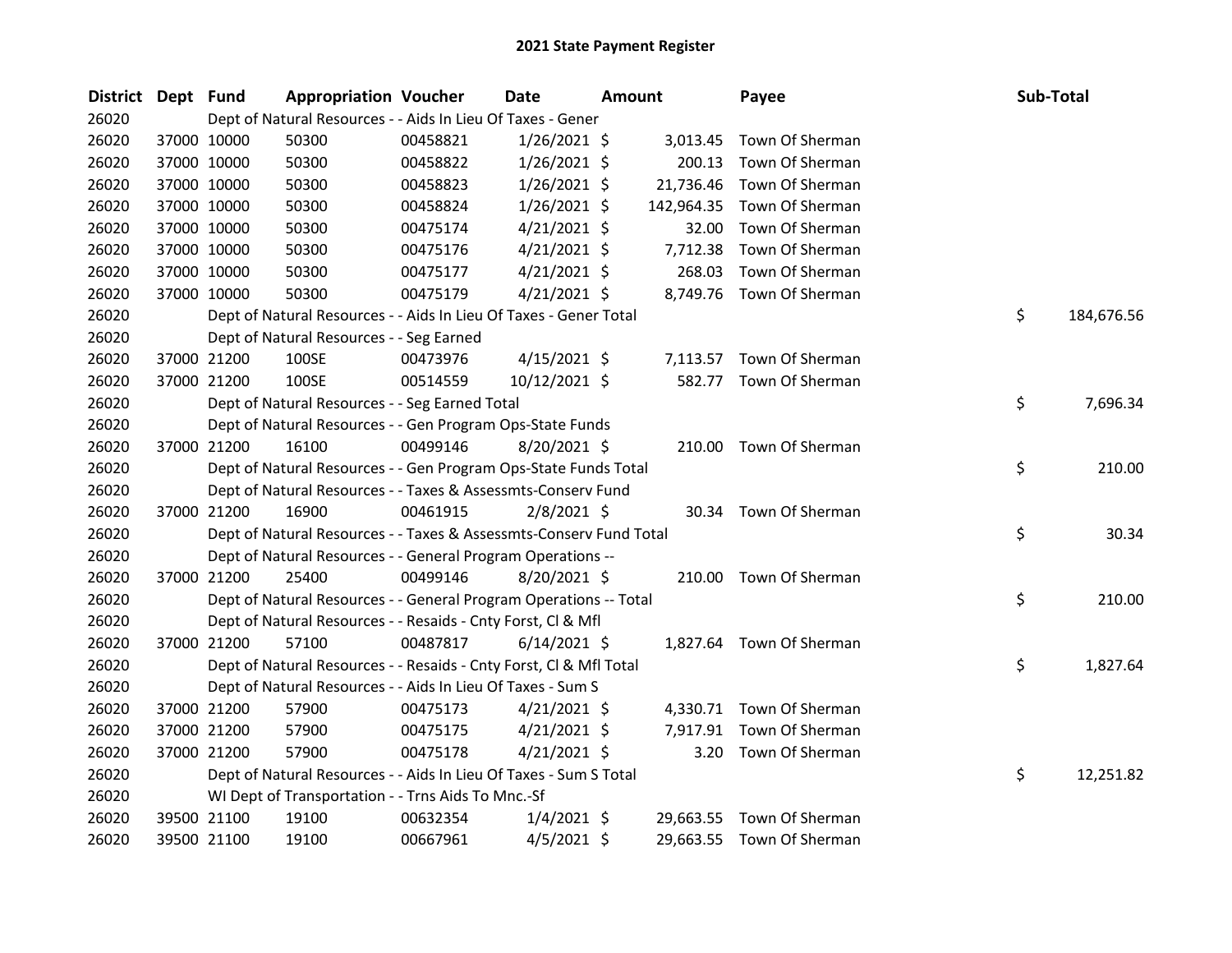| <b>District</b> | Dept Fund |                                                                    | <b>Appropriation Voucher</b>                                        |          | Date           | <b>Amount</b> |           | Payee                    |    | Sub-Total       |
|-----------------|-----------|--------------------------------------------------------------------|---------------------------------------------------------------------|----------|----------------|---------------|-----------|--------------------------|----|-----------------|
| 26020           |           | 39500 21100                                                        | 19100                                                               | 00711449 | $7/6/2021$ \$  |               | 29,663.55 | Town Of Sherman          |    |                 |
| 26020           |           | 39500 21100                                                        | 19100                                                               | 00752008 | $10/4/2021$ \$ |               | 29,663.55 | Town Of Sherman          |    |                 |
| 26020           |           |                                                                    | WI Dept of Transportation - - Trns Aids To Mnc.-Sf Total            |          |                |               |           |                          | \$ | 118,654.20      |
| 26020           |           |                                                                    | WI Dept of Transportation - - Loc Rd Imp Prg St Fd                  |          |                |               |           |                          |    |                 |
| 26020           |           | 39500 21100                                                        | 27800                                                               | 00726767 | $7/29/2021$ \$ |               | 16,509.18 | Town Of Sherman          |    |                 |
| 26020           |           |                                                                    | WI Dept of Transportation - - Loc Rd Imp Prg St Fd Total            |          |                |               |           |                          | \$ | 16,509.18       |
| 26020           |           |                                                                    | Department of Military Affairs - - Major Disaster Assist; Pif       |          |                |               |           |                          |    |                 |
| 26020           | 46500     | 27200                                                              | 36500                                                               | 00103232 | 11/29/2021 \$  |               |           | 1,595.02 Town Of Sherman |    |                 |
| 26020           |           |                                                                    | Department of Military Affairs - - Major Disaster Assist; Pif Total |          |                |               |           |                          | \$ | 1,595.02        |
| 26020           |           |                                                                    | Commissioners of Public Lands - - General Program Operations        |          |                |               |           |                          |    |                 |
| 26020           | 50700     | 10000                                                              | 10100                                                               | 00003507 | $1/29/2021$ \$ |               | 52.27     | Town Of Sherman          |    |                 |
| 26020           |           | Commissioners of Public Lands - - General Program Operations Total |                                                                     |          |                |               |           |                          |    | \$<br>52.27     |
| 26020           |           | Department of Revenue - - Gifts And Grants                         |                                                                     |          |                |               |           |                          |    |                 |
| 26020           | 56600     | 10000                                                              | 12100                                                               | 00206793 | $6/25/2021$ \$ |               | 14,915.27 | Town Of Sherman          |    |                 |
| 26020           |           | Department of Revenue - - Gifts And Grants Total                   |                                                                     |          |                |               |           |                          |    | \$<br>14,915.27 |
| 26020           |           |                                                                    | Shared Revenue and Tax Relief - - County And Municipal Aid          |          |                |               |           |                          |    |                 |
| 26020           | 83500     | 10000                                                              | 10500                                                               | 00081417 | $7/26/2021$ \$ |               | 1,247.49  | Town Of Sherman          |    |                 |
| 26020           | 83500     | 10000                                                              | 10500                                                               | 00088518 | 11/15/2021 \$  |               | 7,069.08  | Town Of Sherman          |    |                 |
| 26020           |           |                                                                    | Shared Revenue and Tax Relief - - County And Municipal Aid Total    |          |                |               |           |                          | \$ | 8,316.57        |
| 26020           |           |                                                                    | Shared Revenue and Tax Relief - - Exempt Computer Aid               |          |                |               |           |                          |    |                 |
| 26020           | 83500     | 10000                                                              | 10900                                                               | 00084035 | $7/26/2021$ \$ |               |           | 5.19 Town Of Sherman     |    |                 |
| 26020           |           |                                                                    | Shared Revenue and Tax Relief - - Exempt Computer Aid Total         |          |                |               |           |                          | \$ | 5.19            |
| 26020 Total     |           |                                                                    |                                                                     |          |                |               |           |                          | \$ | 366,950.40      |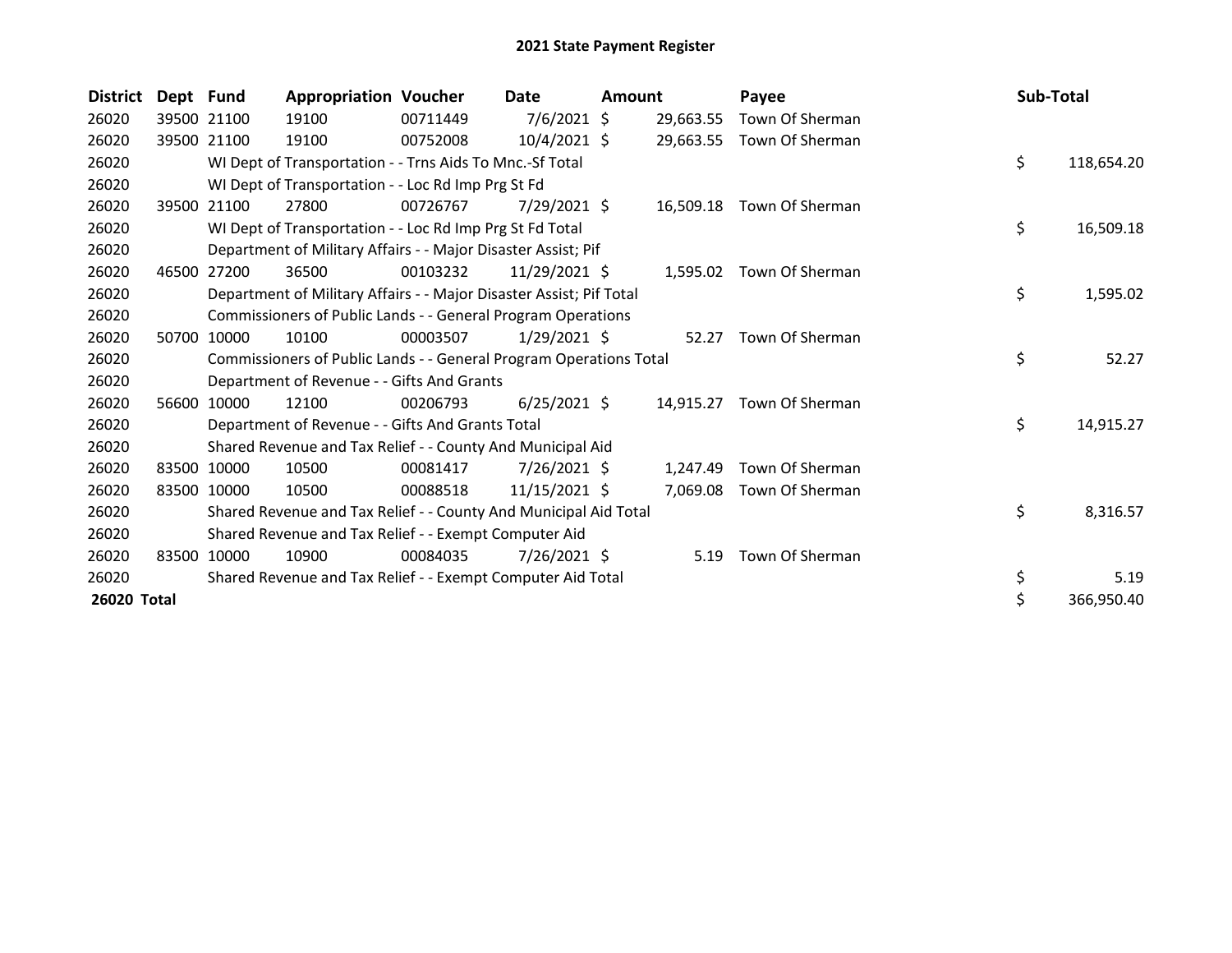| <b>District</b> | Dept Fund   | <b>Appropriation Voucher</b>                                           |          | <b>Date</b>    | <b>Amount</b> |           | Payee                    |  | Sub-Total |            |  |
|-----------------|-------------|------------------------------------------------------------------------|----------|----------------|---------------|-----------|--------------------------|--|-----------|------------|--|
| 26236           |             | Dept of Safety & Prof Services - - Fire Dues Distribution              |          |                |               |           |                          |  |           |            |  |
| 26236           |             | 22500<br>16500 10000                                                   | 00040907 | 7/16/2021 \$   |               |           | 2,828.84 City Of Hurley  |  |           |            |  |
| 26236           |             | \$<br>Dept of Safety & Prof Services - - Fire Dues Distribution Total  |          |                |               |           |                          |  |           | 2,828.84   |  |
| 26236           |             | Dept of Natural Resources - - Resaids - Urban Forestry Grant           |          |                |               |           |                          |  |           |            |  |
| 26236           |             | 37000 21200<br>58700                                                   | 00458303 | $1/22/2021$ \$ |               |           | 3,000.00 City Of Hurley  |  |           |            |  |
| 26236           |             | Dept of Natural Resources - - Resaids - Urban Forestry Grant Total     |          |                |               |           |                          |  | \$        | 3,000.00   |  |
| 26236           |             | WI Dept of Transportation - - Trns Aids To Mnc.-Sf                     |          |                |               |           |                          |  |           |            |  |
| 26236           |             | 39500 21100<br>19100                                                   | 00632355 | $1/4/2021$ \$  |               | 37,096.90 | City Of Hurley           |  |           |            |  |
| 26236           |             | 39500 21100<br>19100                                                   | 00667962 | $4/5/2021$ \$  |               | 37,096.90 | City Of Hurley           |  |           |            |  |
| 26236           |             | 39500 21100<br>19100                                                   | 00711450 | $7/6/2021$ \$  |               | 37,096.90 | City Of Hurley           |  |           |            |  |
| 26236           |             | 39500 21100<br>19100                                                   | 00752009 | 10/4/2021 \$   |               | 37,096.93 | City Of Hurley           |  |           |            |  |
| 26236           |             | WI Dept of Transportation - - Trns Aids To Mnc.-Sf Total               |          |                |               |           |                          |  | \$        | 148,387.63 |  |
| 26236           |             | WI Dept of Transportation - - Routine Maint Sf                         |          |                |               |           |                          |  |           |            |  |
| 26236           |             | 39500 21100<br>36800                                                   | 00663040 | $3/9/2021$ \$  |               | 1,080.70  | City Of Hurley           |  |           |            |  |
| 26236           |             | 39500 21100<br>36800                                                   | 00702365 | $6/3/2021$ \$  |               | 1,221.04  | City Of Hurley           |  |           |            |  |
| 26236           |             | 39500 21100<br>36800                                                   | 00744478 | $9/9/2021$ \$  |               | 1,886.66  | City Of Hurley           |  |           |            |  |
| 26236           |             | 39500 21100<br>36800                                                   | 00781020 | 12/6/2021 \$   |               | 1,657.46  | City Of Hurley           |  |           |            |  |
| 26236           |             | WI Dept of Transportation - - Routine Maint Sf Total                   |          |                |               |           |                          |  | \$        | 5,845.86   |  |
| 26236           |             | Department of Justice - - Officer training reimbursement               |          |                |               |           |                          |  |           |            |  |
| 26236           |             | 45500 10000<br>21400                                                   | 00105635 | 11/22/2021 \$  |               |           | 960.00 City Of Hurley    |  |           |            |  |
| 26236           |             | Department of Justice - - Officer training reimbursement Total         |          |                |               |           |                          |  | \$        | 960.00     |  |
| 26236           |             | Department of Justice - - Law Enforcement Train, Local                 |          |                |               |           |                          |  |           |            |  |
| 26236           | 45500 10000 | 23100                                                                  | 00105058 | $12/1/2021$ \$ |               |           | 13,182.78 City Of Hurley |  |           |            |  |
| 26236           |             | Department of Justice - - Law Enforcement Train, Local Total           |          |                |               |           |                          |  | \$        | 13,182.78  |  |
| 26236           |             | Department of Military Affairs - - Federal Aid, Local Assistance       |          |                |               |           |                          |  |           |            |  |
| 26236           |             | 46500 10000<br>34200                                                   | 00103986 | 12/15/2021 \$  |               |           | 1,572.65 City Of Hurley  |  |           |            |  |
| 26236           |             | Department of Military Affairs - - Federal Aid, Local Assistance Total |          |                |               |           |                          |  | \$        | 1,572.65   |  |
| 26236           |             | Department of Revenue - - Gifts And Grants                             |          |                |               |           |                          |  |           |            |  |
| 26236           |             | 56600 10000<br>12100                                                   | 00206794 | $6/25/2021$ \$ |               |           | 75,152.02 City Of Hurley |  |           |            |  |
| 26236           |             | Department of Revenue - - Gifts And Grants Total                       |          |                |               |           |                          |  | \$        | 75,152.02  |  |
| 26236           |             | Shared Revenue and Tax Relief - - Expenditure Restraint Program        |          |                |               |           |                          |  |           |            |  |
| 26236           | 83500 10000 | 10100                                                                  | 00081418 | 7/26/2021 \$   |               | 44,093.46 | City Of Hurley           |  |           |            |  |
| 26236           |             | Shared Revenue and Tax Relief - - Expenditure Restraint Program Total  |          |                |               |           |                          |  | \$        | 44,093.46  |  |
| 26236           |             | Shared Revenue and Tax Relief - - County And Municipal Aid             |          |                |               |           |                          |  |           |            |  |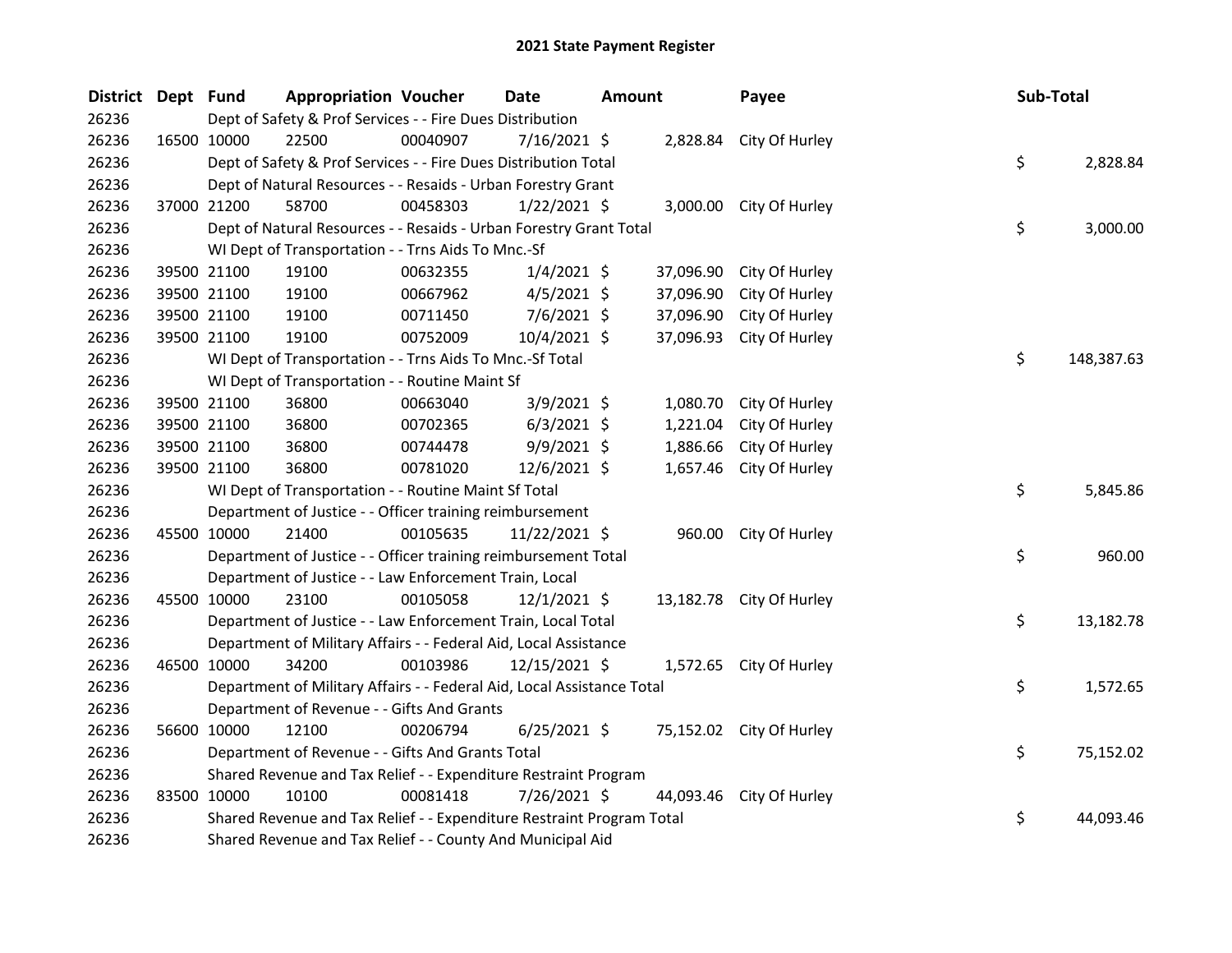| <b>District</b> | Dept Fund |                                                               | <b>Appropriation Voucher</b>                                          |          | Date           | <b>Amount</b> |            | Payee                    |  | Sub-Total |              |
|-----------------|-----------|---------------------------------------------------------------|-----------------------------------------------------------------------|----------|----------------|---------------|------------|--------------------------|--|-----------|--------------|
| 26236           |           | 83500 10000                                                   | 10500                                                                 | 00081418 | 7/26/2021 \$   |               | 94,076.96  | City Of Hurley           |  |           |              |
| 26236           |           | 83500 10000                                                   | 10500                                                                 | 00088519 | 11/15/2021 \$  |               | 533,102.75 | City Of Hurley           |  |           |              |
| 26236           |           |                                                               | Shared Revenue and Tax Relief - - County And Municipal Aid Total      |          |                |               |            |                          |  | \$        | 627,179.71   |
| 26236           |           |                                                               | Shared Revenue and Tax Relief - - Exempt Computer Aid                 |          |                |               |            |                          |  |           |              |
| 26236           |           | 83500 10000                                                   | 10900                                                                 | 00084036 | $7/26/2021$ \$ |               | 1,268.93   | City Of Hurley           |  |           |              |
| 26236           | 83500     | 10000                                                         | 10900                                                                 | 00085780 | 7/26/2021 \$   |               | 62.25      | City Of Hurley           |  |           |              |
| 26236           |           |                                                               | Shared Revenue and Tax Relief - - Exempt Computer Aid Total           |          |                |               |            |                          |  | \$        | 1,331.18     |
| 26236           |           |                                                               | Shared Revenue and Tax Relief - - Utility Aid                         |          |                |               |            |                          |  |           |              |
| 26236           |           | 83500 10000                                                   | 11000                                                                 | 00081418 | 7/26/2021 \$   |               | 3,646.34   | City Of Hurley           |  |           |              |
| 26236           |           | 83500 10000                                                   | 11000                                                                 | 00088519 | 11/15/2021 \$  |               | 24,454.05  | City Of Hurley           |  |           |              |
| 26236           |           |                                                               | Shared Revenue and Tax Relief - - Utility Aid Total                   |          |                |               |            |                          |  | \$        | 28,100.39    |
| 26236           |           |                                                               | Shared Revenue and Tax Relief - - Personal Property Aid               |          |                |               |            |                          |  |           |              |
| 26236           |           | 83500 10000                                                   | 11100                                                                 | 00077214 | $5/3/2021$ \$  |               | 13,976.55  | City Of Hurley           |  |           |              |
| 26236           |           | 83500 10000                                                   | 11100                                                                 | 00078871 | $5/3/2021$ \$  |               | 694.41     | City Of Hurley           |  |           |              |
| 26236           |           | Shared Revenue and Tax Relief - - Personal Property Aid Total |                                                                       |          |                |               |            |                          |  | \$        | 14,670.96    |
| 26236           |           |                                                               | Shared Revenue and Tax Relief - - School Lvy Tx/First Dollar Cr       |          |                |               |            |                          |  |           |              |
| 26236           |           | 83500 10000                                                   | 30200                                                                 | 00082664 | $7/26/2021$ \$ |               | 93,169.33  | City Of Hurley           |  |           |              |
| 26236           |           | 83500 10000                                                   | 30200                                                                 | 00086060 | $7/26/2021$ \$ |               | 45,763.46  | City Of Hurley           |  |           |              |
| 26236           |           |                                                               | Shared Revenue and Tax Relief - - School Lvy Tx/First Dollar Cr Total |          |                |               |            |                          |  | \$        | 138,932.79   |
| 26236           |           |                                                               | Shared Revenue and Tax Relief - - Lottery & Gaming Credit             |          |                |               |            |                          |  |           |              |
| 26236           |           | 83500 52100                                                   | 36300                                                                 | 00074543 | $3/22/2021$ \$ |               |            | 57,303.66 City Of Hurley |  |           |              |
| 26236           |           |                                                               | Shared Revenue and Tax Relief - - Lottery & Gaming Credit Total       |          |                |               |            |                          |  | \$        | 57,303.66    |
| 26236 Total     |           |                                                               |                                                                       |          |                |               |            |                          |  | \$        | 1,162,541.93 |